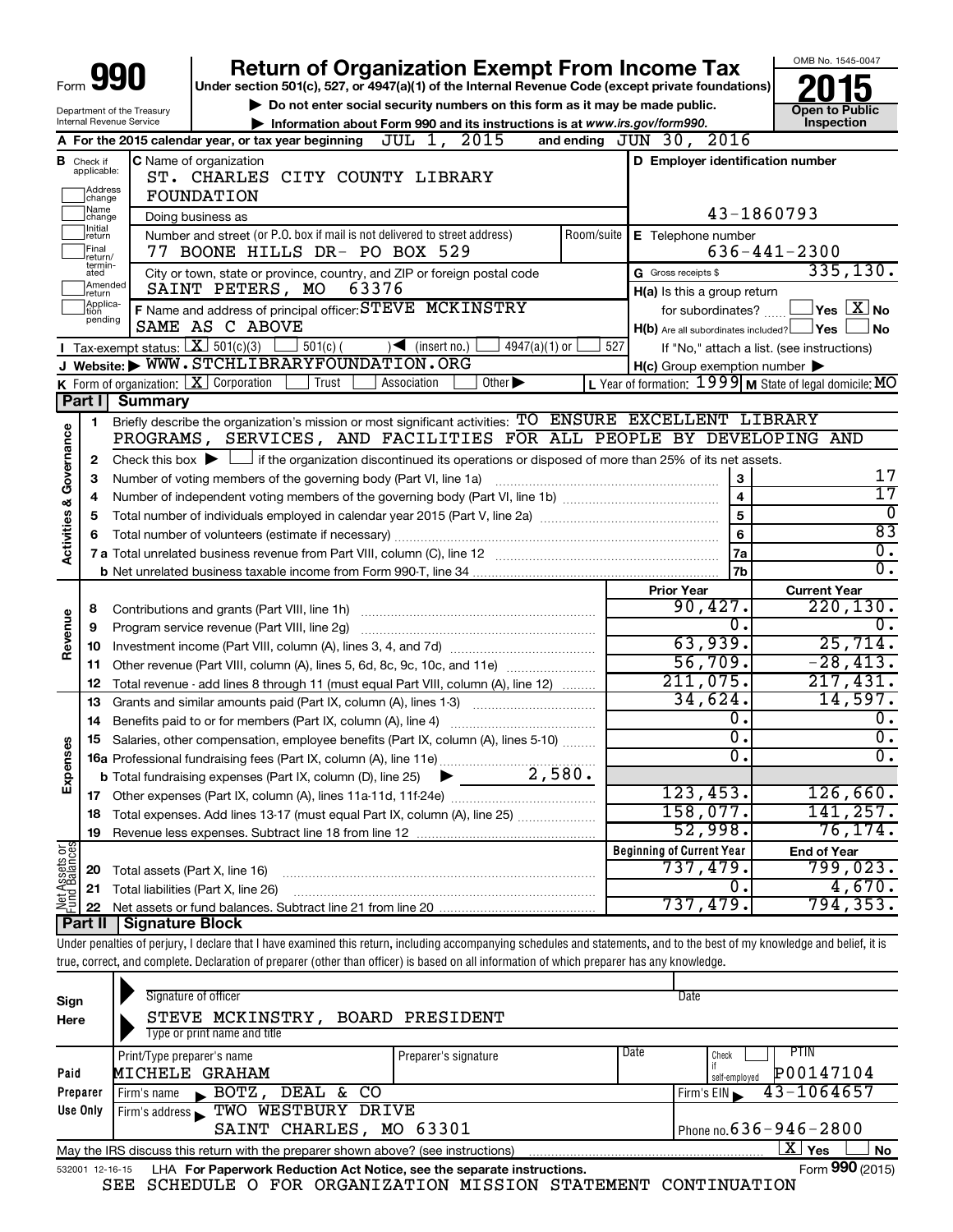|                          | ST. CHARLES CITY COUNTY LIBRARY                                                                                                                                      |
|--------------------------|----------------------------------------------------------------------------------------------------------------------------------------------------------------------|
|                          | 43-1860793<br>FOUNDATION<br>Page 2<br>Form 990 (2015)                                                                                                                |
|                          | Part III   Statement of Program Service Accomplishments                                                                                                              |
| 1                        | Briefly describe the organization's mission:                                                                                                                         |
|                          | TO ENSURE EXCELLENT LIBRARY PROGRAMS, SERVICES, AND FACILITIES FOR ALL                                                                                               |
|                          | PEOPLE BY DEVELOPING AND ENCOURAGING COMMUNITY INVESTMENT AND                                                                                                        |
|                          | PARTICIPATION, TODAY AND TOMORROW.                                                                                                                                   |
|                          |                                                                                                                                                                      |
| $\mathbf{2}$             | Did the organization undertake any significant program services during the year which were not listed on<br>$\sqrt{}$ Yes $\sqrt{}\frac{\text{X}}{\text{N}}$ No      |
|                          | the prior Form 990 or 990-EZ?<br>If "Yes," describe these new services on Schedule O.                                                                                |
| 3                        | $\overline{\mathsf{Yes}}$ $\overline{\mathsf{X}}$ No<br>Did the organization cease conducting, or make significant changes in how it conducts, any program services? |
|                          | If "Yes," describe these changes on Schedule O.                                                                                                                      |
| 4                        | Describe the organization's program service accomplishments for each of its three largest program services, as measured by expenses.                                 |
|                          | Section 501(c)(3) and 501(c)(4) organizations are required to report the amount of grants and allocations to others, the total expenses, and                         |
|                          | revenue, if any, for each program service reported.                                                                                                                  |
| 4a                       | 82,356.<br>including grants of \$<br>(Expenses \$<br>) (Revenue \$<br>(Code:                                                                                         |
|                          | EARLY LITERACY OUTREACH / READY TO READ -<br>THIS PROGRAM FUNDS<br><b>EARLY</b>                                                                                      |
|                          | LITERACY EFFORTS WHICH INCLUDES PROVIDING EARLY LITERACY KITS TO NEW<br>MOMS AND PARENTS/CAREGIVERS OF PRE-READERS.<br>THESE KITS INCLUDE BOOKS,                     |
|                          | RESOURCES, AND A LIBRARY CARD APPLICATION.<br>IT ALSO SUPPORTS THE                                                                                                   |
|                          | DISTRIBUTION OF MINI-LIBRARIES THROUGHOUT THE COMMUNITY THAT BRINGS                                                                                                  |
|                          | AWARENESS OF THE IMPORTANCE OF READING TO PRE-READERS SO THAT THEY WILL                                                                                              |
|                          | BE READY TO READ WHEN THEY GET TO KINDERGARTEN.                                                                                                                      |
|                          |                                                                                                                                                                      |
|                          |                                                                                                                                                                      |
|                          |                                                                                                                                                                      |
|                          |                                                                                                                                                                      |
| 4b                       | 4,144.<br>(Expenses \$<br>including grants of \$<br>) (Revenue \$                                                                                                    |
|                          | (Code:<br>SENIOR SERVICES OUTREACH<br>BOOKS TO YOU - THIS PROGRAM SERVES<br>TO<br><b>BRING</b>                                                                       |
|                          | LIBRARY MATERIALS TO THOSE THAT ARE HOMEBOUND AND CANNOT COME TO THE                                                                                                 |
|                          | LIBRARY THEMSELVES.                                                                                                                                                  |
|                          |                                                                                                                                                                      |
|                          |                                                                                                                                                                      |
|                          |                                                                                                                                                                      |
|                          |                                                                                                                                                                      |
|                          |                                                                                                                                                                      |
|                          |                                                                                                                                                                      |
|                          |                                                                                                                                                                      |
|                          |                                                                                                                                                                      |
| 4с                       | $\overline{27}$ , 579. including grants of \$<br>$\overline{14}$ , 597. ) (Revenue \$<br>(Code:<br>(Expenses \$                                                      |
|                          | THE LIBRARY FOUNDATION PROGRAM FUNDING SUPPORTS SOME LIBRARY DISTRICT                                                                                                |
|                          | PROGRAMMING AS WELL AS COMMUNITY BASED PROGRAMMING, THE LARGEST OF<br>IS THE TAKE<br>20 AND READ SCHOOL BASED PROGRAM.<br>WE PARTNER WITH                            |
|                          | THE LOCAL SCHOOL DISTRICTS'<br>ELEMENTARY SCHOOLS AND HAVE<br>THE KIDS AND                                                                                           |
|                          | CLASSROOMS TAKE THE TAKE 20 AND READ PLEDGE.<br>WHEN THEY HIT THEIR                                                                                                  |
|                          | READING GOALS, WE AWARD THE KIDS AND THE CLASSROOMS WITH BOOKS THAT                                                                                                  |
|                          | THEY GET TO KEEP.                                                                                                                                                    |
|                          |                                                                                                                                                                      |
|                          |                                                                                                                                                                      |
|                          |                                                                                                                                                                      |
|                          |                                                                                                                                                                      |
|                          |                                                                                                                                                                      |
|                          | 4d Other program services (Describe in Schedule O.)                                                                                                                  |
|                          | (Expenses \$<br>(Revenue \$<br>including grants of \$<br>114,079.<br>4e Total program service expenses                                                               |
|                          | Form 990 (2015)                                                                                                                                                      |
| 532002<br>$12 - 16 - 15$ |                                                                                                                                                                      |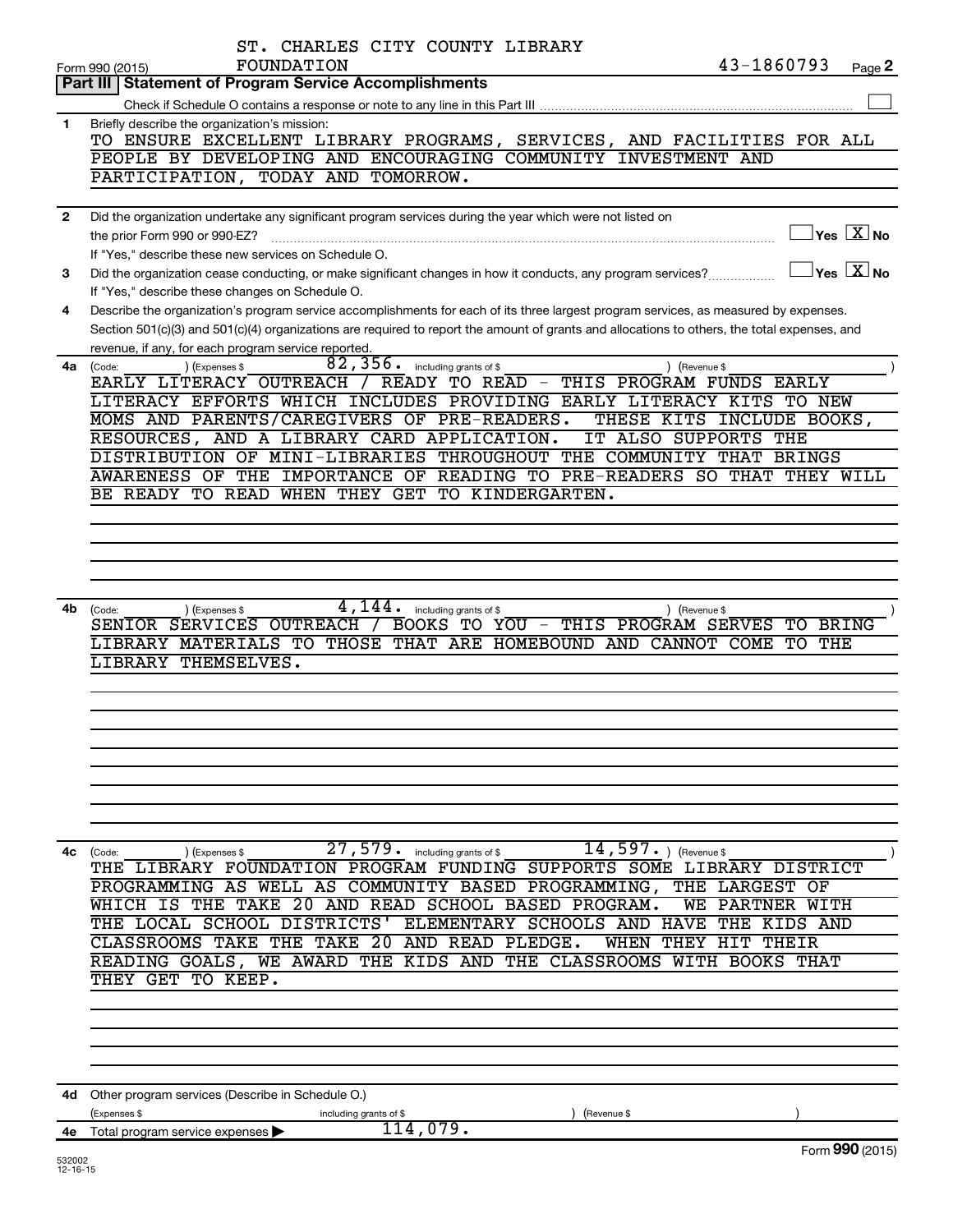**Part IV Checklist of Required Schedules**

|    |                                                                                                                                                                                                                             |                 | Yes                     | No                      |
|----|-----------------------------------------------------------------------------------------------------------------------------------------------------------------------------------------------------------------------------|-----------------|-------------------------|-------------------------|
| 1  | Is the organization described in section $501(c)(3)$ or $4947(a)(1)$ (other than a private foundation)?                                                                                                                     |                 |                         |                         |
|    | If "Yes," complete Schedule A                                                                                                                                                                                               | 1               | х                       |                         |
| 2  |                                                                                                                                                                                                                             | $\mathbf{2}$    | $\overline{\textbf{x}}$ |                         |
| 3  | Did the organization engage in direct or indirect political campaign activities on behalf of or in opposition to candidates for<br>public office? If "Yes," complete Schedule C, Part I                                     | 3               |                         | x                       |
| 4  | Section 501(c)(3) organizations. Did the organization engage in lobbying activities, or have a section 501(h) election in effect                                                                                            |                 |                         |                         |
|    |                                                                                                                                                                                                                             | 4               |                         | x                       |
| 5  | Is the organization a section 501(c)(4), 501(c)(5), or 501(c)(6) organization that receives membership dues, assessments, or                                                                                                |                 |                         |                         |
|    |                                                                                                                                                                                                                             | 5               |                         | x                       |
| 6  | Did the organization maintain any donor advised funds or any similar funds or accounts for which donors have the right to                                                                                                   |                 |                         |                         |
|    | provide advice on the distribution or investment of amounts in such funds or accounts? If "Yes," complete Schedule D, Part I                                                                                                | 6               |                         | х                       |
| 7  | Did the organization receive or hold a conservation easement, including easements to preserve open space,                                                                                                                   |                 |                         |                         |
|    |                                                                                                                                                                                                                             | $\overline{7}$  |                         | x                       |
| 8  | Did the organization maintain collections of works of art, historical treasures, or other similar assets? If "Yes," complete<br>Schedule D, Part III <b>www.communications.communications.communications.communications</b> | 8               |                         | x                       |
| 9  | Did the organization report an amount in Part X, line 21, for escrow or custodial account liability, serve as a custodian for                                                                                               |                 |                         |                         |
|    | amounts not listed in Part X; or provide credit counseling, debt management, credit repair, or debt negotiation services?                                                                                                   |                 |                         |                         |
|    | If "Yes," complete Schedule D, Part IV                                                                                                                                                                                      | 9               |                         | x                       |
| 10 | Did the organization, directly or through a related organization, hold assets in temporarily restricted endowments, permanent                                                                                               |                 |                         |                         |
|    |                                                                                                                                                                                                                             | 10              |                         | х                       |
| 11 | If the organization's answer to any of the following questions is "Yes," then complete Schedule D, Parts VI, VII, VIII, IX, or X                                                                                            |                 |                         |                         |
|    | as applicable.                                                                                                                                                                                                              |                 |                         |                         |
|    | a Did the organization report an amount for land, buildings, and equipment in Part X, line 10? If "Yes," complete Schedule D,<br>Part VI                                                                                    | 11a             |                         | x                       |
|    | <b>b</b> Did the organization report an amount for investments - other securities in Part X, line 12 that is 5% or more of its total                                                                                        |                 |                         |                         |
|    | assets reported in Part X, line 16? If "Yes," complete Schedule D, Part VII [11] [11] [12] [12] [12] [12] [12] [                                                                                                            | 11b             |                         | x                       |
|    | c Did the organization report an amount for investments - program related in Part X, line 13 that is 5% or more of its total                                                                                                |                 |                         |                         |
|    | d Did the organization report an amount for other assets in Part X, line 15 that is 5% or more of its total assets reported in                                                                                              | 11c             |                         | x                       |
|    |                                                                                                                                                                                                                             | 11d             |                         | х                       |
|    | e Did the organization report an amount for other liabilities in Part X, line 25? If "Yes," complete Schedule D, Part X                                                                                                     | 11e             |                         | $\overline{\mathtt{x}}$ |
| f. | Did the organization's separate or consolidated financial statements for the tax year include a footnote that addresses                                                                                                     |                 |                         |                         |
|    | the organization's liability for uncertain tax positions under FIN 48 (ASC 740)? If "Yes," complete Schedule D, Part X                                                                                                      | 11f             | х                       |                         |
|    | 12a Did the organization obtain separate, independent audited financial statements for the tax year? If "Yes," complete                                                                                                     |                 |                         |                         |
|    | Schedule D, Parts XI and XII                                                                                                                                                                                                | 12a             | х                       |                         |
|    | <b>b</b> Was the organization included in consolidated, independent audited financial statements for the tax year?                                                                                                          |                 |                         |                         |
|    | If "Yes," and if the organization answered "No" to line 12a, then completing Schedule D, Parts XI and XII is optional                                                                                                       | 12 <sub>b</sub> |                         | х                       |
| 13 |                                                                                                                                                                                                                             | 13              |                         | $\overline{\textbf{x}}$ |
|    | 14a Did the organization maintain an office, employees, or agents outside of the United States?                                                                                                                             | 14a             |                         | $\overline{\mathbf{X}}$ |
|    | <b>b</b> Did the organization have aggregate revenues or expenses of more than \$10,000 from grantmaking, fundraising, business,                                                                                            |                 |                         |                         |
|    | investment, and program service activities outside the United States, or aggregate foreign investments valued at \$100,000                                                                                                  |                 |                         |                         |
|    |                                                                                                                                                                                                                             | 14b             |                         | x                       |
| 15 | Did the organization report on Part IX, column (A), line 3, more than \$5,000 of grants or other assistance to or for any                                                                                                   |                 |                         |                         |
|    |                                                                                                                                                                                                                             | 15              |                         | x                       |
| 16 | Did the organization report on Part IX, column (A), line 3, more than \$5,000 of aggregate grants or other assistance to                                                                                                    | 16              |                         | x                       |
| 17 | Did the organization report a total of more than \$15,000 of expenses for professional fundraising services on Part IX,                                                                                                     |                 |                         |                         |
|    |                                                                                                                                                                                                                             | 17              |                         | x                       |
| 18 | Did the organization report more than \$15,000 total of fundraising event gross income and contributions on Part VIII, lines                                                                                                |                 |                         |                         |
|    |                                                                                                                                                                                                                             | 18              | х                       |                         |
| 19 | Did the organization report more than \$15,000 of gross income from gaming activities on Part VIII, line 9a? If "Yes,"                                                                                                      |                 |                         |                         |
|    |                                                                                                                                                                                                                             | 19              |                         | x                       |

Form **990** (2015)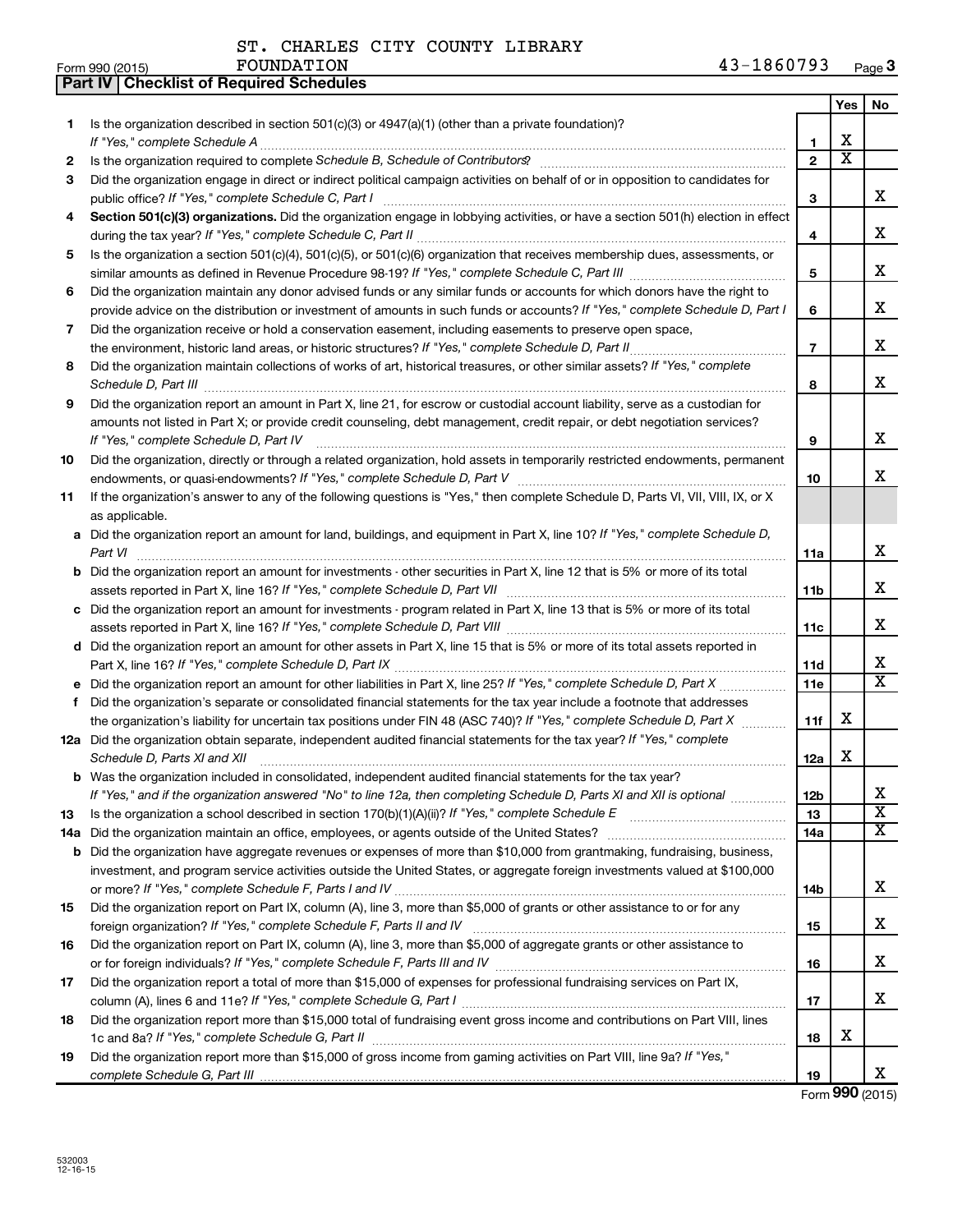**Part IV Checklist of Required Schedules**

ST. CHARLES CITY COUNTY LIBRARY

*(continued)*

|    |                                                                                                                                                        |                 | Yes | No                      |
|----|--------------------------------------------------------------------------------------------------------------------------------------------------------|-----------------|-----|-------------------------|
|    | 20a Did the organization operate one or more hospital facilities? If "Yes," complete Schedule H                                                        | 20a             |     | x                       |
| b  | If "Yes" to line 20a, did the organization attach a copy of its audited financial statements to this return?                                           | 20 <sub>b</sub> |     |                         |
| 21 | Did the organization report more than \$5,000 of grants or other assistance to any domestic organization or                                            |                 |     |                         |
|    | domestic government on Part IX, column (A), line 1? If "Yes," complete Schedule I, Parts I and II                                                      | 21              | х   |                         |
| 22 | Did the organization report more than \$5,000 of grants or other assistance to or for domestic individuals on                                          |                 |     |                         |
|    |                                                                                                                                                        | 22              |     | x                       |
| 23 | Did the organization answer "Yes" to Part VII, Section A, line 3, 4, or 5 about compensation of the organization's current                             |                 |     |                         |
|    | and former officers, directors, trustees, key employees, and highest compensated employees? If "Yes," complete                                         |                 |     |                         |
|    | Schedule J                                                                                                                                             | 23              |     | x                       |
|    | 24a Did the organization have a tax-exempt bond issue with an outstanding principal amount of more than \$100,000 as of the                            |                 |     |                         |
|    | last day of the year, that was issued after December 31, 2002? If "Yes," answer lines 24b through 24d and complete                                     |                 |     | x                       |
|    | Schedule K. If "No", go to line 25a                                                                                                                    | 24a             |     |                         |
|    |                                                                                                                                                        | 24 <sub>b</sub> |     |                         |
| с  | Did the organization maintain an escrow account other than a refunding escrow at any time during the year to defease                                   | 24c             |     |                         |
|    | d Did the organization act as an "on behalf of" issuer for bonds outstanding at any time during the year?                                              | 24d             |     |                         |
|    | 25a Section 501(c)(3), 501(c)(4), and 501(c)(29) organizations. Did the organization engage in an excess benefit                                       |                 |     |                         |
|    |                                                                                                                                                        | 25a             |     | x                       |
|    | b Is the organization aware that it engaged in an excess benefit transaction with a disqualified person in a prior year, and                           |                 |     |                         |
|    | that the transaction has not been reported on any of the organization's prior Forms 990 or 990-EZ? If "Yes," complete                                  |                 |     |                         |
|    | Schedule L, Part I                                                                                                                                     | 25 <sub>b</sub> |     | x                       |
| 26 | Did the organization report any amount on Part X, line 5, 6, or 22 for receivables from or payables to any current or                                  |                 |     |                         |
|    | former officers, directors, trustees, key employees, highest compensated employees, or disqualified persons? If "Yes,"<br>complete Schedule L, Part II | 26              |     | x                       |
| 27 | Did the organization provide a grant or other assistance to an officer, director, trustee, key employee, substantial                                   |                 |     |                         |
|    | contributor or employee thereof, a grant selection committee member, or to a 35% controlled entity or family member                                    |                 |     |                         |
|    |                                                                                                                                                        | 27              |     | х                       |
| 28 | Was the organization a party to a business transaction with one of the following parties (see Schedule L, Part IV                                      |                 |     |                         |
|    | instructions for applicable filing thresholds, conditions, and exceptions):                                                                            |                 |     |                         |
| a  | A current or former officer, director, trustee, or key employee? If "Yes," complete Schedule L, Part IV                                                | 28a             |     | х                       |
| b  | A family member of a current or former officer, director, trustee, or key employee? If "Yes," complete Schedule L, Part IV                             | 28b             |     | $\overline{\texttt{x}}$ |
|    | c An entity of which a current or former officer, director, trustee, or key employee (or a family member thereof) was an officer,                      |                 |     |                         |
|    |                                                                                                                                                        | 28c             |     | х                       |
| 29 |                                                                                                                                                        | 29              |     | $\overline{\text{x}}$   |
| 30 | Did the organization receive contributions of art, historical treasures, or other similar assets, or qualified conservation                            |                 |     |                         |
|    |                                                                                                                                                        | 30              |     | x                       |
| 31 | Did the organization liquidate, terminate, or dissolve and cease operations?                                                                           | 31              |     | х                       |
| 32 | Did the organization sell, exchange, dispose of, or transfer more than 25% of its net assets? If "Yes," complete                                       |                 |     |                         |
|    | Schedule N, Part II                                                                                                                                    | 32              |     | x                       |
| 33 | Did the organization own 100% of an entity disregarded as separate from the organization under Regulations                                             |                 |     |                         |
|    |                                                                                                                                                        | 33              |     | x                       |
| 34 | Was the organization related to any tax-exempt or taxable entity? If "Yes," complete Schedule R, Part II, III, or IV, and                              |                 |     |                         |
|    | Part V, line 1                                                                                                                                         | 34              | х   |                         |
|    |                                                                                                                                                        | <b>35a</b>      |     | X                       |
|    | b If "Yes" to line 35a, did the organization receive any payment from or engage in any transaction with a controlled entity                            |                 |     |                         |
|    |                                                                                                                                                        | 35 <sub>b</sub> |     |                         |
| 36 | Section 501(c)(3) organizations. Did the organization make any transfers to an exempt non-charitable related organization?                             |                 |     | x                       |
|    |                                                                                                                                                        | 36              |     |                         |
| 37 | Did the organization conduct more than 5% of its activities through an entity that is not a related organization                                       | 37              |     | x                       |
| 38 | Did the organization complete Schedule O and provide explanations in Schedule O for Part VI, lines 11b and 19?                                         |                 |     |                         |
|    |                                                                                                                                                        | 38              | x   |                         |

Form **990** (2015)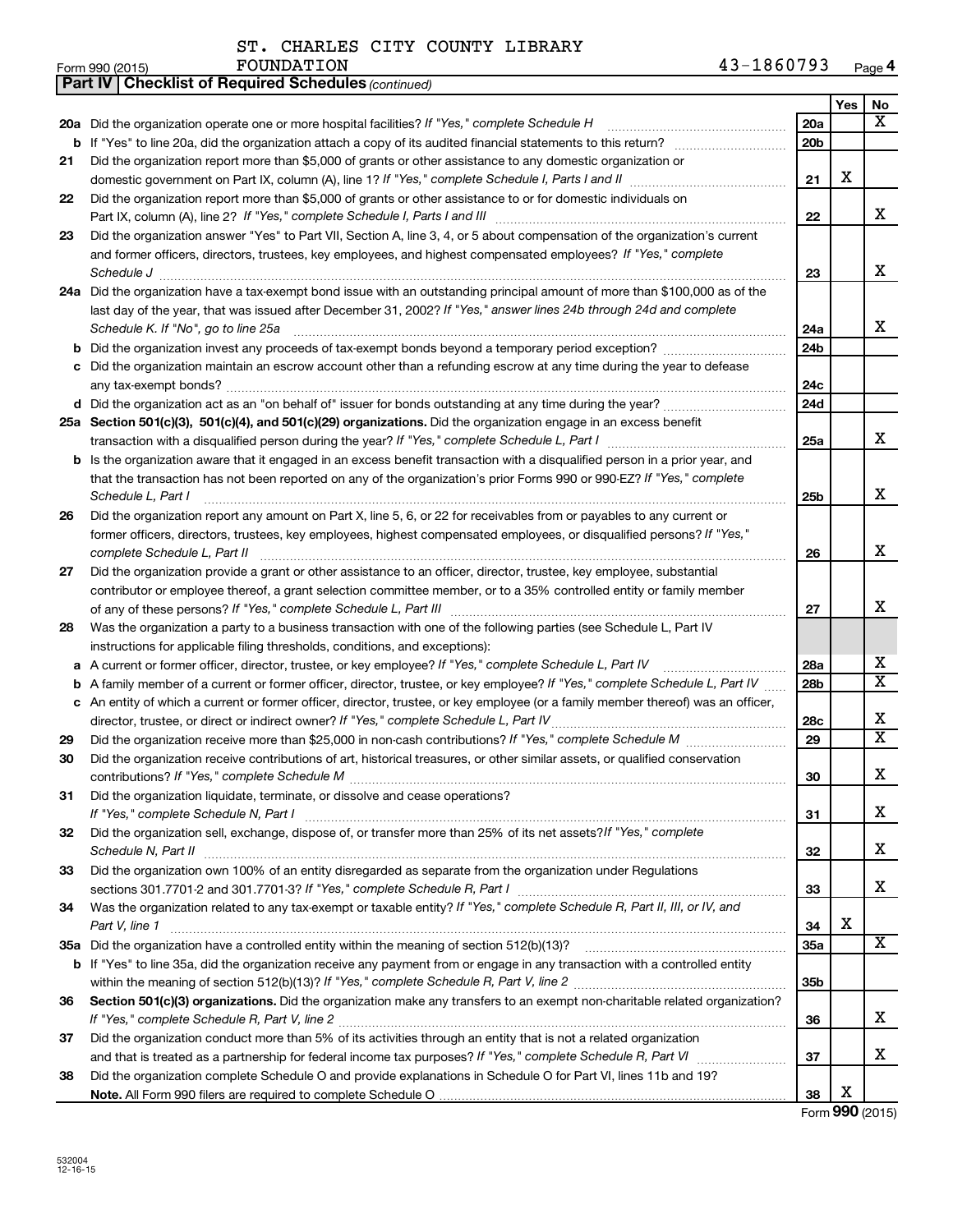| ST. CHARLES CITY COUNTY LIBRARY |  |  |
|---------------------------------|--|--|
|                                 |  |  |

|        | Part V<br><b>Statements Regarding Other IRS Filings and Tax Compliance</b>                                                                      |                 |   |                |                         |                              |
|--------|-------------------------------------------------------------------------------------------------------------------------------------------------|-----------------|---|----------------|-------------------------|------------------------------|
|        | Check if Schedule O contains a response or note to any line in this Part V                                                                      |                 |   |                |                         |                              |
|        |                                                                                                                                                 |                 |   |                | Yes                     | No.                          |
|        |                                                                                                                                                 | 1a              |   |                |                         |                              |
|        | Enter the number of Forms W-2G included in line 1a. Enter -0- if not applicable                                                                 | 1 <sub>b</sub>  |   |                |                         |                              |
|        | Did the organization comply with backup withholding rules for reportable payments to vendors and reportable gaming                              |                 |   |                |                         |                              |
|        |                                                                                                                                                 |                 |   | 1c             |                         |                              |
|        | 2a Enter the number of employees reported on Form W-3, Transmittal of Wage and Tax Statements,                                                  |                 |   |                |                         |                              |
|        | filed for the calendar year ending with or within the year covered by this return                                                               | 2a              | 0 |                |                         |                              |
|        |                                                                                                                                                 |                 |   | 2 <sub>b</sub> |                         |                              |
|        |                                                                                                                                                 |                 |   |                |                         |                              |
|        | 3a Did the organization have unrelated business gross income of \$1,000 or more during the year?                                                |                 |   | За             |                         | x                            |
|        |                                                                                                                                                 |                 |   | 3 <sub>b</sub> |                         |                              |
|        | 4a At any time during the calendar year, did the organization have an interest in, or a signature or other authority over, a                    |                 |   |                |                         |                              |
|        | financial account in a foreign country (such as a bank account, securities account, or other financial account)?                                |                 |   | 4a             |                         | x                            |
|        | <b>b</b> If "Yes," enter the name of the foreign country: $\blacktriangleright$                                                                 |                 |   |                |                         |                              |
|        | See instructions for filing requirements for FinCEN Form 114, Report of Foreign Bank and Financial Accounts (FBAR).                             |                 |   |                |                         |                              |
|        |                                                                                                                                                 |                 |   | 5a             |                         | х<br>$\overline{\mathtt{x}}$ |
|        |                                                                                                                                                 |                 |   | 5b             |                         |                              |
|        |                                                                                                                                                 |                 |   | 5c             |                         |                              |
|        | 6a Does the organization have annual gross receipts that are normally greater than \$100,000, and did the organization solicit                  |                 |   |                |                         | X                            |
|        |                                                                                                                                                 |                 |   | 6a             |                         |                              |
|        | <b>b</b> If "Yes," did the organization include with every solicitation an express statement that such contributions or gifts                   |                 |   |                |                         |                              |
|        | Organizations that may receive deductible contributions under section 170(c).                                                                   |                 |   | 6b             |                         |                              |
| 7<br>a | Did the organization receive a payment in excess of \$75 made partly as a contribution and partly for goods and services provided to the payor? |                 |   | 7a             | х                       |                              |
|        |                                                                                                                                                 |                 |   | 7b             | $\overline{\textbf{x}}$ |                              |
|        | c Did the organization sell, exchange, or otherwise dispose of tangible personal property for which it was required                             |                 |   |                |                         |                              |
|        |                                                                                                                                                 |                 |   | 7c             |                         | х                            |
|        |                                                                                                                                                 | 7d              |   |                |                         |                              |
| е      |                                                                                                                                                 |                 |   | 7e             |                         |                              |
|        |                                                                                                                                                 |                 |   | 7f             |                         |                              |
| g      | If the organization received a contribution of qualified intellectual property, did the organization file Form 8899 as required?                |                 |   | 7g             |                         |                              |
| h      | If the organization received a contribution of cars, boats, airplanes, or other vehicles, did the organization file a Form 1098-C?              |                 |   | 7h             |                         |                              |
| 8      | Sponsoring organizations maintaining donor advised funds. Did a donor advised fund maintained by the                                            |                 |   |                |                         |                              |
|        |                                                                                                                                                 |                 |   | 8              |                         |                              |
| 9      | Sponsoring organizations maintaining donor advised funds.                                                                                       |                 |   |                |                         |                              |
|        |                                                                                                                                                 |                 |   | эа             |                         |                              |
|        | <b>b</b> Did the sponsoring organization make a distribution to a donor, donor advisor, or related person?                                      |                 |   | 9b             |                         |                              |
| 10     | Section 501(c)(7) organizations. Enter:                                                                                                         |                 |   |                |                         |                              |
| а      |                                                                                                                                                 | 10a             |   |                |                         |                              |
| b      | Gross receipts, included on Form 990, Part VIII, line 12, for public use of club facilities                                                     | 10 <sub>b</sub> |   |                |                         |                              |
| 11     | Section 501(c)(12) organizations. Enter:                                                                                                        |                 |   |                |                         |                              |
| а      |                                                                                                                                                 | 11a             |   |                |                         |                              |
|        | b Gross income from other sources (Do not net amounts due or paid to other sources against                                                      |                 |   |                |                         |                              |
|        | amounts due or received from them.)                                                                                                             | 11b             |   |                |                         |                              |
|        | 12a Section 4947(a)(1) non-exempt charitable trusts. Is the organization filing Form 990 in lieu of Form 1041?                                  |                 |   | 12a            |                         |                              |
|        | <b>b</b> If "Yes," enter the amount of tax-exempt interest received or accrued during the year                                                  | 12b             |   |                |                         |                              |
| 13     | Section 501(c)(29) qualified nonprofit health insurance issuers.                                                                                |                 |   |                |                         |                              |
|        | a Is the organization licensed to issue qualified health plans in more than one state?                                                          |                 |   | 1За            |                         |                              |
|        | Note. See the instructions for additional information the organization must report on Schedule O.                                               |                 |   |                |                         |                              |
|        | <b>b</b> Enter the amount of reserves the organization is required to maintain by the states in which the                                       |                 |   |                |                         |                              |
|        |                                                                                                                                                 | 13 <sub>b</sub> |   |                |                         |                              |
|        |                                                                                                                                                 | 13 <sub>c</sub> |   |                |                         | X                            |
|        | 14a Did the organization receive any payments for indoor tanning services during the tax year?                                                  |                 |   | 14a            |                         |                              |
|        |                                                                                                                                                 |                 |   | 14b            |                         |                              |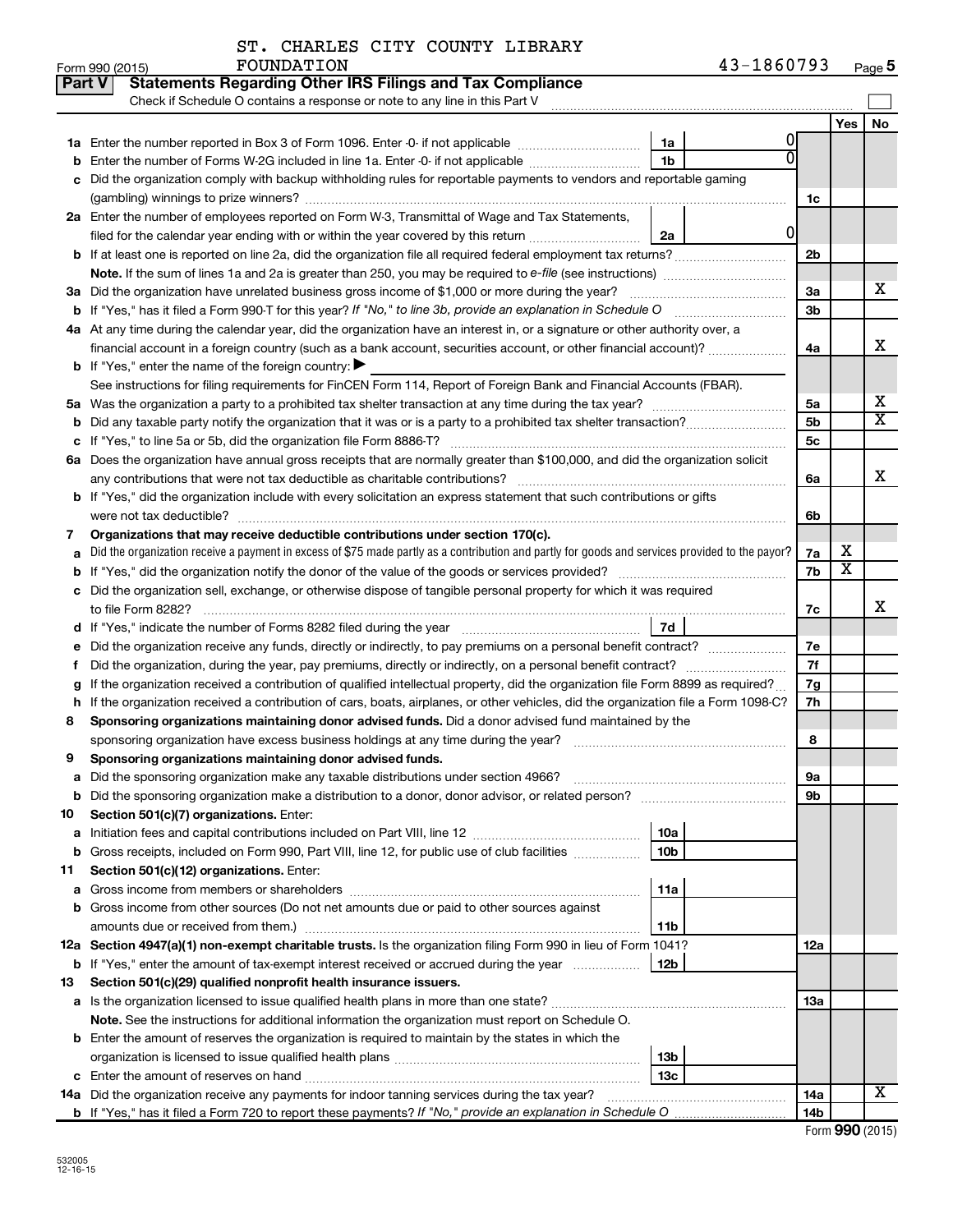| ST. CHARLES CITY COUNTY LIBRARY |  |  |
|---------------------------------|--|--|
|                                 |  |  |

|     | Part VI Governance, Management, and Disclosure For each "Yes" response to lines 2 through 7b below, and for a "No" response                                                                                                    |                 |                         |                         |
|-----|--------------------------------------------------------------------------------------------------------------------------------------------------------------------------------------------------------------------------------|-----------------|-------------------------|-------------------------|
|     | to line 8a, 8b, or 10b below, describe the circumstances, processes, or changes in Schedule O. See instructions.                                                                                                               |                 |                         |                         |
|     | Check if Schedule O contains a response or note to any line in this Part VI [11] [12] [2] [2] [2] Check if Schedule O contains a response or note to any line in this Part VI                                                  |                 |                         | $\overline{\mathbf{X}}$ |
|     | <b>Section A. Governing Body and Management</b>                                                                                                                                                                                |                 |                         |                         |
|     |                                                                                                                                                                                                                                |                 | Yes                     | No                      |
|     | 17<br>1a Enter the number of voting members of the governing body at the end of the tax year<br>1a                                                                                                                             |                 |                         |                         |
|     | If there are material differences in voting rights among members of the governing body, or if the governing                                                                                                                    |                 |                         |                         |
|     | body delegated broad authority to an executive committee or similar committee, explain in Schedule O.                                                                                                                          |                 |                         |                         |
| b   | 17<br>Enter the number of voting members included in line 1a, above, who are independent<br>1b                                                                                                                                 |                 |                         |                         |
| 2   | Did any officer, director, trustee, or key employee have a family relationship or a business relationship with any other                                                                                                       |                 |                         |                         |
|     | officer, director, trustee, or key employee?                                                                                                                                                                                   | 2               |                         | x                       |
| 3   | Did the organization delegate control over management duties customarily performed by or under the direct supervision                                                                                                          |                 |                         |                         |
|     |                                                                                                                                                                                                                                | 3               |                         | х                       |
| 4   | Did the organization make any significant changes to its governing documents since the prior Form 990 was filed?                                                                                                               | 4               |                         | $\overline{\textbf{x}}$ |
| 5   |                                                                                                                                                                                                                                | 5               |                         | $\overline{\mathbf{X}}$ |
| 6   |                                                                                                                                                                                                                                | 6               |                         | $\overline{\textbf{X}}$ |
| 7а  | Did the organization have members, stockholders, or other persons who had the power to elect or appoint one or                                                                                                                 |                 |                         |                         |
|     |                                                                                                                                                                                                                                | 7a              |                         | Χ                       |
|     | <b>b</b> Are any governance decisions of the organization reserved to (or subject to approval by) members, stockholders, or                                                                                                    |                 |                         |                         |
|     | persons other than the governing body?                                                                                                                                                                                         | 7b              |                         | x                       |
| 8   | Did the organization contemporaneously document the meetings held or written actions undertaken during the year by the following:                                                                                              |                 |                         |                         |
| а   |                                                                                                                                                                                                                                | 8a              | х                       |                         |
| b   |                                                                                                                                                                                                                                | 8b              | $\overline{\text{x}}$   |                         |
| 9   | Is there any officer, director, trustee, or key employee listed in Part VII, Section A, who cannot be reached at the                                                                                                           |                 |                         |                         |
|     |                                                                                                                                                                                                                                | 9               |                         | x                       |
|     | Section B. Policies (This Section B requests information about policies not required by the Internal Revenue Code.)                                                                                                            |                 |                         |                         |
|     |                                                                                                                                                                                                                                |                 | Yes                     | No<br>х                 |
|     |                                                                                                                                                                                                                                | <b>10a</b>      |                         |                         |
|     | <b>b</b> If "Yes," did the organization have written policies and procedures governing the activities of such chapters, affiliates,                                                                                            |                 |                         |                         |
|     | and branches to ensure their operations are consistent with the organization's exempt purposes? www.www.www.www.                                                                                                               | 10b             | X                       |                         |
|     | 11a Has the organization provided a complete copy of this Form 990 to all members of its governing body before filing the form?                                                                                                | 11a             |                         |                         |
| b   | Describe in Schedule O the process, if any, used by the organization to review this Form 990.                                                                                                                                  |                 | х                       |                         |
| 12a | Did the organization have a written conflict of interest policy? If "No," go to line 13                                                                                                                                        | 12a             | $\overline{\textbf{x}}$ |                         |
| b   | Were officers, directors, or trustees, and key employees required to disclose annually interests that could give rise to conflicts?                                                                                            | 12 <sub>b</sub> |                         |                         |
| с   | Did the organization regularly and consistently monitor and enforce compliance with the policy? If "Yes," describe                                                                                                             |                 | х                       |                         |
|     | in Schedule O how this was done manufactured and contain an account of the was done manufactured and contained                                                                                                                 | 12c<br>13       | $\overline{\text{X}}$   |                         |
| 13  | Did the organization have a written document retention and destruction policy? [111] manufaction policy?                                                                                                                       | 14              | $\overline{\mathtt{x}}$ |                         |
| 14  |                                                                                                                                                                                                                                |                 |                         |                         |
| 15  | Did the process for determining compensation of the following persons include a review and approval by independent<br>persons, comparability data, and contemporaneous substantiation of the deliberation and decision?        |                 |                         |                         |
| а   | The organization's CEO, Executive Director, or top management official manufactured content of the organization's CEO, Executive Director, or top management official manufactured content of the state of the state of the st | 15a             |                         | x                       |
| b   |                                                                                                                                                                                                                                | 15b             |                         | $\overline{\textbf{X}}$ |
|     | If "Yes" to line 15a or 15b, describe the process in Schedule O (see instructions).                                                                                                                                            |                 |                         |                         |
|     | 16a Did the organization invest in, contribute assets to, or participate in a joint venture or similar arrangement with a                                                                                                      |                 |                         |                         |
|     | taxable entity during the year?                                                                                                                                                                                                | 16a             |                         | x                       |
|     | b If "Yes," did the organization follow a written policy or procedure requiring the organization to evaluate its participation                                                                                                 |                 |                         |                         |
|     | in joint venture arrangements under applicable federal tax law, and take steps to safeguard the organization's                                                                                                                 |                 |                         |                         |
|     | exempt status with respect to such arrangements?                                                                                                                                                                               | 16b             |                         |                         |
|     | <b>Section C. Disclosure</b>                                                                                                                                                                                                   |                 |                         |                         |
| 17  | <b>NONE</b><br>List the states with which a copy of this Form 990 is required to be filed >                                                                                                                                    |                 |                         |                         |
| 18  | Section 6104 requires an organization to make its Forms 1023 (or 1024 if applicable), 990, and 990-T (Section 501(c)(3)s only) available                                                                                       |                 |                         |                         |
|     | for public inspection. Indicate how you made these available. Check all that apply.                                                                                                                                            |                 |                         |                         |
|     | $\lfloor x \rfloor$ Own website<br>$\lfloor \underline{X} \rfloor$ Upon request<br>Another's website<br>Other (explain in Schedule O)                                                                                          |                 |                         |                         |
| 19  | Describe in Schedule O whether (and if so, how) the organization made its governing documents, conflict of interest policy, and financial                                                                                      |                 |                         |                         |
|     | statements available to the public during the tax year.                                                                                                                                                                        |                 |                         |                         |
| 20  | State the name, address, and telephone number of the person who possesses the organization's books and records:                                                                                                                |                 |                         |                         |
|     | ERICA LAND - 636-441-2300                                                                                                                                                                                                      |                 |                         |                         |
|     | BOONE HILLS DR- PO BOX 529, SAINT PETERS, MO<br>63376<br>77                                                                                                                                                                    |                 |                         |                         |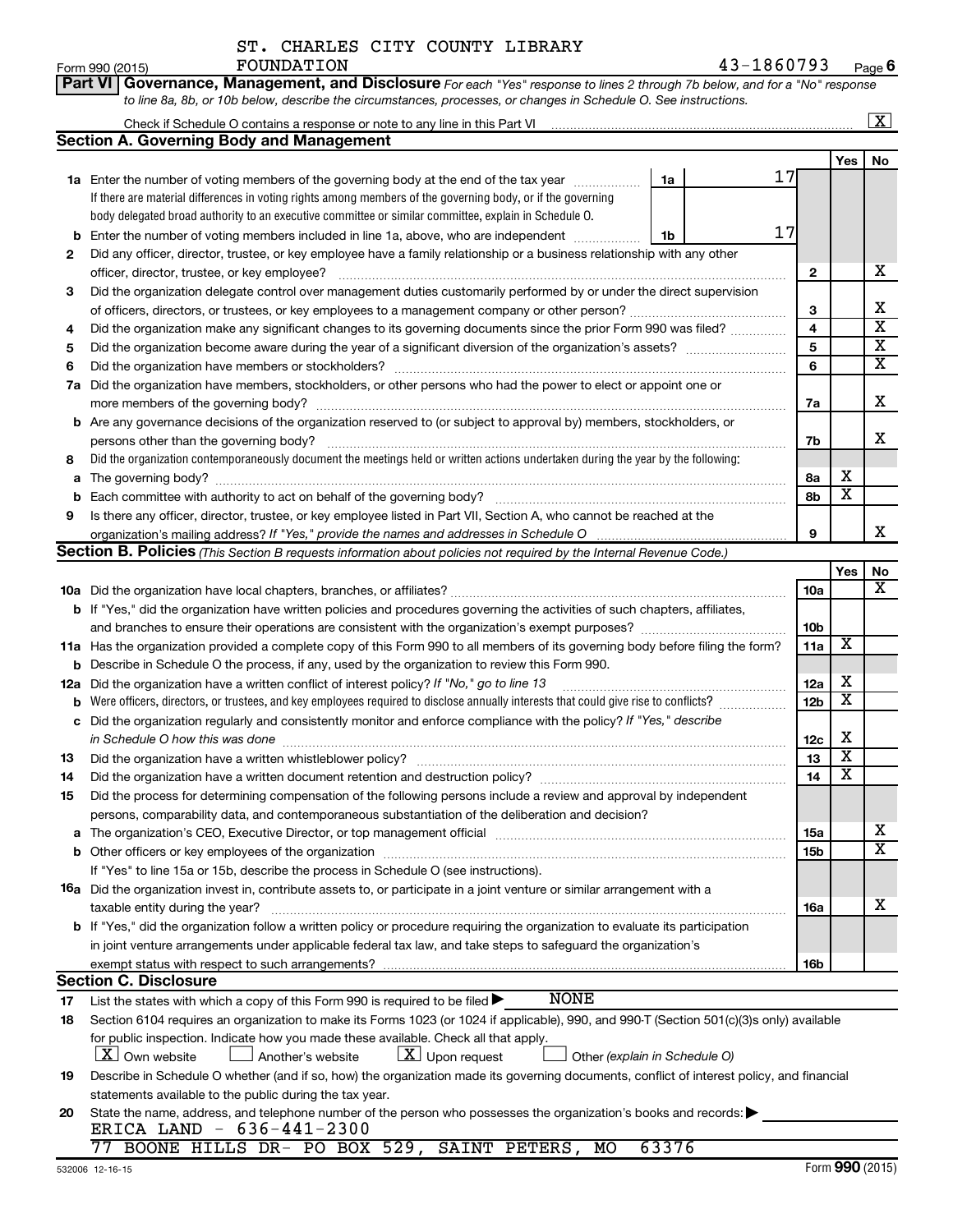| ST. CHARLES CITY COUNTY LIBRARY |  |  |
|---------------------------------|--|--|
|                                 |  |  |

| Form 990 (2015) | FOUNDATION                                                                                 | 43-1860793 | Page. |
|-----------------|--------------------------------------------------------------------------------------------|------------|-------|
|                 | Part VII Compensation of Officers, Directors, Trustees, Key Employees, Highest Compensated |            |       |
|                 | <b>Employees, and Independent Contractors</b>                                              |            |       |

Check if Schedule O contains a response or note to any line in this Part VII

**Section A. Officers, Directors, Trustees, Key Employees, and Highest Compensated Employees**

**1a**  Complete this table for all persons required to be listed. Report compensation for the calendar year ending with or within the organization's tax year.

**•** List all of the organization's current officers, directors, trustees (whether individuals or organizations), regardless of amount of compensation. Enter -0- in columns  $(D)$ ,  $(E)$ , and  $(F)$  if no compensation was paid.

**•** List all of the organization's **current** key employees, if any. See instructions for definition of "key employee."

**•** List the organization's five current highest compensated employees (other than an officer, director, trustee, or key employee) who received reportable compensation (Box 5 of Form W-2 and/or Box 7 of Form 1099-MISC) of more than \$100,000 from the organization and any related organizations.

**•** List all of the organization's former officers, key employees, and highest compensated employees who received more than \$100,000 of reportable compensation from the organization and any related organizations.

**•** List all of the organization's former directors or trustees that received, in the capacity as a former director or trustee of the organization, more than \$10,000 of reportable compensation from the organization and any related organizations.

List persons in the following order: individual trustees or directors; institutional trustees; officers; key employees; highest compensated employees; and former such persons.

|  |  |  | Check this box if neither the organization nor any related organization compensated any current officer, director, or trustee. |  |  |
|--|--|--|--------------------------------------------------------------------------------------------------------------------------------|--|--|
|  |  |  |                                                                                                                                |  |  |

| (A)                         | (B)                    |                                |                                                                  | (C)         |              |                                 |        | (D)                 | (E)                              | (F)                      |
|-----------------------------|------------------------|--------------------------------|------------------------------------------------------------------|-------------|--------------|---------------------------------|--------|---------------------|----------------------------------|--------------------------|
| Name and Title              | Average                |                                | (do not check more than one                                      | Position    |              |                                 |        | Reportable          | Reportable                       | Estimated                |
|                             | hours per              |                                | box, unless person is both an<br>officer and a director/trustee) |             |              |                                 |        | compensation        | compensation                     | amount of                |
|                             | week                   |                                |                                                                  |             |              |                                 |        | from                | from related                     | other                    |
|                             | (list any<br>hours for |                                |                                                                  |             |              |                                 |        | the<br>organization | organizations<br>(W-2/1099-MISC) | compensation<br>from the |
|                             | related                |                                |                                                                  |             |              |                                 |        | (W-2/1099-MISC)     |                                  | organization             |
|                             | organizations          |                                |                                                                  |             |              |                                 |        |                     |                                  | and related              |
|                             | below                  | Individual trustee or director | Institutional trustee                                            |             | Key employee | Highest compensated<br>employee |        |                     |                                  | organizations            |
|                             | line)                  |                                |                                                                  | Officer     |              |                                 | Former |                     |                                  |                          |
| REBECCA CODY<br>(1)         | 1.00                   |                                |                                                                  |             |              |                                 |        |                     |                                  |                          |
| PAST PRESIDENT              |                        | $\mathbf X$                    |                                                                  |             |              |                                 |        | 0.                  | $\mathbf 0$ .                    | $\mathbf 0$ .            |
| (2)<br>STEVE MCKINSTRY      | 1.00                   |                                |                                                                  |             |              |                                 |        |                     |                                  |                          |
| VICE PRESIDENT              |                        | $\mathbf X$                    |                                                                  | $\mathbf X$ |              |                                 |        | $\mathbf 0$         | 0.                               | $\mathbf 0$ .            |
| NICOLE KOZMA<br>(3)         | 1.00                   |                                |                                                                  |             |              |                                 |        |                     |                                  |                          |
| <b>DIRECTOR</b>             |                        | X                              |                                                                  |             |              |                                 |        | $\mathbf 0$         | $\mathbf 0$                      | $\boldsymbol{0}$ .       |
| MYRA CROOK<br>(4)           | 1.00                   |                                |                                                                  |             |              |                                 |        |                     |                                  |                          |
| <b>DIRECTOR</b>             |                        | $\mathbf X$                    |                                                                  |             |              |                                 |        | 0                   | 0.                               | $\mathbf 0$ .            |
| SHARON LEE<br>(5)           | 1.00                   |                                |                                                                  |             |              |                                 |        |                     |                                  |                          |
| <b>SECRETARY</b>            |                        | X                              |                                                                  | $\mathbf X$ |              |                                 |        | 0                   | 0.                               | $\mathbf 0$ .            |
| (6)<br>SUSAN PRICHARD       | 1.00                   |                                |                                                                  |             |              |                                 |        |                     |                                  |                          |
| <b>DIRECTOR</b>             |                        | $\mathbf X$                    |                                                                  |             |              |                                 |        | $\mathbf 0$         | $\mathbf 0$                      | $\mathbf 0$ .            |
| (7)<br>KATHY DOUGHERTY      | 1.00                   |                                |                                                                  |             |              |                                 |        |                     |                                  |                          |
| <b>DIRECTOR</b>             |                        | $\mathbf X$                    |                                                                  |             |              |                                 |        | $\mathbf 0$         | $\mathbf 0$                      | $\mathbf 0$ .            |
| DEBBIE RUTSCH<br>(8)        | 1.00                   |                                |                                                                  |             |              |                                 |        |                     |                                  |                          |
| <b>DIRECTOR</b>             |                        | $\mathbf X$                    |                                                                  |             |              |                                 |        | $\mathbf 0$         | $\mathbf 0$ .                    | $0$ .                    |
| <b>ANDREW HAINES</b><br>(9) | 1.00                   |                                |                                                                  |             |              |                                 |        |                     |                                  |                          |
| <b>DIRECTOR</b>             |                        | $\mathbf X$                    |                                                                  |             |              |                                 |        | $\mathbf 0$         | $\mathbf 0$ .                    | $\mathbf 0$ .            |
| (10) DANIELLE TORMALA       | 1.00                   |                                |                                                                  |             |              |                                 |        |                     |                                  |                          |
| <b>TREASURER</b>            |                        | X                              |                                                                  | $\mathbf X$ |              |                                 |        | $\mathbf 0$         | $\mathbf 0$                      | $\mathbf 0$ .            |
| (11) KELLI BRAMMEIER        | 1.00                   |                                |                                                                  |             |              |                                 |        |                     |                                  |                          |
| <b>DIRECTOR</b>             |                        | X                              |                                                                  |             |              |                                 |        | $\mathbf 0$         | $\mathbf 0$                      | $\mathbf 0$ .            |
| (12) MANDY STUDER           | 1.00                   |                                |                                                                  |             |              |                                 |        |                     |                                  |                          |
| <b>DIRECTOR</b>             |                        | $\mathbf X$                    |                                                                  |             |              |                                 |        | 0                   | 0.                               | $\mathbf 0$ .            |
| (13) JOSHLYN RACHERBAUMER   | 1.00                   |                                |                                                                  |             |              |                                 |        |                     |                                  |                          |
| <b>DIRECTOR</b>             |                        | $\mathbf X$                    |                                                                  |             |              |                                 |        | 0                   | 0.                               | $\mathbf 0$ .            |
| (14) VICTORIA SCHMITT BABB  | 1.00                   |                                |                                                                  |             |              |                                 |        |                     |                                  |                          |
| <b>DIRECTOR</b>             |                        | $\mathbf X$                    |                                                                  |             |              |                                 |        | $\mathbf 0$         | $\mathbf 0$ .                    | 0.                       |
| (15) KRIS WEIDENBENNER      | 1.00                   |                                |                                                                  |             |              |                                 |        |                     |                                  |                          |
| PRESIDENT                   |                        | $\mathbf X$                    |                                                                  | $\mathbf X$ |              |                                 |        | 0                   | $\mathbf 0$ .                    | $\mathbf 0$ .            |
| (16) BLAKE WYATT            | 1.00                   |                                |                                                                  |             |              |                                 |        |                     |                                  |                          |
| <b>DIRECTOR</b>             |                        | $\mathbf X$                    |                                                                  |             |              |                                 |        | $\mathbf 0$         | $\mathbf 0$ .                    | 0.                       |
| (17) HEIDI MEISTER          | 1.00                   |                                |                                                                  |             |              |                                 |        |                     |                                  |                          |
| <b>DIRECTOR</b>             |                        | X                              |                                                                  |             |              |                                 |        | $\mathbf 0$         | $\mathbf 0$ .                    | 0.                       |

 $\Box$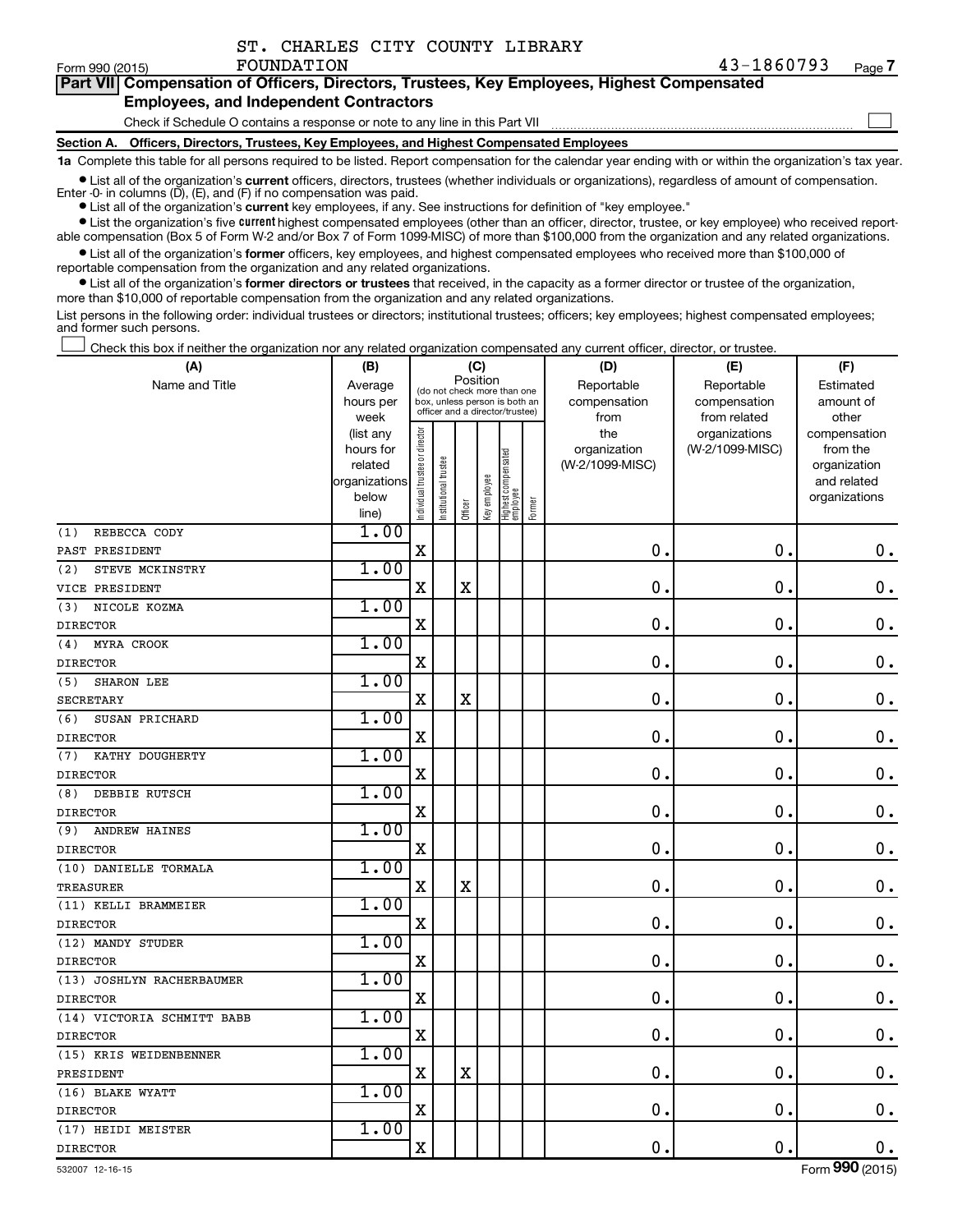| ST. CHARLES CITY COUNTY LIBRARY                                                                                                                                                                                                                             |                                                                      |                                |                       |          |              |                                                                                                 |        |                                           |                                                   |                  |                                                                          |                                        |
|-------------------------------------------------------------------------------------------------------------------------------------------------------------------------------------------------------------------------------------------------------------|----------------------------------------------------------------------|--------------------------------|-----------------------|----------|--------------|-------------------------------------------------------------------------------------------------|--------|-------------------------------------------|---------------------------------------------------|------------------|--------------------------------------------------------------------------|----------------------------------------|
| FOUNDATION<br>Form 990 (2015)<br><b>Part VII</b>                                                                                                                                                                                                            |                                                                      |                                |                       |          |              |                                                                                                 |        |                                           | 43-1860793                                        |                  |                                                                          | Page 8                                 |
| Section A. Officers, Directors, Trustees, Key Employees, and Highest Compensated Employees (continued)<br>(A)<br>Name and title                                                                                                                             | (B)<br>Average<br>hours per<br>week                                  |                                |                       | Position | (C)          | (do not check more than one<br>box, unless person is both an<br>officer and a director/trustee) |        | (D)<br>Reportable<br>compensation<br>from | (E)<br>Reportable<br>compensation<br>from related |                  |                                                                          | (F)<br>Estimated<br>amount of<br>other |
|                                                                                                                                                                                                                                                             | (list any<br>hours for<br>related<br>organizations<br>below<br>line) | Individual trustee or director | Institutional trustee | Officer  | Key employee | Highest compensated<br>  employee                                                               | Former | the<br>organization<br>(W-2/1099-MISC)    | organizations<br>(W-2/1099-MISC)                  |                  | compensation<br>from the<br>organization<br>and related<br>organizations |                                        |
| (18) ERICA LAND                                                                                                                                                                                                                                             | 40.00                                                                |                                |                       |          |              |                                                                                                 |        |                                           |                                                   |                  |                                                                          |                                        |
| EXECUTIVE DIRECTOR                                                                                                                                                                                                                                          |                                                                      |                                |                       | X        |              |                                                                                                 |        | 52,023.                                   |                                                   | 0.               |                                                                          | 1,445.                                 |
|                                                                                                                                                                                                                                                             |                                                                      |                                |                       |          |              |                                                                                                 |        |                                           |                                                   |                  |                                                                          |                                        |
|                                                                                                                                                                                                                                                             |                                                                      |                                |                       |          |              |                                                                                                 |        |                                           |                                                   |                  |                                                                          |                                        |
|                                                                                                                                                                                                                                                             |                                                                      |                                |                       |          |              |                                                                                                 |        |                                           |                                                   |                  |                                                                          |                                        |
|                                                                                                                                                                                                                                                             |                                                                      |                                |                       |          |              |                                                                                                 |        |                                           |                                                   |                  |                                                                          |                                        |
|                                                                                                                                                                                                                                                             |                                                                      |                                |                       |          |              |                                                                                                 |        |                                           |                                                   |                  |                                                                          |                                        |
| 1b Sub-total                                                                                                                                                                                                                                                |                                                                      |                                |                       |          |              |                                                                                                 |        | 52,023.                                   |                                                   | $\overline{0}$ . |                                                                          | 1,445.                                 |
| c Total from continuation sheets to Part VII, Section A manufactured by                                                                                                                                                                                     |                                                                      |                                |                       |          |              |                                                                                                 |        | $\overline{0}$ .                          |                                                   | σ.               |                                                                          | $\overline{0}$ .                       |
|                                                                                                                                                                                                                                                             |                                                                      |                                |                       |          |              |                                                                                                 |        | 52,023.                                   |                                                   | 0.               |                                                                          | 1,445.                                 |
| Total number of individuals (including but not limited to those listed above) who received more than \$100,000 of reportable<br>2<br>compensation from the organization $\blacktriangleright$                                                               |                                                                      |                                |                       |          |              |                                                                                                 |        |                                           |                                                   |                  |                                                                          | 0                                      |
|                                                                                                                                                                                                                                                             |                                                                      |                                |                       |          |              |                                                                                                 |        |                                           |                                                   |                  |                                                                          | Yes<br>No                              |
| Did the organization list any former officer, director, or trustee, key employee, or highest compensated employee on<br>3                                                                                                                                   |                                                                      |                                |                       |          |              |                                                                                                 |        |                                           |                                                   |                  |                                                                          |                                        |
| line 1a? If "Yes," complete Schedule J for such individual<br>For any individual listed on line 1a, is the sum of reportable compensation and other compensation from the organization<br>4                                                                 |                                                                      |                                |                       |          |              |                                                                                                 |        |                                           |                                                   |                  | 3                                                                        | х                                      |
| and related organizations greater than \$150,000? If "Yes," complete Schedule J for such individual                                                                                                                                                         |                                                                      |                                |                       |          |              |                                                                                                 |        |                                           |                                                   |                  | 4                                                                        | х                                      |
| Did any person listed on line 1a receive or accrue compensation from any unrelated organization or individual for services<br>5                                                                                                                             |                                                                      |                                |                       |          |              |                                                                                                 |        |                                           |                                                   |                  |                                                                          | х                                      |
| <b>Section B. Independent Contractors</b>                                                                                                                                                                                                                   |                                                                      |                                |                       |          |              |                                                                                                 |        |                                           |                                                   |                  | 5                                                                        |                                        |
| Complete this table for your five highest compensated independent contractors that received more than \$100,000 of compensation from<br>1<br>the organization. Report compensation for the calendar year ending with or within the organization's tax year. |                                                                      |                                |                       |          |              |                                                                                                 |        |                                           |                                                   |                  |                                                                          |                                        |
| (A)<br>Name and business address                                                                                                                                                                                                                            |                                                                      |                                | <b>NONE</b>           |          |              |                                                                                                 |        | (B)<br>Description of services            |                                                   |                  | (C)<br>Compensation                                                      |                                        |
|                                                                                                                                                                                                                                                             |                                                                      |                                |                       |          |              |                                                                                                 |        |                                           |                                                   |                  |                                                                          |                                        |
|                                                                                                                                                                                                                                                             |                                                                      |                                |                       |          |              |                                                                                                 |        |                                           |                                                   |                  |                                                                          |                                        |
|                                                                                                                                                                                                                                                             |                                                                      |                                |                       |          |              |                                                                                                 |        |                                           |                                                   |                  |                                                                          |                                        |
|                                                                                                                                                                                                                                                             |                                                                      |                                |                       |          |              |                                                                                                 |        |                                           |                                                   |                  |                                                                          |                                        |
| Total number of independent contractors (including but not limited to those listed above) who received more than<br>2<br>\$100,000 of compensation from the organization                                                                                    |                                                                      |                                |                       |          |              | 0                                                                                               |        |                                           |                                                   |                  |                                                                          |                                        |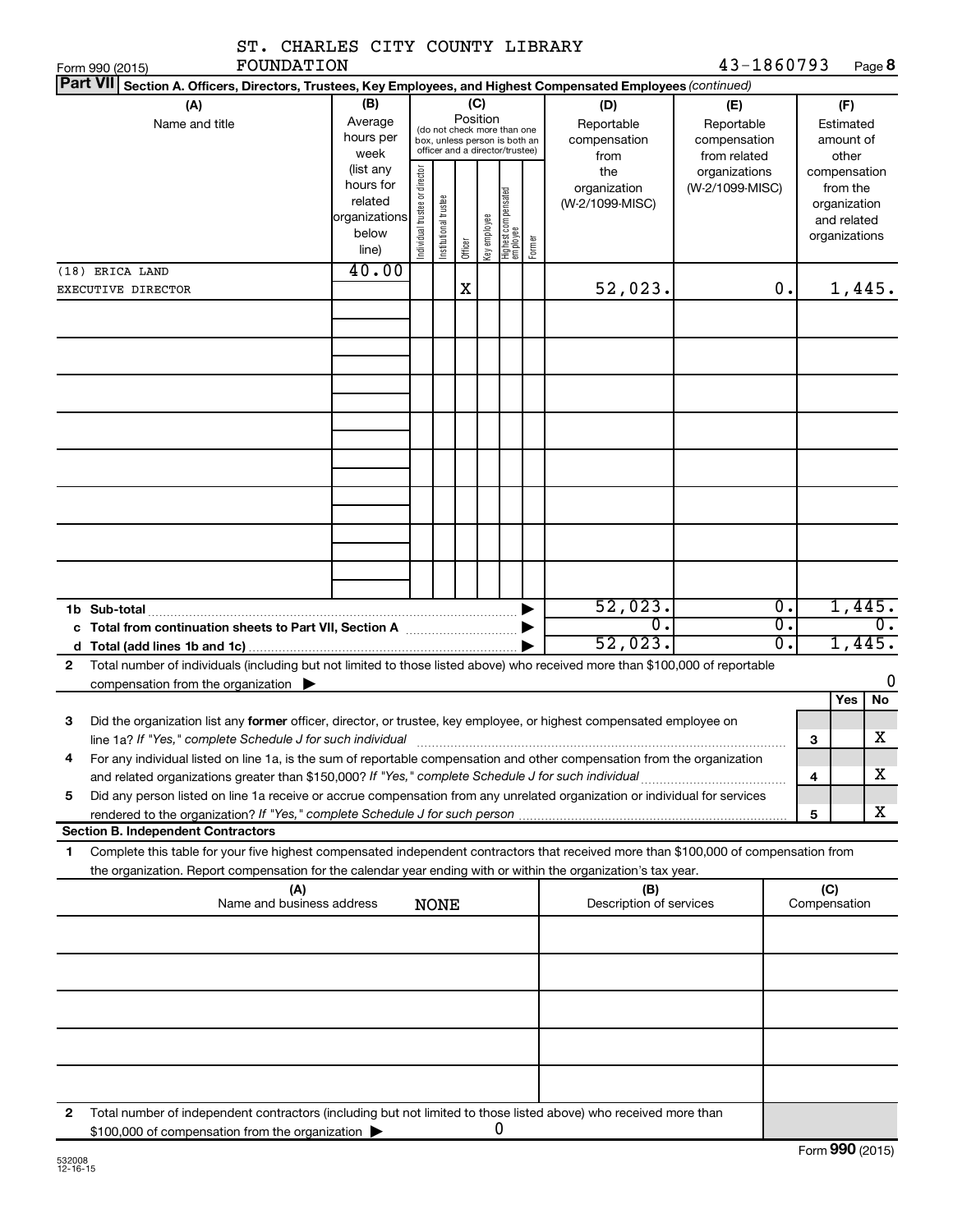| ST. CHARLES CITY COUNTY LIBRARY |  |            |
|---------------------------------|--|------------|
| FOUNDATION                      |  | 43-1860793 |

|                                                           | <b>Part VIII</b> |                                                                                              | <b>Statement of Revenue</b>                                                                                                                                                                                                                                                                                             |                                                                      |                                             |                      |                                                 |                                                    |                                                                    |
|-----------------------------------------------------------|------------------|----------------------------------------------------------------------------------------------|-------------------------------------------------------------------------------------------------------------------------------------------------------------------------------------------------------------------------------------------------------------------------------------------------------------------------|----------------------------------------------------------------------|---------------------------------------------|----------------------|-------------------------------------------------|----------------------------------------------------|--------------------------------------------------------------------|
|                                                           |                  |                                                                                              |                                                                                                                                                                                                                                                                                                                         |                                                                      |                                             |                      |                                                 |                                                    |                                                                    |
|                                                           |                  |                                                                                              |                                                                                                                                                                                                                                                                                                                         |                                                                      |                                             | (A)<br>Total revenue | (B)<br>Related or<br>exempt function<br>revenue | $\overline{C}$<br>Unrelated<br>business<br>revenue | (D)<br>Revenue excluded<br>from tax under<br>sections<br>512 - 514 |
| Contributions, Gifts, Grants<br>and Other Similar Amounts | 2 a<br>b         |                                                                                              | 1 a Federated campaigns<br><b>b</b> Membership dues<br>c Fundraising events<br>d Related organizations<br>$\overline{\phantom{a}}$<br>e Government grants (contributions)<br>f All other contributions, gifts, grants, and<br>similar amounts not included above<br>g Noncash contributions included in lines 1a-1f: \$ | 1a<br>1 <sub>b</sub><br>1 <sub>c</sub><br>1 <sub>d</sub><br>1e<br>1f | 129,792.<br>90,338.<br><b>Business Code</b> | 220,130.             |                                                 |                                                    |                                                                    |
| Program Service<br>Revenue                                | c<br>d           |                                                                                              | the contract of the contract of the contract of the contract of the contract of<br>the control of the control of the control of the control of the control of<br>the control of the control of the control of the control of                                                                                            |                                                                      | ▶                                           |                      |                                                 |                                                    |                                                                    |
|                                                           | 3<br>4<br>5      |                                                                                              | Investment income (including dividends, interest, and<br>Income from investment of tax-exempt bond proceeds                                                                                                                                                                                                             |                                                                      |                                             | 18,487.              |                                                 |                                                    | 18,487.                                                            |
|                                                           |                  |                                                                                              | <b>6 a</b> Gross rents<br><b>b</b> Less: rental expenses<br>c Rental income or (loss)                                                                                                                                                                                                                                   | (i) Real                                                             | (ii) Personal                               |                      |                                                 |                                                    |                                                                    |
|                                                           |                  |                                                                                              | 7 a Gross amount from sales of<br>assets other than inventory<br><b>b</b> Less: cost or other basis                                                                                                                                                                                                                     | (i) Securities<br>56,310.                                            | (ii) Other                                  |                      |                                                 |                                                    |                                                                    |
|                                                           |                  |                                                                                              | and sales expenses                                                                                                                                                                                                                                                                                                      | 49,083.<br>7,227.                                                    | ▶                                           | 7,227.               |                                                 |                                                    | 7,227.                                                             |
| <b>Other Revenue</b>                                      |                  |                                                                                              | 8 a Gross income from fundraising events (not<br>129,792. <sub>of</sub><br>including \$<br>contributions reported on line 1c). See                                                                                                                                                                                      | a<br>$\mathbf b$                                                     | 39,401.<br>68,616.                          |                      |                                                 |                                                    |                                                                    |
|                                                           |                  |                                                                                              | c Net income or (loss) from fundraising events<br>9 a Gross income from gaming activities. See                                                                                                                                                                                                                          | b                                                                    | —————— ▶                                    | $-29, 215.$          |                                                 |                                                    | $-29, 215.$                                                        |
|                                                           |                  | c Net income or (loss) from gaming activities<br>10 a Gross sales of inventory, less returns |                                                                                                                                                                                                                                                                                                                         |                                                                      |                                             |                      |                                                 |                                                    |                                                                    |
|                                                           |                  |                                                                                              | c Net income or (loss) from sales of inventory                                                                                                                                                                                                                                                                          |                                                                      |                                             |                      |                                                 |                                                    |                                                                    |
|                                                           | b                |                                                                                              | Miscellaneous Revenue<br>11 a MISCELLANEOUS<br>the control of the control of the control of the control of                                                                                                                                                                                                              |                                                                      | <b>Business Code</b><br>900099              | 802.                 |                                                 |                                                    | 802.                                                               |
|                                                           | с                |                                                                                              |                                                                                                                                                                                                                                                                                                                         | the control of the control of the control of                         |                                             |                      |                                                 |                                                    |                                                                    |
|                                                           |                  |                                                                                              |                                                                                                                                                                                                                                                                                                                         |                                                                      |                                             | 802.                 |                                                 |                                                    |                                                                    |
|                                                           | 12               |                                                                                              |                                                                                                                                                                                                                                                                                                                         |                                                                      |                                             | 217,431.             | 0.                                              | $0$ .                                              | $-2,699.$                                                          |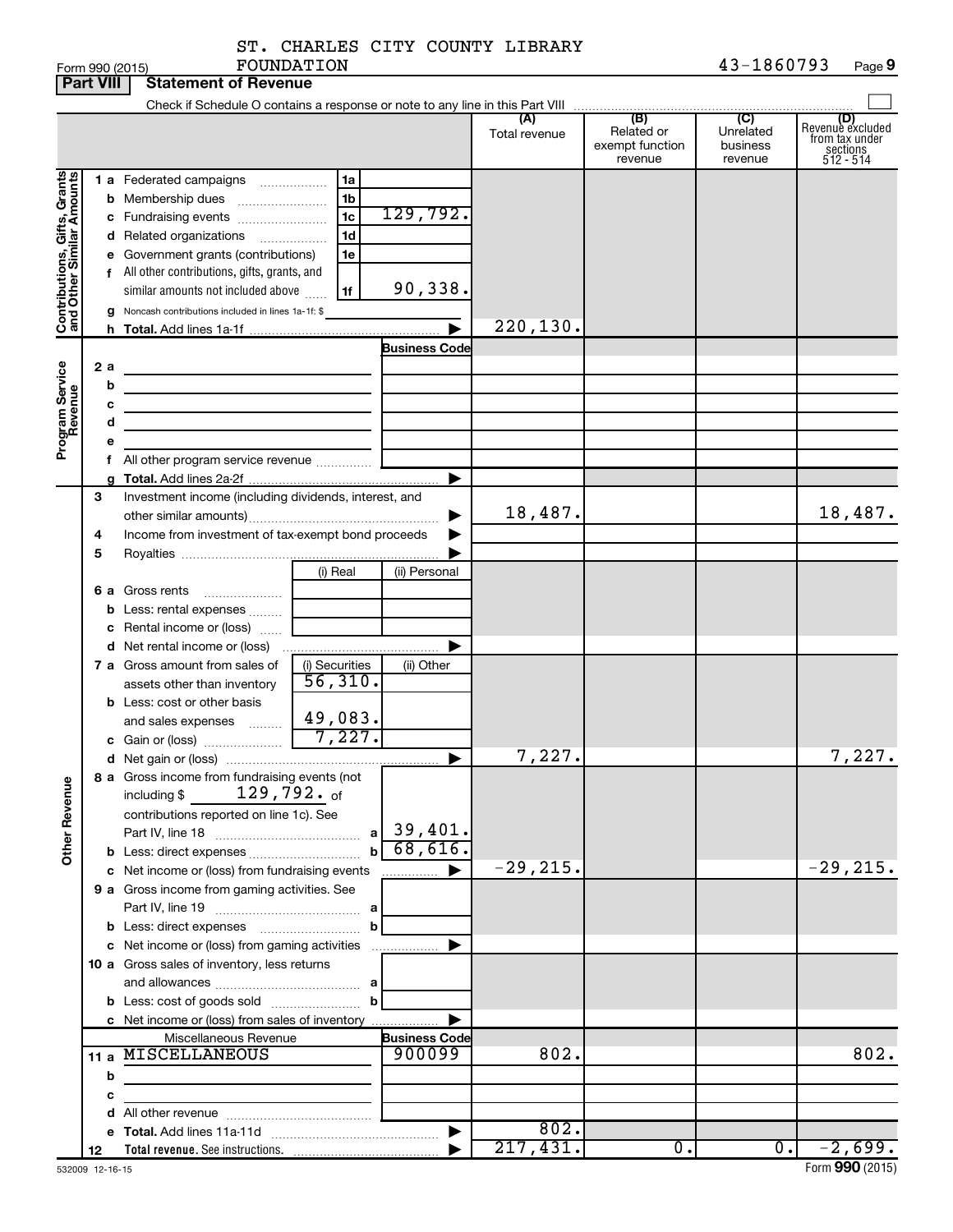|                     |                                                                                                                                                     | ST. CHARLES CITY COUNTY LIBRARY |                             |                                    |                         |
|---------------------|-----------------------------------------------------------------------------------------------------------------------------------------------------|---------------------------------|-----------------------------|------------------------------------|-------------------------|
|                     | FOUNDATION<br>Form 990 (2015)<br><b>Part IX Statement of Functional Expenses</b>                                                                    |                                 |                             |                                    | $43 - 1860793$ Page 10  |
|                     | Section 501(c)(3) and 501(c)(4) organizations must complete all columns. All other organizations must complete column (A).                          |                                 |                             |                                    |                         |
|                     | Check if Schedule O contains a response or note to any line in this Part IX                                                                         |                                 |                             |                                    |                         |
|                     | Do not include amounts reported on lines 6b,                                                                                                        | (A)                             | (B)                         | (C)                                | (D)                     |
|                     | 7b, 8b, 9b, and 10b of Part VIII.                                                                                                                   | Total expenses                  | Program service<br>expenses | Management and<br>general expenses | Fundraising<br>expenses |
| 1.                  | Grants and other assistance to domestic organizations<br>and domestic governments. See Part IV, line 21<br>$\mathbf{r}$                             | 14,402.                         | 14,402.                     |                                    |                         |
| $\mathbf{2}$        | Grants and other assistance to domestic<br>individuals. See Part IV, line 22                                                                        | 195.                            | 195.                        |                                    |                         |
| 3                   | Grants and other assistance to foreign<br>organizations, foreign governments, and foreign<br>individuals. See Part IV, lines 15 and 16              |                                 |                             |                                    |                         |
| 4                   | Benefits paid to or for members                                                                                                                     |                                 |                             |                                    |                         |
| 5                   | Compensation of current officers, directors,<br>trustees, and key employees                                                                         |                                 |                             |                                    |                         |
| 6                   | Compensation not included above, to disqualified<br>persons (as defined under section 4958(f)(1)) and<br>persons described in section 4958(c)(3)(B) |                                 |                             |                                    |                         |
| $\overline{7}$<br>8 | Pension plan accruals and contributions (include                                                                                                    |                                 |                             |                                    |                         |
|                     | section 401(k) and 403(b) employer contributions)                                                                                                   |                                 |                             |                                    |                         |
| 9                   |                                                                                                                                                     |                                 |                             |                                    |                         |
| 10                  |                                                                                                                                                     |                                 |                             |                                    |                         |
| 11                  | Fees for services (non-employees):                                                                                                                  |                                 |                             |                                    |                         |
|                     |                                                                                                                                                     |                                 |                             |                                    |                         |
| b                   |                                                                                                                                                     |                                 |                             |                                    |                         |
| c                   |                                                                                                                                                     | 5,024.                          |                             | 5,024.                             |                         |
| d                   |                                                                                                                                                     |                                 |                             |                                    |                         |
| e                   | Professional fundraising services. See Part IV, line 17                                                                                             |                                 |                             |                                    |                         |
| f                   | Investment management fees                                                                                                                          | 4,793.                          |                             | 4,793.                             |                         |
| g                   | Other. (If line 11g amount exceeds 10% of line 25,<br>column (A) amount, list line 11g expenses on Sch 0.)                                          | 3,772.                          |                             | 3,772.                             |                         |
| 12                  |                                                                                                                                                     | 4,256.                          |                             | 4,256.                             |                         |
| 13                  |                                                                                                                                                     | 8,165.                          | 6,921.                      | 1,244.                             |                         |
| 14                  |                                                                                                                                                     |                                 |                             |                                    |                         |
| 15                  |                                                                                                                                                     |                                 |                             |                                    |                         |
| 16                  |                                                                                                                                                     |                                 |                             |                                    |                         |
| 17                  |                                                                                                                                                     |                                 |                             |                                    |                         |
| 18                  | Payments of travel or entertainment expenses<br>for any federal, state, or local public officials                                                   |                                 |                             |                                    |                         |
| 19                  | Conferences, conventions, and meetings                                                                                                              |                                 |                             |                                    |                         |

534. 534.

**20 21 22 23 24** Other expenses. Itemize expenses not covered above. (List miscellaneous expenses in line 24e. If line Interest ~~~~~~~~~~~~~~~~~~ Payments to affiliates ~~~~~~~~~~~~ Depreciation, depletion, and amortization ...... Insurance ~~~~~~~~~~~~~~~~~

Check here  $\begin{array}{c} \begin{array}{|c} \hline \end{array} \end{array}$  if following SOP 98-2 (ASC 958-720) **Total functional expenses.**  Add lines 1 through 24e **Joint costs.** Complete this line only if the organization **a b c d e** All other expenses **25 26** 24e amount exceeds 10% of line 25, column (A) amount, list line 24e expenses on Schedule O.) reported in column (B) joint costs from a combined educational campaign and fundraising solicitation. ~~~~~ LIBRARY LITERACY PROGRA | 82,356. 82,356. BUSINESS FEES **4,975.** 4,975. BOOKS TO YOU PROGRAM 4,144. 4,144. SUPPLIES AND EQUIPMENT 4,107. 4,107. 4,534. 1,954. 2,580. 141,257. 114,079. 24,598. 2,580.

Check here  $\blacktriangleright$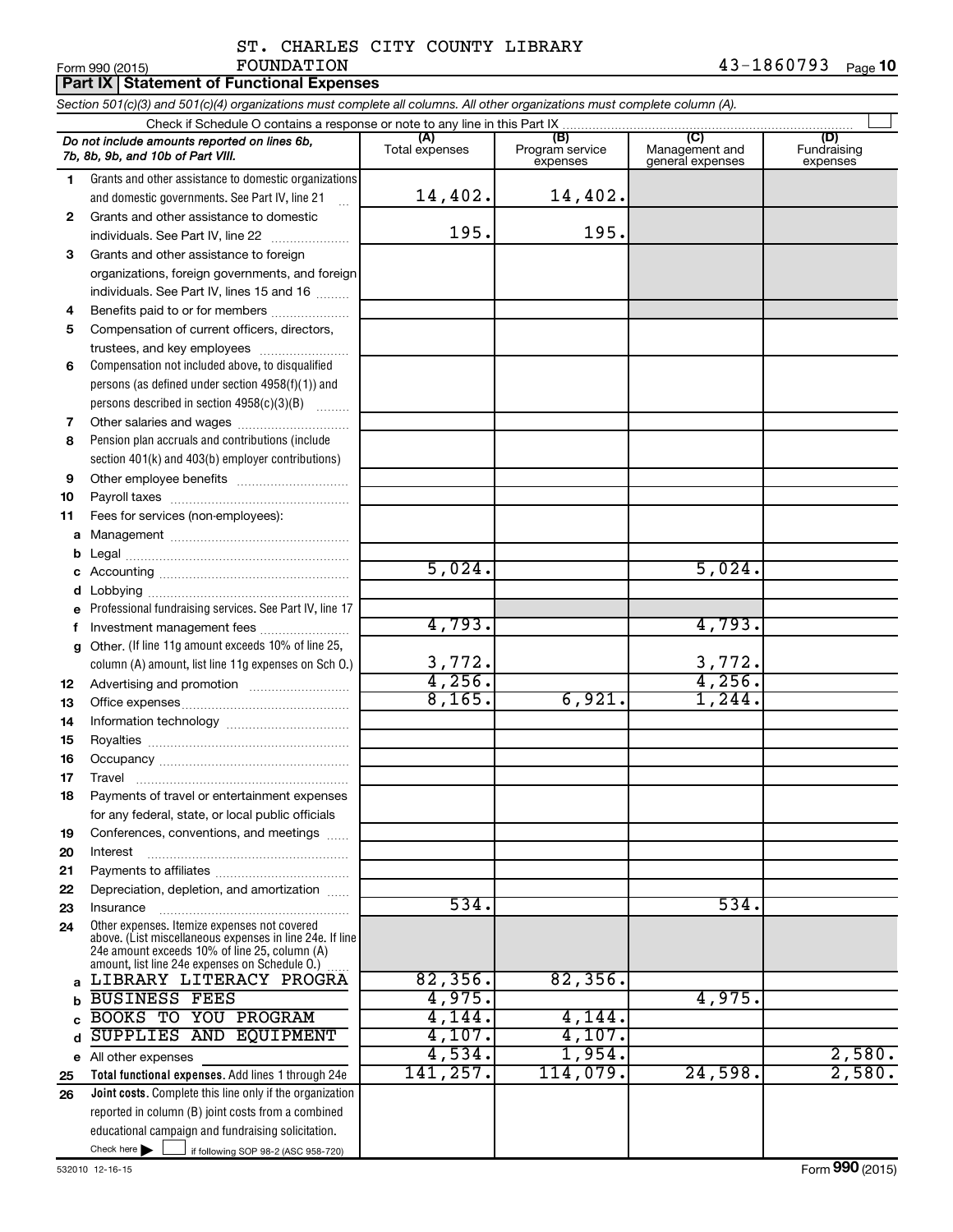|                             |          | ST. CHARLES CITY COUNTY LIBRARY                                                                      |                   |                 |                    |
|-----------------------------|----------|------------------------------------------------------------------------------------------------------|-------------------|-----------------|--------------------|
|                             | Part $X$ | FOUNDATION<br>Form 990 (2015)<br><b>Balance Sheet</b>                                                |                   |                 | 43-1860793 Page 11 |
|                             |          |                                                                                                      |                   |                 |                    |
|                             |          |                                                                                                      | (A)               |                 | (B)                |
|                             |          |                                                                                                      | Beginning of year |                 | End of year        |
|                             | 1        |                                                                                                      | 111,030.          | $\mathbf{1}$    | 139, 204.          |
|                             | 2        |                                                                                                      |                   | $\mathbf{2}$    |                    |
|                             | з        |                                                                                                      | 20,000.           | 3               | 20,000.            |
|                             | 4        |                                                                                                      |                   | 4               |                    |
|                             | 5        | Loans and other receivables from current and former officers, directors,                             |                   |                 |                    |
|                             |          | trustees, key employees, and highest compensated employees. Complete                                 |                   |                 |                    |
|                             |          | Part II of Schedule L                                                                                |                   | 5               |                    |
|                             | 6        | Loans and other receivables from other disqualified persons (as defined under                        |                   |                 |                    |
|                             |          | section 4958(f)(1)), persons described in section 4958(c)(3)(B), and contributing                    |                   |                 |                    |
|                             |          | employers and sponsoring organizations of section 501(c)(9) voluntary                                |                   |                 |                    |
|                             |          | employees' beneficiary organizations (see instr). Complete Part II of Sch L                          |                   | 6               |                    |
| Assets                      | 7        |                                                                                                      |                   | $\overline{7}$  |                    |
|                             | 8        |                                                                                                      |                   | 8               |                    |
|                             | 9        |                                                                                                      |                   | 9               |                    |
|                             |          | 10a Land, buildings, and equipment: cost or other                                                    |                   |                 |                    |
|                             |          | basis. Complete Part VI of Schedule D  10a                                                           |                   | 10 <sub>c</sub> |                    |
|                             | 11       |                                                                                                      | 606, 449.         | 11              | 639,819.           |
|                             | 12       |                                                                                                      |                   | 12              |                    |
|                             | 13       |                                                                                                      |                   | 13              |                    |
|                             | 14       |                                                                                                      |                   | 14              |                    |
|                             | 15       |                                                                                                      |                   | 15              |                    |
|                             | 16       |                                                                                                      | 737,479.          | 16              | 799,023.           |
|                             | 17       |                                                                                                      |                   | 17              | 4,670.             |
|                             | 18       |                                                                                                      |                   | 18              |                    |
|                             | 19       |                                                                                                      |                   | 19              |                    |
|                             | 20       |                                                                                                      |                   | 20              |                    |
|                             | 21       | Escrow or custodial account liability. Complete Part IV of Schedule D                                |                   | 21              |                    |
| Liabilities                 | 22       | Loans and other payables to current and former officers, directors, trustees,                        |                   |                 |                    |
|                             |          | key employees, highest compensated employees, and disqualified persons.                              |                   |                 |                    |
|                             | 23       | Secured mortgages and notes payable to unrelated third parties                                       |                   | 22<br>23        |                    |
|                             | 24       | Unsecured notes and loans payable to unrelated third parties                                         |                   | 24              |                    |
|                             | 25       | Other liabilities (including federal income tax, payables to related third                           |                   |                 |                    |
|                             |          | parties, and other liabilities not included on lines 17-24). Complete Part X of                      |                   |                 |                    |
|                             |          | Schedule D                                                                                           |                   | 25              |                    |
|                             | 26       |                                                                                                      | $\overline{0}$ .  | 26              | 4,670.             |
|                             |          | Organizations that follow SFAS 117 (ASC 958), check here $\blacktriangleright \lfloor X \rfloor$ and |                   |                 |                    |
|                             |          | complete lines 27 through 29, and lines 33 and 34.                                                   |                   |                 |                    |
|                             | 27       |                                                                                                      | 737,479.          | 27              | 794,353.           |
| Net Assets or Fund Balances | 28       |                                                                                                      |                   | 28              |                    |
|                             | 29       | Permanently restricted net assets                                                                    |                   | 29              |                    |
|                             |          | Organizations that do not follow SFAS 117 (ASC 958), check here $\blacktriangleright$                |                   |                 |                    |
|                             |          | and complete lines 30 through 34.                                                                    |                   |                 |                    |
|                             | 30       |                                                                                                      |                   | 30              |                    |
|                             | 31       | Paid-in or capital surplus, or land, building, or equipment fund                                     |                   | 31              |                    |
|                             | 32       | Retained earnings, endowment, accumulated income, or other funds                                     | 737 479           | 32              |                    |

Capital stock or trust principal, or current funds ~~~~~~~~~~~~~~~ Paid-in or capital surplus, or land, building, or equipment fund ....................... Retained earnings, endowment, accumulated income, or other funds ............ Total net assets or fund balances ~~~~~~~~~~~~~~~~~~~~~~

Total liabilities and net assets/fund balances

737,479. 794,353.

 $737,479.$   $34$   $799,023.$ 

Form (2015) **990**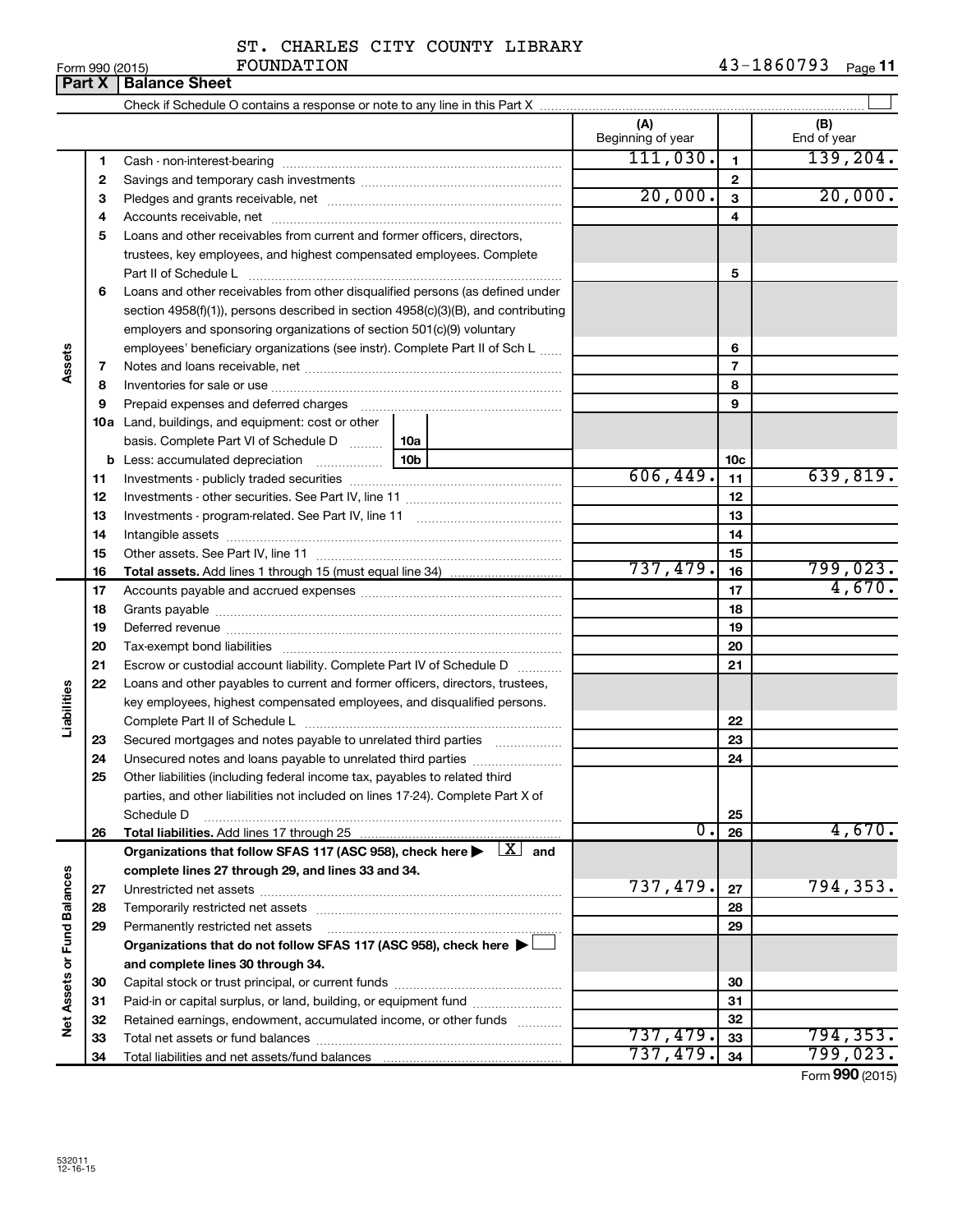| ST. CHARLES CITY COUNTY LIBRARY |  |  |
|---------------------------------|--|--|
| FOUNDATION                      |  |  |

|    | FOUNDATION<br>Form 990 (2015)                                                                                                                                     | 43-1860793     |                |     | Page 12                 |
|----|-------------------------------------------------------------------------------------------------------------------------------------------------------------------|----------------|----------------|-----|-------------------------|
|    | <b>Part XI   Reconciliation of Net Assets</b>                                                                                                                     |                |                |     |                         |
|    | Check if Schedule O contains a response or note to any line in this Part XI [11] [12] Check if Schedule O contains a response or note to any line in this Part XI |                |                |     |                         |
|    |                                                                                                                                                                   |                |                |     |                         |
| 1  |                                                                                                                                                                   | $\mathbf{1}$   |                |     | 217,431.                |
| 2  |                                                                                                                                                                   | $\overline{2}$ |                |     | 141, 257.               |
| З  | Revenue less expenses. Subtract line 2 from line 1                                                                                                                | $\mathbf{3}$   |                |     | 76, 174.                |
| 4  |                                                                                                                                                                   | 4              |                |     | 737,479.                |
| 5  |                                                                                                                                                                   | 5              |                |     | $-19,300.$              |
| 6  | Donated services and use of facilities                                                                                                                            | 6              |                |     |                         |
| 7  | Investment expenses                                                                                                                                               | $\overline{7}$ |                |     |                         |
| 8  | Prior period adjustments                                                                                                                                          | 8              |                |     |                         |
| 9  |                                                                                                                                                                   | 9              |                |     | $\overline{0}$ .        |
| 10 | Net assets or fund balances at end of year. Combine lines 3 through 9 (must equal Part X, line 33,                                                                |                |                |     |                         |
|    | column (B))                                                                                                                                                       | 10             |                |     | 794,353.                |
|    | Part XII Financial Statements and Reporting                                                                                                                       |                |                |     |                         |
|    |                                                                                                                                                                   |                |                |     | $\overline{\mathbf{X}}$ |
|    |                                                                                                                                                                   |                |                | Yes | <b>No</b>               |
| 1  | $\boxed{\text{X}}$ Accrual<br>Accounting method used to prepare the Form 990: [130] Cash<br>Other                                                                 |                |                |     |                         |
|    | If the organization changed its method of accounting from a prior year or checked "Other," explain in Schedule O.                                                 |                |                |     |                         |
|    |                                                                                                                                                                   |                | 2a             |     | x                       |
|    | If "Yes," check a box below to indicate whether the financial statements for the year were compiled or reviewed on a                                              |                |                |     |                         |
|    | separate basis, consolidated basis, or both:                                                                                                                      |                |                |     |                         |
|    | Both consolidated and separate basis<br>Separate basis<br>Consolidated basis                                                                                      |                |                |     |                         |
|    |                                                                                                                                                                   |                | 2 <sub>b</sub> | x   |                         |
|    | If "Yes," check a box below to indicate whether the financial statements for the year were audited on a separate basis,                                           |                |                |     |                         |
|    | consolidated basis, or both:                                                                                                                                      |                |                |     |                         |
|    | $ \mathbf{X} $ Separate basis<br><b>Consolidated basis</b><br>Both consolidated and separate basis                                                                |                |                |     |                         |
|    | c If "Yes" to line 2a or 2b, does the organization have a committee that assumes responsibility for oversight of the audit,                                       |                |                |     |                         |
|    |                                                                                                                                                                   |                | 2c             | х   |                         |
|    | If the organization changed either its oversight process or selection process during the tax year, explain in Schedule O.                                         |                |                |     |                         |
|    | 3a As a result of a federal award, was the organization required to undergo an audit or audits as set forth in the Single Audit                                   |                |                |     |                         |
|    |                                                                                                                                                                   |                | За             |     | X                       |
|    | b If "Yes," did the organization undergo the required audit or audits? If the organization did not undergo the required audit                                     |                |                |     |                         |
|    |                                                                                                                                                                   |                | 3b             |     |                         |

Form (2015) **990**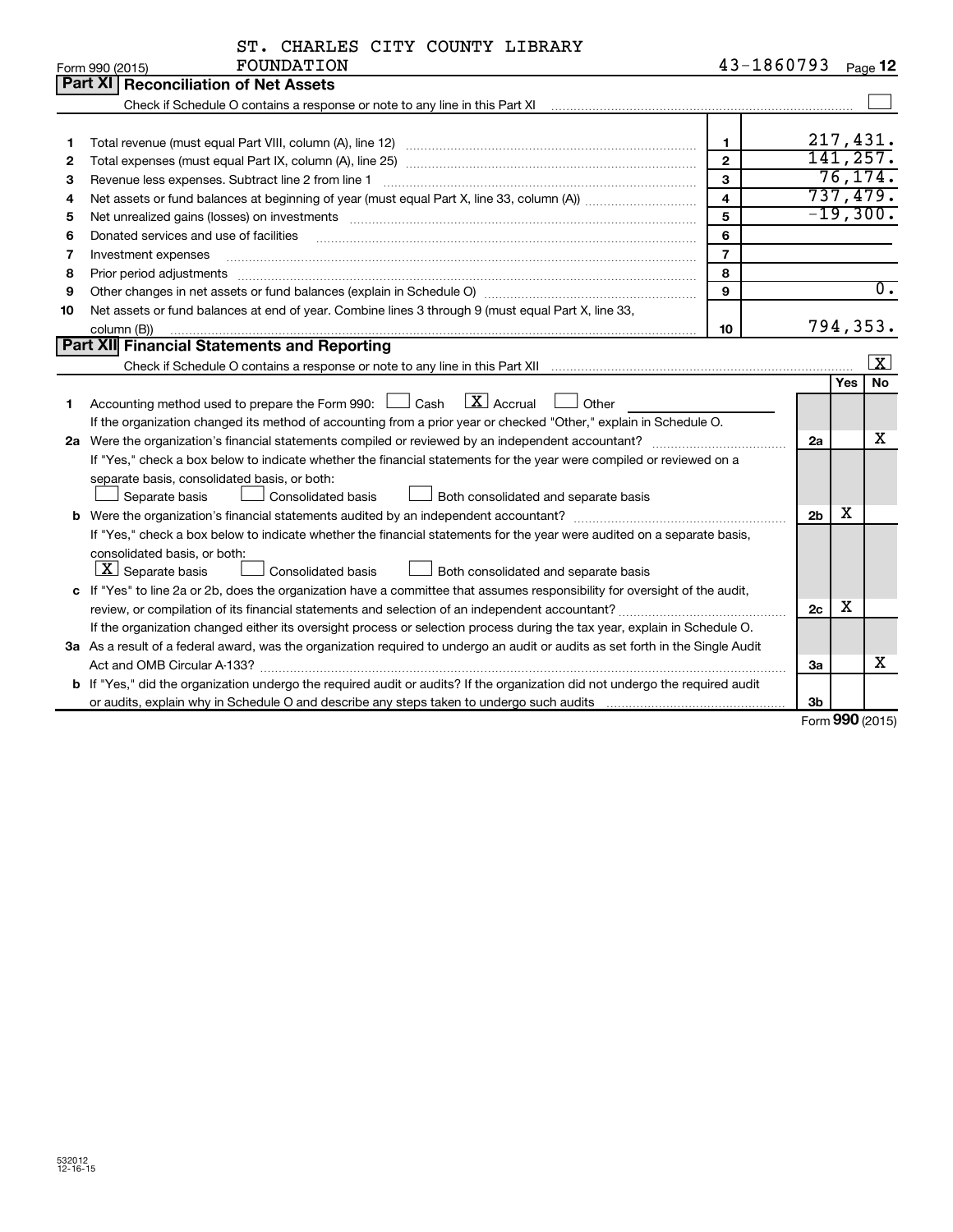| <b>SCHEDULE A</b>                                                                                                              | (Form 990 or 990-EZ)                                                                                                                                                                                                                                                                                                                                                                                                                                                                                                                                      |  | <b>Public Charity Status and Public Support</b><br>Complete if the organization is a section 501(c)(3) organization or a section<br>4947(a)(1) nonexempt charitable trust. |                                                                                                                                                                                                                                                                                                                                                                                                                                                                                                                                                                 |                                                        |                      |                                                         |  |                                                       |  |  |  |
|--------------------------------------------------------------------------------------------------------------------------------|-----------------------------------------------------------------------------------------------------------------------------------------------------------------------------------------------------------------------------------------------------------------------------------------------------------------------------------------------------------------------------------------------------------------------------------------------------------------------------------------------------------------------------------------------------------|--|----------------------------------------------------------------------------------------------------------------------------------------------------------------------------|-----------------------------------------------------------------------------------------------------------------------------------------------------------------------------------------------------------------------------------------------------------------------------------------------------------------------------------------------------------------------------------------------------------------------------------------------------------------------------------------------------------------------------------------------------------------|--------------------------------------------------------|----------------------|---------------------------------------------------------|--|-------------------------------------------------------|--|--|--|
| Department of the Treasury<br>Internal Revenue Service                                                                         |                                                                                                                                                                                                                                                                                                                                                                                                                                                                                                                                                           |  |                                                                                                                                                                            | Attach to Form 990 or Form 990-EZ.<br>Information about Schedule A (Form 990 or 990-EZ) and its instructions is at WWW.irs.gov/form990.                                                                                                                                                                                                                                                                                                                                                                                                                         |                                                        |                      |                                                         |  | <b>Open to Public</b><br><b>Inspection</b>            |  |  |  |
|                                                                                                                                | Name of the organization                                                                                                                                                                                                                                                                                                                                                                                                                                                                                                                                  |  | FOUNDATION                                                                                                                                                                 | ST. CHARLES CITY COUNTY LIBRARY                                                                                                                                                                                                                                                                                                                                                                                                                                                                                                                                 |                                                        |                      |                                                         |  | <b>Employer identification number</b><br>43-1860793   |  |  |  |
| Part I                                                                                                                         |                                                                                                                                                                                                                                                                                                                                                                                                                                                                                                                                                           |  |                                                                                                                                                                            | Reason for Public Charity Status (All organizations must complete this part.) See instructions.                                                                                                                                                                                                                                                                                                                                                                                                                                                                 |                                                        |                      |                                                         |  |                                                       |  |  |  |
| 1<br>2<br>3<br>4                                                                                                               | city, and state:                                                                                                                                                                                                                                                                                                                                                                                                                                                                                                                                          |  |                                                                                                                                                                            | The organization is not a private foundation because it is: (For lines 1 through 11, check only one box.)<br>A church, convention of churches, or association of churches described in section 170(b)(1)(A)(i).<br>A school described in section 170(b)(1)(A)(ii). (Attach Schedule E (Form 990 or 990-EZ).)<br>A hospital or a cooperative hospital service organization described in section 170(b)(1)(A)(iii).<br>A medical research organization operated in conjunction with a hospital described in section 170(b)(1)(A)(iii). Enter the hospital's name, |                                                        |                      |                                                         |  |                                                       |  |  |  |
| An organization operated for the benefit of a college or university owned or operated by a governmental unit described in<br>5 |                                                                                                                                                                                                                                                                                                                                                                                                                                                                                                                                                           |  |                                                                                                                                                                            |                                                                                                                                                                                                                                                                                                                                                                                                                                                                                                                                                                 |                                                        |                      |                                                         |  |                                                       |  |  |  |
| 6                                                                                                                              |                                                                                                                                                                                                                                                                                                                                                                                                                                                                                                                                                           |  | section 170(b)(1)(A)(iv). (Complete Part II.)                                                                                                                              | A federal, state, or local government or governmental unit described in section 170(b)(1)(A)(v).                                                                                                                                                                                                                                                                                                                                                                                                                                                                |                                                        |                      |                                                         |  |                                                       |  |  |  |
| 7                                                                                                                              |                                                                                                                                                                                                                                                                                                                                                                                                                                                                                                                                                           |  |                                                                                                                                                                            | An organization that normally receives a substantial part of its support from a governmental unit or from the general public described in                                                                                                                                                                                                                                                                                                                                                                                                                       |                                                        |                      |                                                         |  |                                                       |  |  |  |
| 8                                                                                                                              |                                                                                                                                                                                                                                                                                                                                                                                                                                                                                                                                                           |  | section 170(b)(1)(A)(vi). (Complete Part II.)                                                                                                                              |                                                                                                                                                                                                                                                                                                                                                                                                                                                                                                                                                                 |                                                        |                      |                                                         |  |                                                       |  |  |  |
| $\overline{\text{X}}$<br>9                                                                                                     | A community trust described in section 170(b)(1)(A)(vi). (Complete Part II.)<br>An organization that normally receives: (1) more than 33 1/3% of its support from contributions, membership fees, and gross receipts from<br>activities related to its exempt functions - subject to certain exceptions, and (2) no more than 33 1/3% of its support from gross investment<br>income and unrelated business taxable income (less section 511 tax) from businesses acquired by the organization after June 30, 1975.                                       |  |                                                                                                                                                                            |                                                                                                                                                                                                                                                                                                                                                                                                                                                                                                                                                                 |                                                        |                      |                                                         |  |                                                       |  |  |  |
| 10<br>11                                                                                                                       | See section 509(a)(2). (Complete Part III.)<br>An organization organized and operated exclusively to test for public safety. See section 509(a)(4).<br>An organization organized and operated exclusively for the benefit of, to perform the functions of, or to carry out the purposes of one or<br>more publicly supported organizations described in section 509(a)(1) or section 509(a)(2). See section 509(a)(3). Check the box in<br>lines 11a through 11d that describes the type of supporting organization and complete lines 11e, 11f, and 11g. |  |                                                                                                                                                                            |                                                                                                                                                                                                                                                                                                                                                                                                                                                                                                                                                                 |                                                        |                      |                                                         |  |                                                       |  |  |  |
| а                                                                                                                              |                                                                                                                                                                                                                                                                                                                                                                                                                                                                                                                                                           |  |                                                                                                                                                                            | Type I. A supporting organization operated, supervised, or controlled by its supported organization(s), typically by giving<br>the supported organization(s) the power to regularly appoint or elect a majority of the directors or trustees of the supporting                                                                                                                                                                                                                                                                                                  |                                                        |                      |                                                         |  |                                                       |  |  |  |
| b                                                                                                                              |                                                                                                                                                                                                                                                                                                                                                                                                                                                                                                                                                           |  | organization. You must complete Part IV, Sections A and B.                                                                                                                 | Type II. A supporting organization supervised or controlled in connection with its supported organization(s), by having<br>control or management of the supporting organization vested in the same persons that control or manage the supported                                                                                                                                                                                                                                                                                                                 |                                                        |                      |                                                         |  |                                                       |  |  |  |
| c                                                                                                                              |                                                                                                                                                                                                                                                                                                                                                                                                                                                                                                                                                           |  | organization(s). You must complete Part IV, Sections A and C.                                                                                                              | Type III functionally integrated. A supporting organization operated in connection with, and functionally integrated with,<br>its supported organization(s) (see instructions). You must complete Part IV, Sections A, D, and E.                                                                                                                                                                                                                                                                                                                                |                                                        |                      |                                                         |  |                                                       |  |  |  |
| d                                                                                                                              |                                                                                                                                                                                                                                                                                                                                                                                                                                                                                                                                                           |  |                                                                                                                                                                            | Type III non-functionally integrated. A supporting organization operated in connection with its supported organization(s)                                                                                                                                                                                                                                                                                                                                                                                                                                       |                                                        |                      |                                                         |  |                                                       |  |  |  |
|                                                                                                                                |                                                                                                                                                                                                                                                                                                                                                                                                                                                                                                                                                           |  |                                                                                                                                                                            | that is not functionally integrated. The organization generally must satisfy a distribution requirement and an attentiveness                                                                                                                                                                                                                                                                                                                                                                                                                                    |                                                        |                      |                                                         |  |                                                       |  |  |  |
|                                                                                                                                |                                                                                                                                                                                                                                                                                                                                                                                                                                                                                                                                                           |  |                                                                                                                                                                            | requirement (see instructions). You must complete Part IV, Sections A and D, and Part V.                                                                                                                                                                                                                                                                                                                                                                                                                                                                        |                                                        |                      |                                                         |  |                                                       |  |  |  |
| е                                                                                                                              |                                                                                                                                                                                                                                                                                                                                                                                                                                                                                                                                                           |  |                                                                                                                                                                            | Check this box if the organization received a written determination from the IRS that it is a Type I, Type II, Type III                                                                                                                                                                                                                                                                                                                                                                                                                                         |                                                        |                      |                                                         |  |                                                       |  |  |  |
|                                                                                                                                |                                                                                                                                                                                                                                                                                                                                                                                                                                                                                                                                                           |  |                                                                                                                                                                            | functionally integrated, or Type III non-functionally integrated supporting organization.                                                                                                                                                                                                                                                                                                                                                                                                                                                                       |                                                        |                      |                                                         |  |                                                       |  |  |  |
|                                                                                                                                |                                                                                                                                                                                                                                                                                                                                                                                                                                                                                                                                                           |  | Provide the following information about the supported organization(s).                                                                                                     |                                                                                                                                                                                                                                                                                                                                                                                                                                                                                                                                                                 |                                                        |                      |                                                         |  |                                                       |  |  |  |
|                                                                                                                                | (i) Name of supported<br>organization                                                                                                                                                                                                                                                                                                                                                                                                                                                                                                                     |  | (ii) EIN                                                                                                                                                                   | (iii) Type of organization<br>(described on lines 1-9<br>above (see instructions))                                                                                                                                                                                                                                                                                                                                                                                                                                                                              | (iv) Is the organization<br>governing document?<br>Yes | listed in your<br>No | (v) Amount of monetary<br>support (see<br>instructions) |  | (vi) Amount of<br>other support (see<br>instructions) |  |  |  |
|                                                                                                                                |                                                                                                                                                                                                                                                                                                                                                                                                                                                                                                                                                           |  |                                                                                                                                                                            |                                                                                                                                                                                                                                                                                                                                                                                                                                                                                                                                                                 |                                                        |                      |                                                         |  |                                                       |  |  |  |
|                                                                                                                                |                                                                                                                                                                                                                                                                                                                                                                                                                                                                                                                                                           |  |                                                                                                                                                                            |                                                                                                                                                                                                                                                                                                                                                                                                                                                                                                                                                                 |                                                        |                      |                                                         |  |                                                       |  |  |  |
|                                                                                                                                |                                                                                                                                                                                                                                                                                                                                                                                                                                                                                                                                                           |  |                                                                                                                                                                            |                                                                                                                                                                                                                                                                                                                                                                                                                                                                                                                                                                 |                                                        |                      |                                                         |  |                                                       |  |  |  |
|                                                                                                                                |                                                                                                                                                                                                                                                                                                                                                                                                                                                                                                                                                           |  |                                                                                                                                                                            |                                                                                                                                                                                                                                                                                                                                                                                                                                                                                                                                                                 |                                                        |                      |                                                         |  |                                                       |  |  |  |
|                                                                                                                                |                                                                                                                                                                                                                                                                                                                                                                                                                                                                                                                                                           |  |                                                                                                                                                                            |                                                                                                                                                                                                                                                                                                                                                                                                                                                                                                                                                                 |                                                        |                      |                                                         |  |                                                       |  |  |  |
| Total                                                                                                                          |                                                                                                                                                                                                                                                                                                                                                                                                                                                                                                                                                           |  |                                                                                                                                                                            |                                                                                                                                                                                                                                                                                                                                                                                                                                                                                                                                                                 |                                                        |                      |                                                         |  |                                                       |  |  |  |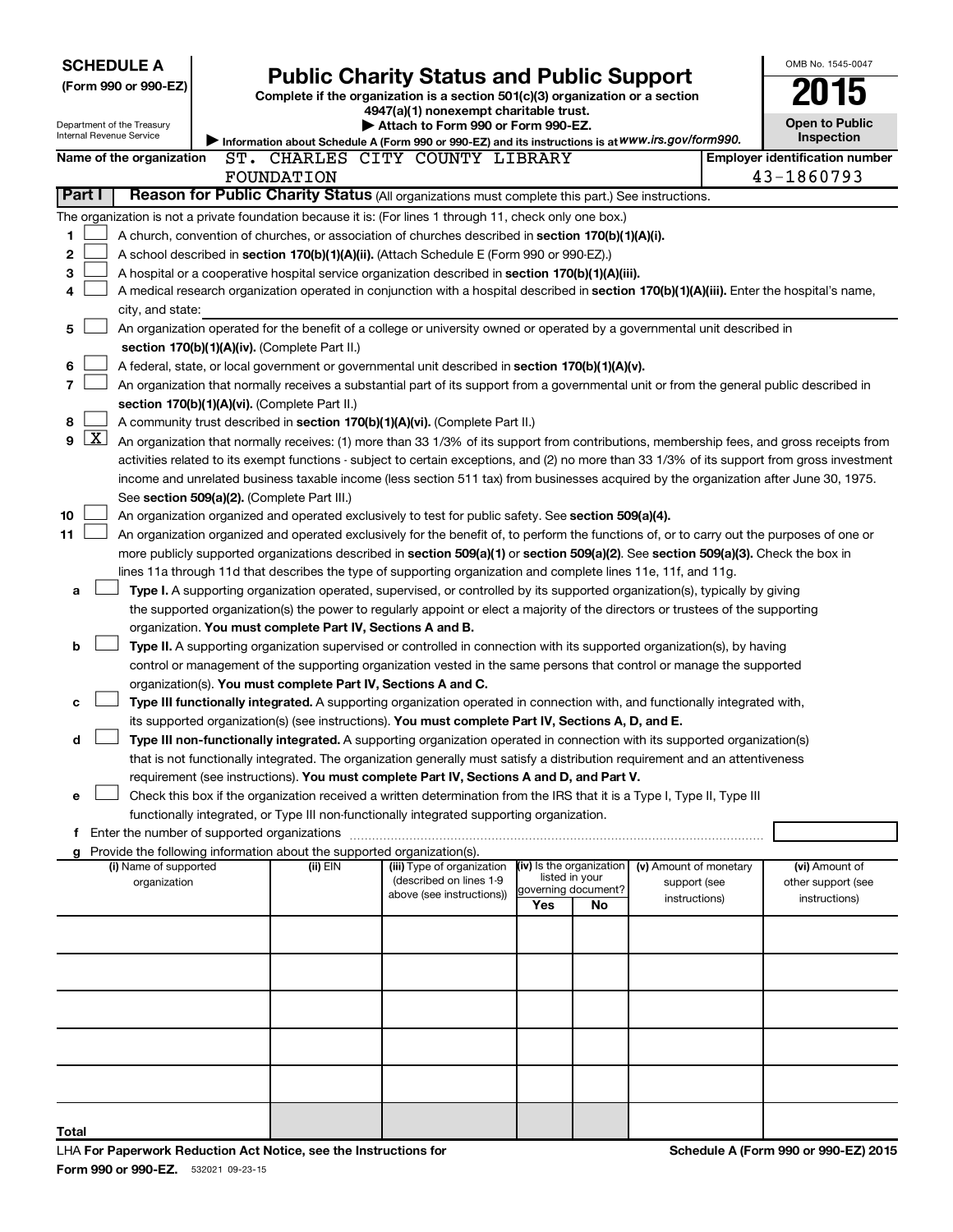# Schedule A (Form 990 or 990-EZ) 2015 FOUNDATION<br>**Part II** Support Schedule for Organizations

**2** FOUNDATION **2 2** 

(Complete only if you checked the box on line 5, 7, or 8 of Part I or if the organization failed to qualify under Part III. If the organization fails to qualify under the tests listed below, please complete Part III.) **Part II Support Schedule for Organizations Described in Sections 170(b)(1)(A)(iv) and 170(b)(1)(A)(vi)**

|   | <b>Section A. Public Support</b>                                                                                                           |          |          |            |            |          |           |
|---|--------------------------------------------------------------------------------------------------------------------------------------------|----------|----------|------------|------------|----------|-----------|
|   | Calendar year (or fiscal year beginning in)                                                                                                | (a) 2011 | (b) 2012 | $(c)$ 2013 | $(d)$ 2014 | (e) 2015 | (f) Total |
|   | 1 Gifts, grants, contributions, and                                                                                                        |          |          |            |            |          |           |
|   | membership fees received. (Do not                                                                                                          |          |          |            |            |          |           |
|   | include any "unusual grants.")                                                                                                             |          |          |            |            |          |           |
|   | 2 Tax revenues levied for the organ-                                                                                                       |          |          |            |            |          |           |
|   | ization's benefit and either paid to                                                                                                       |          |          |            |            |          |           |
|   | or expended on its behalf                                                                                                                  |          |          |            |            |          |           |
|   | 3 The value of services or facilities                                                                                                      |          |          |            |            |          |           |
|   | furnished by a governmental unit to                                                                                                        |          |          |            |            |          |           |
|   | the organization without charge                                                                                                            |          |          |            |            |          |           |
|   | 4 Total. Add lines 1 through 3                                                                                                             |          |          |            |            |          |           |
|   | 5 The portion of total contributions                                                                                                       |          |          |            |            |          |           |
|   | by each person (other than a                                                                                                               |          |          |            |            |          |           |
|   | governmental unit or publicly                                                                                                              |          |          |            |            |          |           |
|   | supported organization) included                                                                                                           |          |          |            |            |          |           |
|   | on line 1 that exceeds 2% of the                                                                                                           |          |          |            |            |          |           |
|   | amount shown on line 11,                                                                                                                   |          |          |            |            |          |           |
|   | column (f)                                                                                                                                 |          |          |            |            |          |           |
|   | 6 Public support. Subtract line 5 from line 4.                                                                                             |          |          |            |            |          |           |
|   | <b>Section B. Total Support</b>                                                                                                            |          |          |            |            |          |           |
|   | Calendar year (or fiscal year beginning in)                                                                                                | (a) 2011 | (b) 2012 | $(c)$ 2013 | $(d)$ 2014 | (e) 2015 | (f) Total |
|   | 7 Amounts from line 4                                                                                                                      |          |          |            |            |          |           |
| 8 | Gross income from interest,                                                                                                                |          |          |            |            |          |           |
|   | dividends, payments received on                                                                                                            |          |          |            |            |          |           |
|   | securities loans, rents, royalties                                                                                                         |          |          |            |            |          |           |
|   | and income from similar sources                                                                                                            |          |          |            |            |          |           |
| 9 | Net income from unrelated business                                                                                                         |          |          |            |            |          |           |
|   | activities, whether or not the                                                                                                             |          |          |            |            |          |           |
|   | business is regularly carried on                                                                                                           |          |          |            |            |          |           |
|   | 10 Other income. Do not include gain                                                                                                       |          |          |            |            |          |           |
|   | or loss from the sale of capital                                                                                                           |          |          |            |            |          |           |
|   | assets (Explain in Part VI.)                                                                                                               |          |          |            |            |          |           |
|   | 11 Total support. Add lines 7 through 10                                                                                                   |          |          |            |            |          |           |
|   | <b>12</b> Gross receipts from related activities, etc. (see instructions)                                                                  |          |          |            |            | 12       |           |
|   | 13 First five years. If the Form 990 is for the organization's first, second, third, fourth, or fifth tax year as a section 501(c)(3)      |          |          |            |            |          |           |
|   | organization, check this box and stop here                                                                                                 |          |          |            |            |          |           |
|   | <b>Section C. Computation of Public Support Percentage</b>                                                                                 |          |          |            |            |          |           |
|   |                                                                                                                                            |          |          |            |            | 14       | %         |
|   |                                                                                                                                            |          |          |            |            | 15       | %         |
|   | 16a 33 1/3% support test - 2015. If the organization did not check the box on line 13, and line 14 is 33 1/3% or more, check this box and  |          |          |            |            |          |           |
|   | stop here. The organization qualifies as a publicly supported organization manufaction manufacture or the organization                     |          |          |            |            |          |           |
|   | b 33 1/3% support test - 2014. If the organization did not check a box on line 13 or 16a, and line 15 is 33 1/3% or more, check this box   |          |          |            |            |          |           |
|   |                                                                                                                                            |          |          |            |            |          |           |
|   | 17a 10% -facts-and-circumstances test - 2015. If the organization did not check a box on line 13, 16a, or 16b, and line 14 is 10% or more, |          |          |            |            |          |           |
|   | and if the organization meets the "facts-and-circumstances" test, check this box and stop here. Explain in Part VI how the organization    |          |          |            |            |          |           |
|   |                                                                                                                                            |          |          |            |            |          |           |
|   | b 10% -facts-and-circumstances test - 2014. If the organization did not check a box on line 13, 16a, 16b, or 17a, and line 15 is 10% or    |          |          |            |            |          |           |
|   | more, and if the organization meets the "facts-and-circumstances" test, check this box and stop here. Explain in Part VI how the           |          |          |            |            |          |           |
|   | organization meets the "facts-and-circumstances" test. The organization qualifies as a publicly supported organization                     |          |          |            |            |          |           |
|   | 18 Private foundation. If the organization did not check a box on line 13, 16a, 16b, 17a, or 17b, check this box and see instructions      |          |          |            |            |          |           |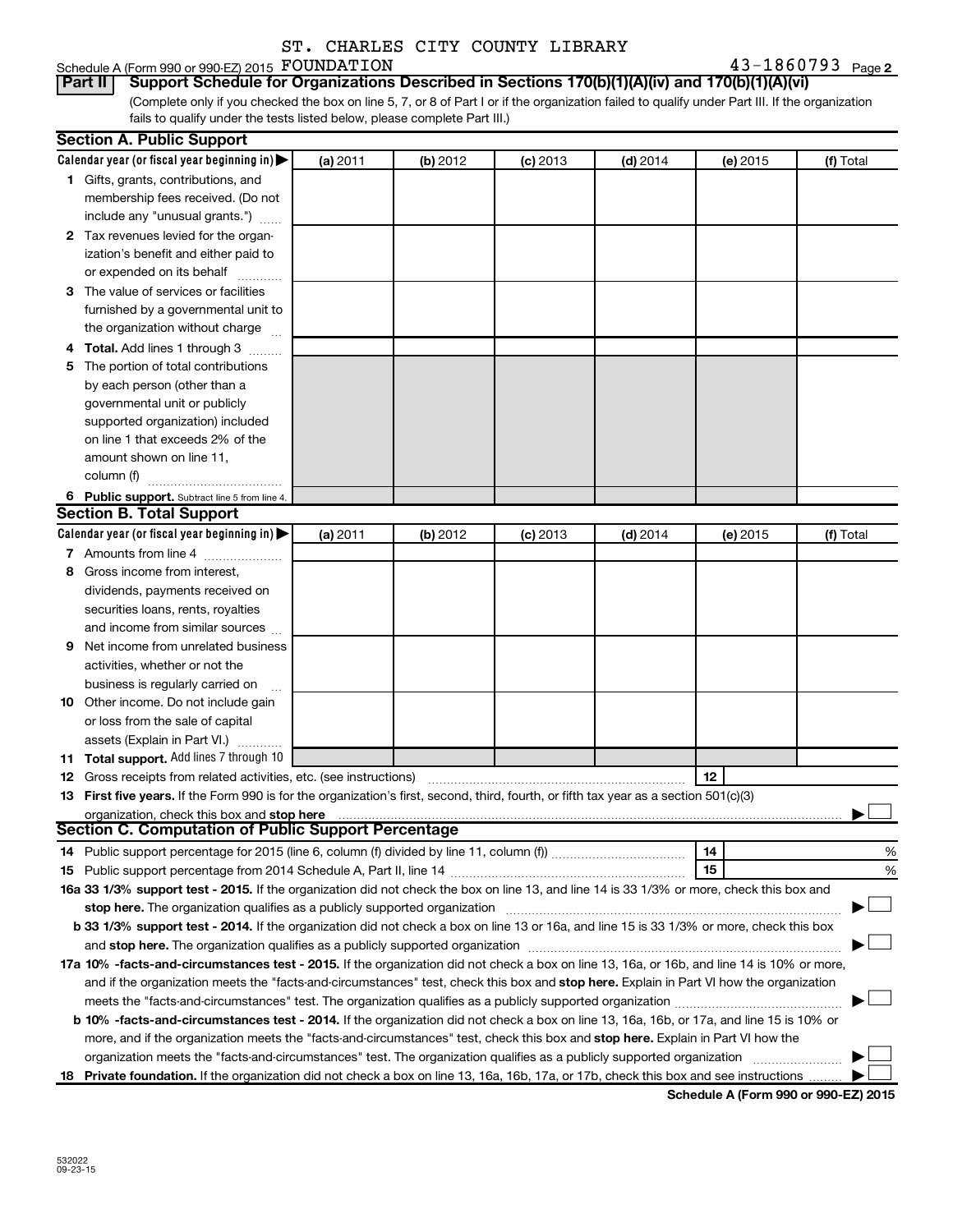## Schedule A (Form 990 or 990-EZ) 2015 FOUNDATION

### **Part III Support Schedule for Organizations Described in Section 509(a)(2)**

(Complete only if you checked the box on line 9 of Part I or if the organization failed to qualify under Part II. If the organization fails to qualify under the tests listed below, please complete Part II.)

| <b>Section A. Public Support</b>                                                                                                                    |           |          |            |            |                        |                                    |
|-----------------------------------------------------------------------------------------------------------------------------------------------------|-----------|----------|------------|------------|------------------------|------------------------------------|
| Calendar year (or fiscal year beginning in)                                                                                                         | (a) 2011  | (b) 2012 | $(c)$ 2013 | $(d)$ 2014 | (e) 2015               | (f) Total                          |
| 1 Gifts, grants, contributions, and                                                                                                                 |           |          |            |            |                        |                                    |
| membership fees received. (Do not                                                                                                                   |           |          |            |            |                        |                                    |
| include any "unusual grants.")                                                                                                                      | 192,019.  | 46,501.  | 84,511.    | 180,301.   | 220, 130.              | 723,462.                           |
| 2 Gross receipts from admissions,                                                                                                                   |           |          |            |            |                        |                                    |
| merchandise sold or services per-                                                                                                                   |           |          |            |            |                        |                                    |
| formed, or facilities furnished in<br>any activity that is related to the                                                                           |           |          |            |            |                        |                                    |
| organization's tax-exempt purpose                                                                                                                   |           |          |            |            |                        |                                    |
| 3 Gross receipts from activities that                                                                                                               |           |          |            |            |                        |                                    |
| are not an unrelated trade or bus-                                                                                                                  |           |          |            |            |                        |                                    |
| iness under section 513                                                                                                                             | 4,168.    | 20,061.  | 96,883.    | 31,692.    |                        | $39,401.$ 192, 205.                |
| 4 Tax revenues levied for the organ-                                                                                                                |           |          |            |            |                        |                                    |
| ization's benefit and either paid to                                                                                                                |           |          |            |            |                        |                                    |
| or expended on its behalf                                                                                                                           |           |          |            |            |                        |                                    |
| 5 The value of services or facilities                                                                                                               |           |          |            |            |                        |                                    |
| furnished by a governmental unit to                                                                                                                 |           |          |            |            |                        |                                    |
| the organization without charge                                                                                                                     |           |          |            |            |                        |                                    |
| <b>6 Total.</b> Add lines 1 through 5                                                                                                               | 196, 187. | 66, 562. | 181, 394.  | 211,993.   | 259,531.               | 915,667.                           |
| 7a Amounts included on lines 1, 2, and                                                                                                              |           |          |            |            |                        |                                    |
| 3 received from disqualified persons                                                                                                                |           |          |            |            |                        | 0.                                 |
| <b>b</b> Amounts included on lines 2 and 3 received                                                                                                 |           |          |            |            |                        |                                    |
| from other than disqualified persons that                                                                                                           |           |          |            |            |                        |                                    |
| exceed the greater of \$5,000 or 1% of the<br>amount on line 13 for the year                                                                        |           |          |            |            |                        | 0.                                 |
| c Add lines 7a and 7b                                                                                                                               |           |          |            |            |                        | $\overline{0}$ .                   |
| 8 Public support. (Subtract line 7c from line 6.)                                                                                                   |           |          |            |            |                        | 915,667.                           |
| <b>Section B. Total Support</b>                                                                                                                     |           |          |            |            |                        |                                    |
| Calendar year (or fiscal year beginning in)                                                                                                         | (a) 2011  | (b) 2012 | $(c)$ 2013 | $(d)$ 2014 | (e) 2015               | (f) Total                          |
| 9 Amounts from line 6                                                                                                                               | 196, 187. | 66,562.  | 181,394.   | 211,993.   | $\overline{259,531}$ . | 915,667.                           |
| <b>10a</b> Gross income from interest,                                                                                                              |           |          |            |            |                        |                                    |
| dividends, payments received on                                                                                                                     |           |          |            |            |                        |                                    |
| securities loans, rents, royalties<br>and income from similar sources                                                                               | 19,533.   | 14,654.  | 13,576.    | 17,409.    | 18,487.                | 83,659.                            |
| <b>b</b> Unrelated business taxable income                                                                                                          |           |          |            |            |                        |                                    |
| (less section 511 taxes) from businesses                                                                                                            |           |          |            |            |                        |                                    |
| acquired after June 30, 1975                                                                                                                        |           |          |            |            |                        |                                    |
| c Add lines 10a and 10b                                                                                                                             | 19,533.   | 14,654.  | 13,576.    | 17,409.    | 18,487.                | 83,659.                            |
| <b>11</b> Net income from unrelated business                                                                                                        |           |          |            |            |                        |                                    |
| activities not included in line 10b,                                                                                                                |           |          |            |            |                        |                                    |
| whether or not the business is                                                                                                                      |           |          |            |            |                        |                                    |
| regularly carried on<br><b>12</b> Other income. Do not include gain                                                                                 |           |          |            |            |                        |                                    |
| or loss from the sale of capital                                                                                                                    | 1,497.    | 81.      | 221.       | 560.       | 802.                   | 3,161.                             |
| assets (Explain in Part VI.)                                                                                                                        | 217, 217. | 81, 297. | 195, 191.  | 229,962.   | 278,820.               | 1002487.                           |
| 13 Total support. (Add lines 9, 10c, 11, and 12.)                                                                                                   |           |          |            |            |                        |                                    |
| 14 First five years. If the Form 990 is for the organization's first, second, third, fourth, or fifth tax year as a section 501(c)(3) organization, |           |          |            |            |                        |                                    |
| check this box and stop here<br><b>Section C. Computation of Public Support Percentage</b>                                                          |           |          |            |            |                        |                                    |
|                                                                                                                                                     |           |          |            |            | 15                     | 91.34                              |
| 15 Public support percentage for 2015 (line 8, column (f) divided by line 13, column (f)                                                            |           |          |            |            |                        | %<br>88.28                         |
| 16 Public support percentage from 2014 Schedule A, Part III, line 15<br>Section D. Computation of Investment Income Percentage                      |           |          |            |            | 16                     | $\%$                               |
|                                                                                                                                                     |           |          |            |            |                        | 8.35                               |
| 17 Investment income percentage for 2015 (line 10c, column (f) divided by line 13, column (f))                                                      |           |          |            |            | 17                     | $\%$<br>11.18                      |
| 18 Investment income percentage from 2014 Schedule A, Part III, line 17                                                                             |           |          |            |            | 18                     | %                                  |
| 19a 33 1/3% support tests - 2015. If the organization did not check the box on line 14, and line 15 is more than 33 1/3%, and line 17 is not        |           |          |            |            |                        | $\blacktriangleright$ $\mathbf{X}$ |
| more than 33 1/3%, check this box and stop here. The organization qualifies as a publicly supported organization                                    |           |          |            |            |                        |                                    |
| b 33 1/3% support tests - 2014. If the organization did not check a box on line 14 or line 19a, and line 16 is more than 33 1/3%, and               |           |          |            |            |                        |                                    |
| line 18 is not more than 33 1/3%, check this box and stop here. The organization qualifies as a publicly supported organization                     |           |          |            |            |                        |                                    |
|                                                                                                                                                     |           |          |            |            |                        |                                    |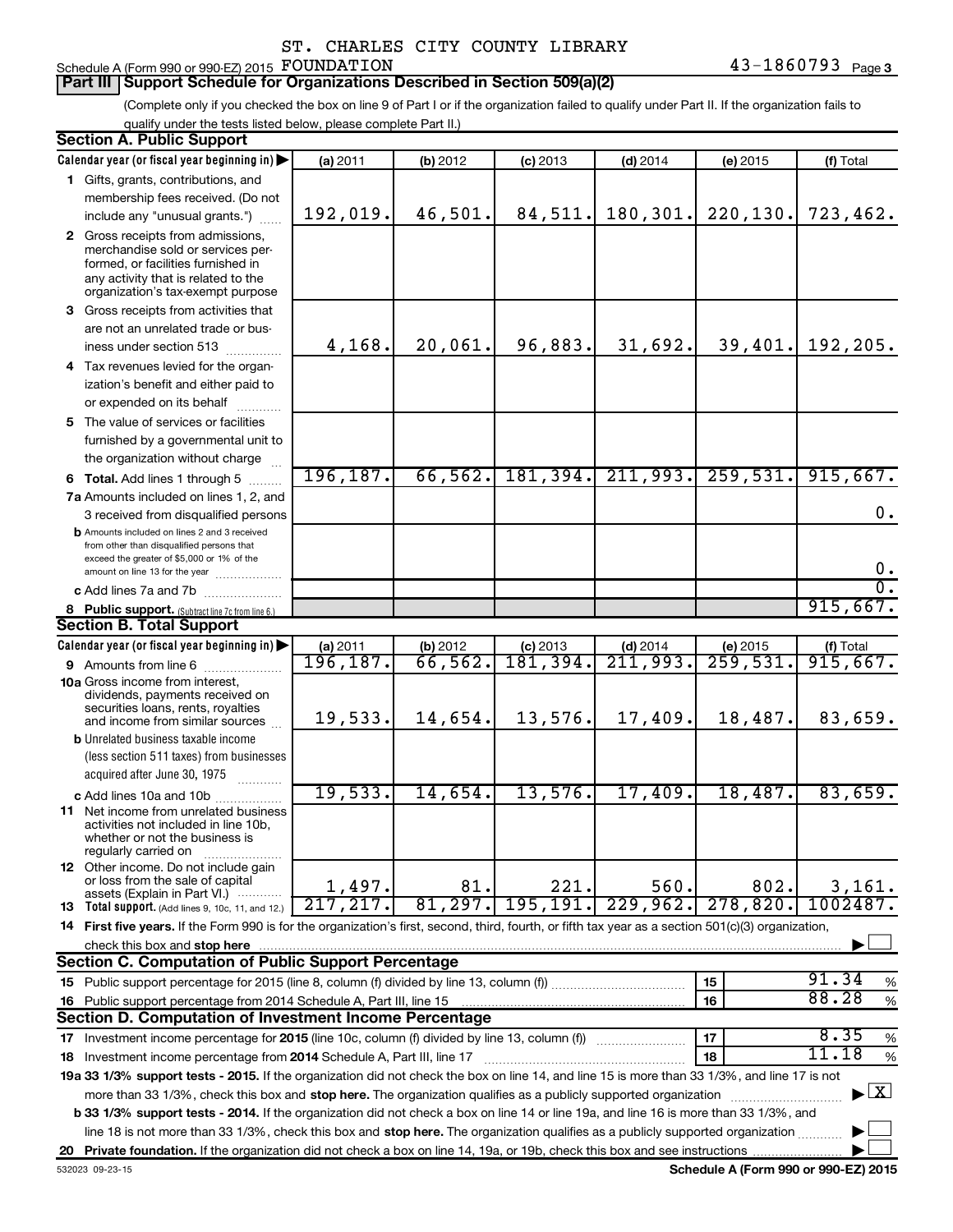### Schedule A (Form 990 or 990-EZ) 2015  ${\rm \bf FOUNDATION} \hspace{2cm} 43-1860793$  Page **Part IV Supporting Organizations**

(Complete only if you checked a box in line 11 on Part I. If you checked 11a of Part I, complete Sections A and B. If you checked 11b of Part I, complete Sections A and C. If you checked 11c of Part I, complete Sections A, D, and E. If you checked 11d of Part I, complete Sections A and D, and complete Part V.)

#### **Section A. All Supporting Organizations**

- **1** Are all of the organization's supported organizations listed by name in the organization's governing documents? If "No" describe in Part VI how the supported organizations are designated. If designated by *class or purpose, describe the designation. If historic and continuing relationship, explain.*
- **2** Did the organization have any supported organization that does not have an IRS determination of status under section 509(a)(1) or (2)? If "Yes," explain in Part VI how the organization determined that the supported *organization was described in section 509(a)(1) or (2).*
- **3a** Did the organization have a supported organization described in section 501(c)(4), (5), or (6)? If "Yes," answer *(b) and (c) below.*
- **b** Did the organization confirm that each supported organization qualified under section 501(c)(4), (5), or (6) and satisfied the public support tests under section 509(a)(2)? If "Yes," describe in Part VI when and how the *organization made the determination.*
- **c** Did the organization ensure that all support to such organizations was used exclusively for section 170(c)(2)(B) purposes? If "Yes," explain in Part VI what controls the organization put in place to ensure such use.
- **4 a** *If* Was any supported organization not organized in the United States ("foreign supported organization")? *"Yes," and if you checked 11a or 11b in Part I, answer (b) and (c) below.*
- **b** Did the organization have ultimate control and discretion in deciding whether to make grants to the foreign supported organization? If "Yes," describe in Part VI how the organization had such control and discretion *despite being controlled or supervised by or in connection with its supported organizations.*
- **c** Did the organization support any foreign supported organization that does not have an IRS determination under sections 501(c)(3) and 509(a)(1) or (2)? If "Yes," explain in Part VI what controls the organization used *to ensure that all support to the foreign supported organization was used exclusively for section 170(c)(2)(B) purposes.*
- **5a** Did the organization add, substitute, or remove any supported organizations during the tax year? If "Yes," answer (b) and (c) below (if applicable). Also, provide detail in Part VI, including (i) the names and EIN *numbers of the supported organizations added, substituted, or removed; (ii) the reasons for each such action; (iii) the authority under the organization's organizing document authorizing such action; and (iv) how the action was accomplished (such as by amendment to the organizing document).*
- **b** Type I or Type II only. Was any added or substituted supported organization part of a class already designated in the organization's organizing document?
- **c Substitutions only.**  Was the substitution the result of an event beyond the organization's control?
- **6** Did the organization provide support (whether in the form of grants or the provision of services or facilities) to support or benefit one or more of the filing organization's supported organizations? If "Yes," provide detail in anyone other than (i) its supported organizations, (ii) individuals that are part of the charitable class benefited by one or more of its supported organizations, or (iii) other supporting organizations that also *Part VI.*
- **7** Did the organization provide a grant, loan, compensation, or other similar payment to a substantial contributor regard to a substantial contributor? If "Yes," complete Part I of Schedule L (Form 990 or 990-EZ). (defined in section 4958(c)(3)(C)), a family member of a substantial contributor, or a 35% controlled entity with
- **8** Did the organization make a loan to a disqualified person (as defined in section 4958) not described in line 7? *If "Yes," complete Part I of Schedule L (Form 990 or 990-EZ).*
- **9 a** Was the organization controlled directly or indirectly at any time during the tax year by one or more in section 509(a)(1) or (2))? If "Yes," provide detail in Part VI. disqualified persons as defined in section 4946 (other than foundation managers and organizations described
- **b** Did one or more disqualified persons (as defined in line 9a) hold a controlling interest in any entity in which the supporting organization had an interest? If "Yes," provide detail in Part VI.
- **c** Did a disqualified person (as defined in line 9a) have an ownership interest in, or derive any personal benefit from, assets in which the supporting organization also had an interest? If "Yes," provide detail in Part VI.
- **10 a** Was the organization subject to the excess business holdings rules of section 4943 because of section supporting organizations)? If "Yes," answer 10b below. 4943(f) (regarding certain Type II supporting organizations, and all Type III non-functionally integrated
- **b** Did the organization have any excess business holdings in the tax year? (Use Schedule C, Form 4720, to *determine whether the organization had excess business holdings.)*

**Yes No 1 2 3a 3b 3c 4a 4b 4c 5a 5b 5c 6 7 8 9a 9b 9c 10a**

**10b**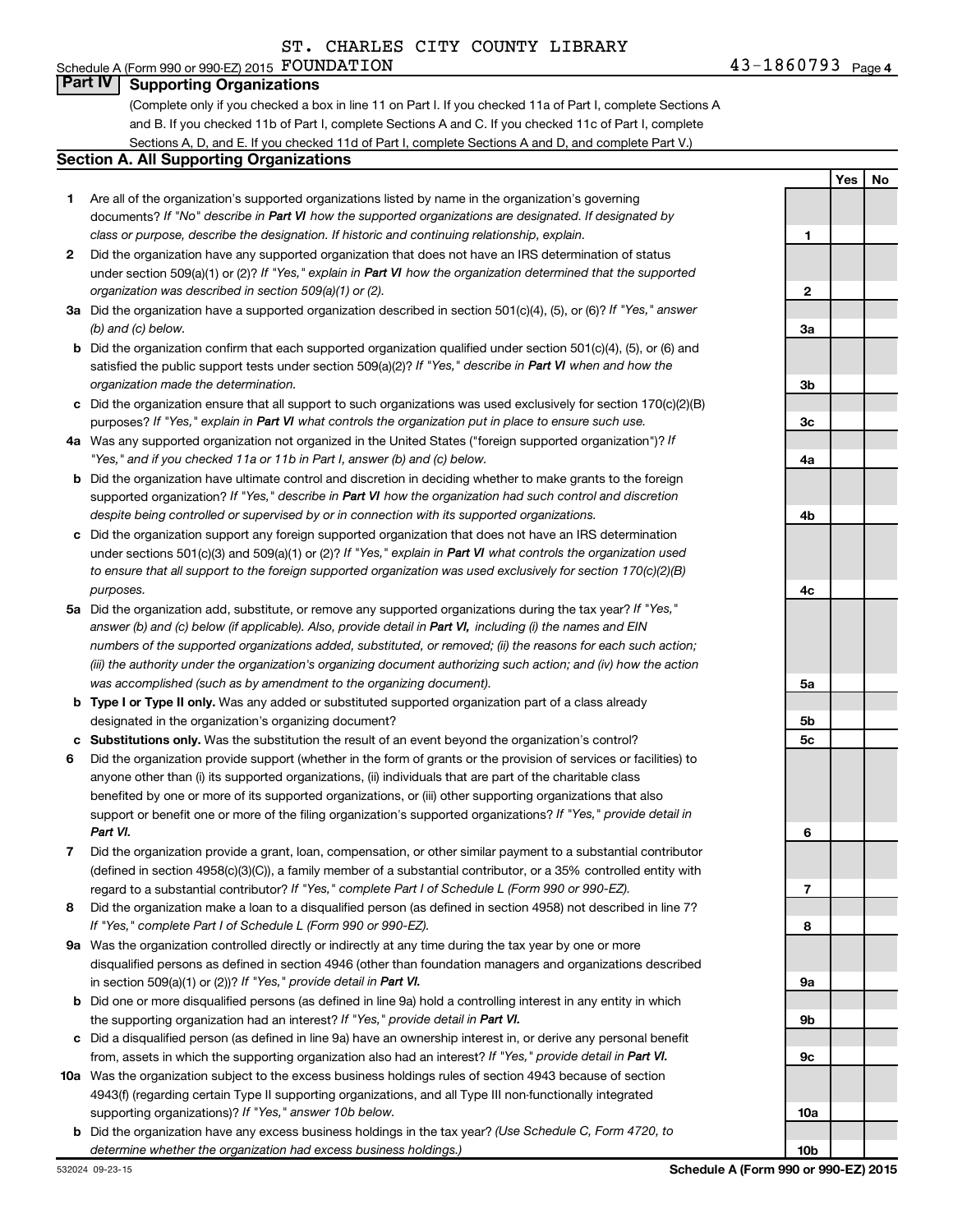Schedule A (Form 990 or 990-EZ) 2015 Page FOUNDATION 43-1860793

|              | Part IV<br><b>Supporting Organizations (continued)</b>                                                                          |                 |     |    |
|--------------|---------------------------------------------------------------------------------------------------------------------------------|-----------------|-----|----|
|              |                                                                                                                                 |                 | Yes | No |
| 11           | Has the organization accepted a gift or contribution from any of the following persons?                                         |                 |     |    |
|              | a A person who directly or indirectly controls, either alone or together with persons described in (b) and (c)                  |                 |     |    |
|              | below, the governing body of a supported organization?                                                                          | 11a             |     |    |
|              | <b>b</b> A family member of a person described in (a) above?                                                                    | 11 <sub>b</sub> |     |    |
|              | c A 35% controlled entity of a person described in (a) or (b) above? If "Yes" to a, b, or c, provide detail in Part VI.         | 11c             |     |    |
|              | <b>Section B. Type I Supporting Organizations</b>                                                                               |                 |     |    |
|              |                                                                                                                                 |                 | Yes | No |
| 1            | Did the directors, trustees, or membership of one or more supported organizations have the power to                             |                 |     |    |
|              | regularly appoint or elect at least a majority of the organization's directors or trustees at all times during the              |                 |     |    |
|              | tax year? If "No," describe in Part VI how the supported organization(s) effectively operated, supervised, or                   |                 |     |    |
|              | controlled the organization's activities. If the organization had more than one supported organization,                         |                 |     |    |
|              | describe how the powers to appoint and/or remove directors or trustees were allocated among the supported                       |                 |     |    |
|              | organizations and what conditions or restrictions, if any, applied to such powers during the tax year.                          | 1               |     |    |
| 2            | Did the organization operate for the benefit of any supported organization other than the supported                             |                 |     |    |
|              | organization(s) that operated, supervised, or controlled the supporting organization? If "Yes," explain in                      |                 |     |    |
|              | Part VI how providing such benefit carried out the purposes of the supported organization(s) that operated,                     |                 |     |    |
|              | supervised, or controlled the supporting organization.                                                                          | 2               |     |    |
|              | <b>Section C. Type II Supporting Organizations</b>                                                                              |                 |     |    |
|              |                                                                                                                                 |                 | Yes | No |
| 1.           | Were a majority of the organization's directors or trustees during the tax year also a majority of the directors                |                 |     |    |
|              | or trustees of each of the organization's supported organization(s)? If "No," describe in Part VI how control                   |                 |     |    |
|              | or management of the supporting organization was vested in the same persons that controlled or managed                          |                 |     |    |
|              | the supported organization(s).                                                                                                  | 1               |     |    |
|              | <b>Section D. All Type III Supporting Organizations</b>                                                                         |                 |     |    |
|              |                                                                                                                                 |                 | Yes | No |
| 1            | Did the organization provide to each of its supported organizations, by the last day of the fifth month of the                  |                 |     |    |
|              | organization's tax year, (i) a written notice describing the type and amount of support provided during the prior tax           |                 |     |    |
|              |                                                                                                                                 |                 |     |    |
|              | year, (ii) a copy of the Form 990 that was most recently filed as of the date of notification, and (iii) copies of the          |                 |     |    |
|              | organization's governing documents in effect on the date of notification, to the extent not previously provided?                | 1               |     |    |
| $\mathbf{2}$ | Were any of the organization's officers, directors, or trustees either (i) appointed or elected by the supported                |                 |     |    |
|              | organization(s) or (ii) serving on the governing body of a supported organization? If "No," explain in Part VI how              |                 |     |    |
|              | the organization maintained a close and continuous working relationship with the supported organization(s).                     | 2               |     |    |
| 3            | By reason of the relationship described in (2), did the organization's supported organizations have a                           |                 |     |    |
|              | significant voice in the organization's investment policies and in directing the use of the organization's                      |                 |     |    |
|              | income or assets at all times during the tax year? If "Yes," describe in Part VI the role the organization's                    |                 |     |    |
|              | supported organizations played in this regard.                                                                                  | 3               |     |    |
|              | Section E. Type III Functionally-Integrated Supporting Organizations                                                            |                 |     |    |
| 1            | Check the box next to the method that the organization used to satisfy the Integral Part Test during the yeafsee instructions): |                 |     |    |
| а            | The organization satisfied the Activities Test. Complete line 2 below.                                                          |                 |     |    |
| b            | The organization is the parent of each of its supported organizations. Complete line 3 below.                                   |                 |     |    |
| с            | The organization supported a governmental entity. Describe in Part VI how you supported a government entity (see instructions). |                 |     |    |
| 2            | Activities Test. Answer (a) and (b) below.                                                                                      |                 | Yes | No |
| а            | Did substantially all of the organization's activities during the tax year directly further the exempt purposes of              |                 |     |    |
|              | the supported organization(s) to which the organization was responsive? If "Yes," then in Part VI identify                      |                 |     |    |
|              | those supported organizations and explain<br>how these activities directly furthered their exempt purposes,                     |                 |     |    |
|              | how the organization was responsive to those supported organizations, and how the organization determined                       |                 |     |    |
|              | that these activities constituted substantially all of its activities.                                                          | 2a              |     |    |
| b            | Did the activities described in (a) constitute activities that, but for the organization's involvement, one or more             |                 |     |    |
|              | of the organization's supported organization(s) would have been engaged in? If "Yes," explain in Part VI the                    |                 |     |    |
|              | reasons for the organization's position that its supported organization(s) would have engaged in these                          |                 |     |    |
|              | activities but for the organization's involvement.                                                                              | 2b              |     |    |
| 3            | Parent of Supported Organizations. Answer (a) and (b) below.                                                                    |                 |     |    |
| а            | Did the organization have the power to regularly appoint or elect a majority of the officers, directors, or                     |                 |     |    |
|              | trustees of each of the supported organizations? Provide details in Part VI.                                                    | За              |     |    |
|              | <b>b</b> Did the organization exercise a substantial degree of direction over the policies, programs, and activities of each    |                 |     |    |
|              | of its supported organizations? If "Yes," describe in Part VI the role played by the organization in this regard.               | 3b              |     |    |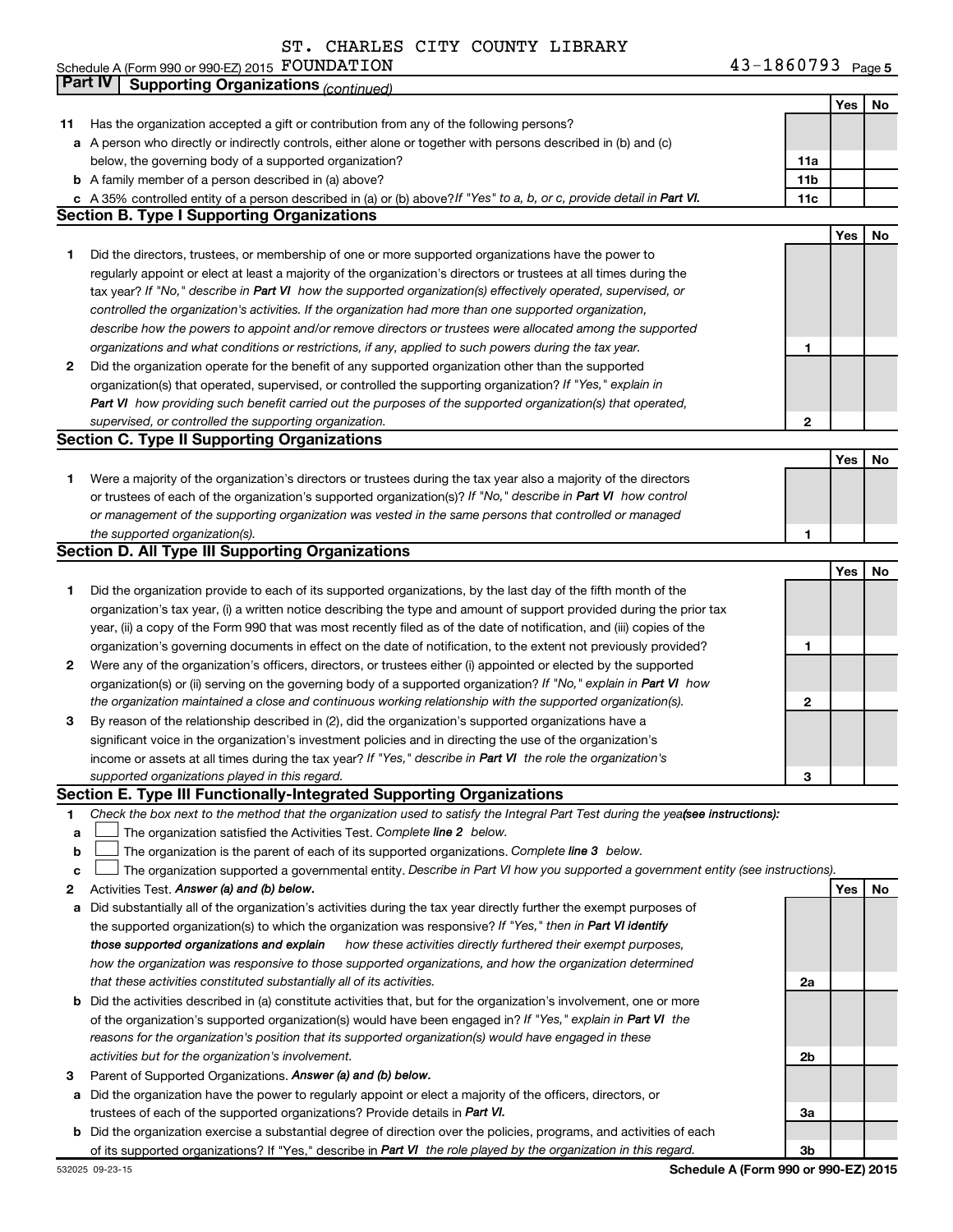43-1860793 Page 6

# Schedule A (Form 990 or 990-EZ) 2015  ${\rm \bf FOUNDATION} \hspace{2cm} 43-1860793$  Page

**Part V Type III Non-Functionally Integrated 509(a)(3) Supporting Organizations** 

1 **Letter on Reck here if the organization satisfied the Integral Part Test as a qualifying trust on Nov. 20, 1970. See instructions. All** other Type III non-functionally integrated supporting organizations must complete Sections A through E.

| Section A - Adjusted Net Income |                                                                              | (A) Prior Year | (B) Current Year<br>(optional) |                                |
|---------------------------------|------------------------------------------------------------------------------|----------------|--------------------------------|--------------------------------|
| 1                               | Net short-term capital gain                                                  | 1              |                                |                                |
| $\mathbf{2}$                    | Recoveries of prior-year distributions                                       | $\mathbf{2}$   |                                |                                |
| З                               | Other gross income (see instructions)                                        | 3              |                                |                                |
| 4                               | Add lines 1 through 3                                                        | 4              |                                |                                |
| 5                               | Depreciation and depletion                                                   | 5              |                                |                                |
| 6                               | Portion of operating expenses paid or incurred for production or             |                |                                |                                |
|                                 | collection of gross income or for management, conservation, or               |                |                                |                                |
|                                 | maintenance of property held for production of income (see instructions)     | 6              |                                |                                |
| 7                               | Other expenses (see instructions)                                            | $\overline{7}$ |                                |                                |
| 8                               | Adjusted Net Income (subtract lines 5, 6 and 7 from line 4)                  | 8              |                                |                                |
|                                 | <b>Section B - Minimum Asset Amount</b>                                      |                | (A) Prior Year                 | (B) Current Year<br>(optional) |
| 1                               | Aggregate fair market value of all non-exempt-use assets (see                |                |                                |                                |
|                                 | instructions for short tax year or assets held for part of year):            |                |                                |                                |
|                                 | <b>a</b> Average monthly value of securities                                 | 1a             |                                |                                |
|                                 | <b>b</b> Average monthly cash balances                                       | 1b             |                                |                                |
|                                 | c Fair market value of other non-exempt-use assets                           | 1c             |                                |                                |
|                                 | d Total (add lines 1a, 1b, and 1c)                                           | 1d             |                                |                                |
|                                 | e Discount claimed for blockage or other                                     |                |                                |                                |
|                                 | factors (explain in detail in Part VI):                                      |                |                                |                                |
| 2                               | Acquisition indebtedness applicable to non-exempt-use assets                 | $\mathbf{2}$   |                                |                                |
| З                               | Subtract line 2 from line 1d                                                 | 3              |                                |                                |
| 4                               | Cash deemed held for exempt use. Enter 1-1/2% of line 3 (for greater amount, |                |                                |                                |
|                                 | see instructions).                                                           | 4              |                                |                                |
| 5                               | Net value of non-exempt-use assets (subtract line 4 from line 3)             | 5              |                                |                                |
| 6                               | Multiply line 5 by .035                                                      | 6              |                                |                                |
| 7                               | Recoveries of prior-year distributions                                       | $\overline{7}$ |                                |                                |
| 8                               | <b>Minimum Asset Amount (add line 7 to line 6)</b>                           | 8              |                                |                                |
|                                 | <b>Section C - Distributable Amount</b>                                      |                |                                | <b>Current Year</b>            |
| $\mathbf{1}$                    | Adjusted net income for prior year (from Section A, line 8, Column A)        | 1              |                                |                                |
| $\mathbf{2}$                    | Enter 85% of line 1                                                          | $\mathbf{2}$   |                                |                                |
| 3                               | Minimum asset amount for prior year (from Section B, line 8, Column A)       | 3              |                                |                                |
| 4                               | Enter greater of line 2 or line 3                                            | 4              |                                |                                |
| 5                               | Income tax imposed in prior year                                             | 5              |                                |                                |
| 6                               | <b>Distributable Amount.</b> Subtract line 5 from line 4, unless subject to  |                |                                |                                |
|                                 | emergency temporary reduction (see instructions)                             | 6              |                                |                                |

**7** Let Check here if the current year is the organization's first as a non-functionally-integrated Type III supporting organization (see instructions).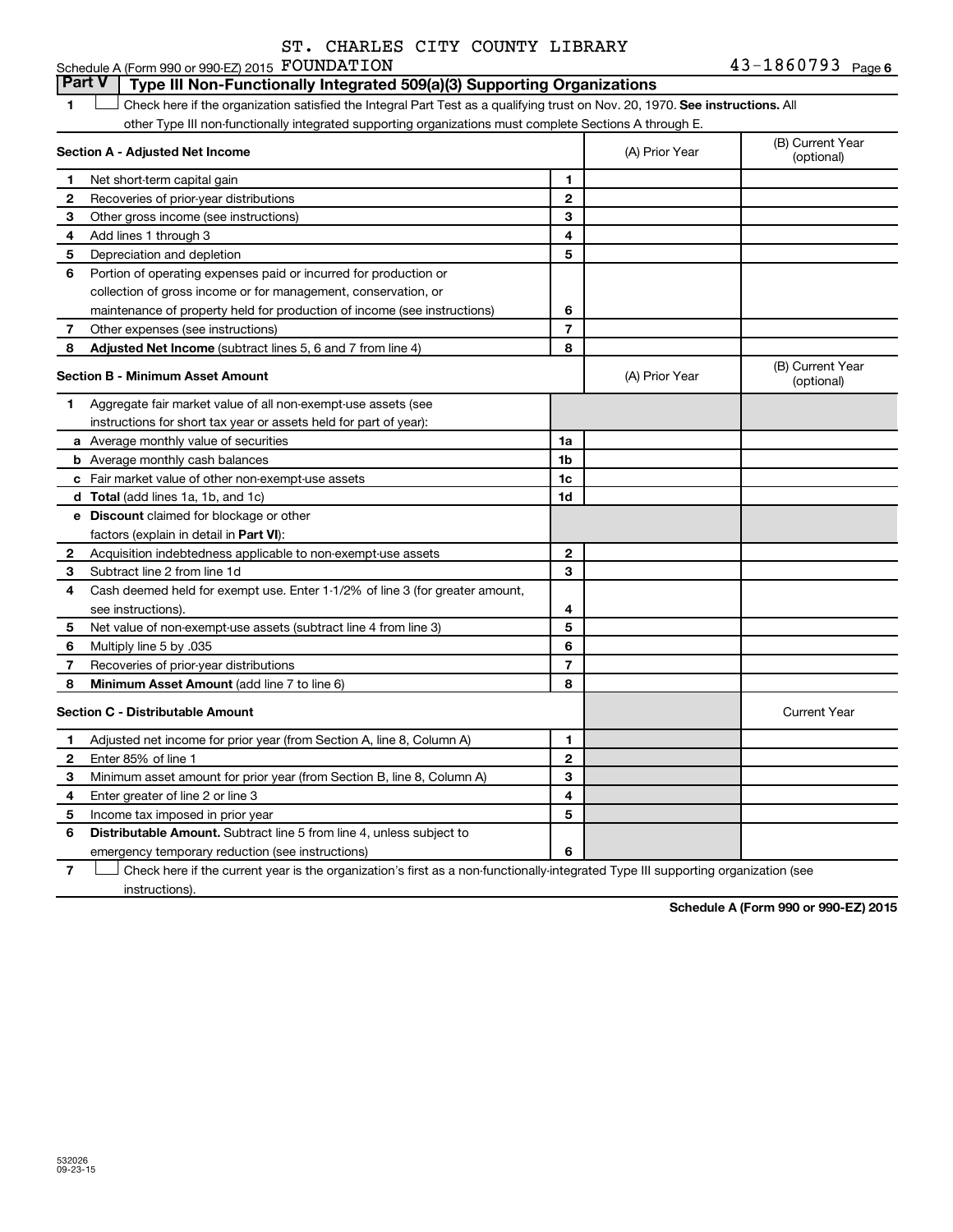|               | Schedule A (Form 990 or 990-EZ) 2015 FOUNDATION                                            |                                    |                                                | 43-1860793 Page 7                                |
|---------------|--------------------------------------------------------------------------------------------|------------------------------------|------------------------------------------------|--------------------------------------------------|
| <b>Part V</b> | Type III Non-Functionally Integrated 509(a)(3) Supporting Organizations (continued)        |                                    |                                                |                                                  |
|               | <b>Section D - Distributions</b>                                                           |                                    |                                                | <b>Current Year</b>                              |
| 1             | Amounts paid to supported organizations to accomplish exempt purposes                      |                                    |                                                |                                                  |
| 2             | Amounts paid to perform activity that directly furthers exempt purposes of supported       |                                    |                                                |                                                  |
|               | organizations, in excess of income from activity                                           |                                    |                                                |                                                  |
| 3             | Administrative expenses paid to accomplish exempt purposes of supported organizations      |                                    |                                                |                                                  |
| 4             | Amounts paid to acquire exempt-use assets                                                  |                                    |                                                |                                                  |
| 5             | Qualified set-aside amounts (prior IRS approval required)                                  |                                    |                                                |                                                  |
| 6             | Other distributions (describe in Part VI). See instructions.                               |                                    |                                                |                                                  |
| 7             | Total annual distributions. Add lines 1 through 6.                                         |                                    |                                                |                                                  |
| 8             | Distributions to attentive supported organizations to which the organization is responsive |                                    |                                                |                                                  |
|               | (provide details in Part VI). See instructions.                                            |                                    |                                                |                                                  |
| 9             | Distributable amount for 2015 from Section C, line 6                                       |                                    |                                                |                                                  |
| 10            | Line 8 amount divided by Line 9 amount                                                     |                                    |                                                |                                                  |
|               | Section E - Distribution Allocations (see instructions)                                    | (i)<br><b>Excess Distributions</b> | (iii)<br><b>Underdistributions</b><br>Pre-2015 | (iii)<br><b>Distributable</b><br>Amount for 2015 |
| 1             | Distributable amount for 2015 from Section C, line 6                                       |                                    |                                                |                                                  |
| 2             | Underdistributions, if any, for years prior to 2015                                        |                                    |                                                |                                                  |
|               | (reasonable cause required-see instructions)                                               |                                    |                                                |                                                  |
| 3             | Excess distributions carryover, if any, to 2015:                                           |                                    |                                                |                                                  |
| a             |                                                                                            |                                    |                                                |                                                  |
| b             |                                                                                            |                                    |                                                |                                                  |
| с             |                                                                                            |                                    |                                                |                                                  |
|               | <b>d</b> From 2013                                                                         |                                    |                                                |                                                  |
|               | e From 2014                                                                                |                                    |                                                |                                                  |
|               | f Total of lines 3a through e                                                              |                                    |                                                |                                                  |
|               | g Applied to underdistributions of prior years                                             |                                    |                                                |                                                  |
|               | <b>h</b> Applied to 2015 distributable amount                                              |                                    |                                                |                                                  |
| j.            | Carryover from 2010 not applied (see instructions)                                         |                                    |                                                |                                                  |
|               | Remainder. Subtract lines 3g, 3h, and 3i from 3f.                                          |                                    |                                                |                                                  |
| 4             | Distributions for 2015 from Section D,                                                     |                                    |                                                |                                                  |
|               | \$<br>line $7:$                                                                            |                                    |                                                |                                                  |
|               | a Applied to underdistributions of prior years                                             |                                    |                                                |                                                  |
|               | <b>b</b> Applied to 2015 distributable amount                                              |                                    |                                                |                                                  |
|               | <b>c</b> Remainder. Subtract lines 4a and 4b from 4.                                       |                                    |                                                |                                                  |
| 5             | Remaining underdistributions for years prior to 2015, if                                   |                                    |                                                |                                                  |
|               | any. Subtract lines 3g and 4a from line 2 (if amount                                       |                                    |                                                |                                                  |
|               | greater than zero, see instructions).                                                      |                                    |                                                |                                                  |
| 6             | Remaining underdistributions for 2015. Subtract lines 3h                                   |                                    |                                                |                                                  |
|               | and 4b from line 1 (if amount greater than zero, see                                       |                                    |                                                |                                                  |
|               | instructions).                                                                             |                                    |                                                |                                                  |
| 7             | Excess distributions carryover to 2016. Add lines 3j                                       |                                    |                                                |                                                  |
|               | and 4c.                                                                                    |                                    |                                                |                                                  |
| 8             | Breakdown of line 7:                                                                       |                                    |                                                |                                                  |
| а             |                                                                                            |                                    |                                                |                                                  |
| b             |                                                                                            |                                    |                                                |                                                  |
|               | c Excess from 2013                                                                         |                                    |                                                |                                                  |
|               | d Excess from 2014                                                                         |                                    |                                                |                                                  |
|               | e Excess from 2015                                                                         |                                    |                                                |                                                  |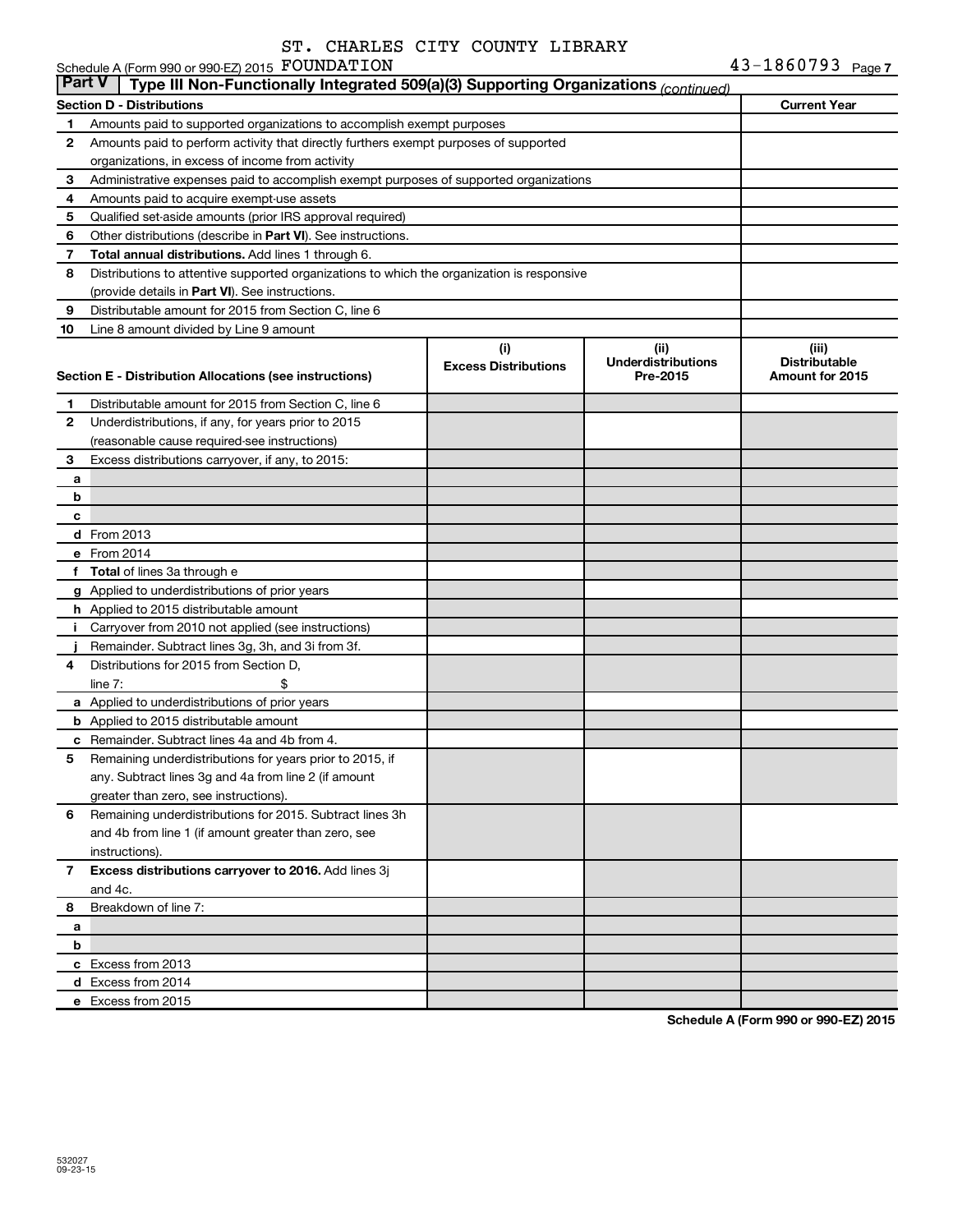|                |                                                 | ST. CHARLES CITY COUNTY LIBRARY |                                                                                                                                                                                                                                                                                                                                                                                                                                                                                                                                                                     |                   |
|----------------|-------------------------------------------------|---------------------------------|---------------------------------------------------------------------------------------------------------------------------------------------------------------------------------------------------------------------------------------------------------------------------------------------------------------------------------------------------------------------------------------------------------------------------------------------------------------------------------------------------------------------------------------------------------------------|-------------------|
|                | Schedule A (Form 990 or 990-EZ) 2015 FOUNDATION |                                 |                                                                                                                                                                                                                                                                                                                                                                                                                                                                                                                                                                     | 43-1860793 Page 8 |
| <b>Part VI</b> | (See instructions.)                             |                                 | Supplemental Information. Provide the explanations required by Part II, line 10; Part II, line 17a or 17b; Part III, line 12;<br>Part IV, Section A, lines 1, 2, 3b, 3c, 4b, 4c, 5a, 6, 9a, 9b, 9c, 11a, 11b, and 11c; Part IV, Section B, lines 1 and 2; Part IV, Section C,<br>line 1; Part IV, Section D, lines 2 and 3; Part IV, Section E, lines 1c, 2a, 2b, 3a and 3b; Part V, line 1; Part V, Section B, line 1e; Part V,<br>Section D, lines 5, 6, and 8; and Part V, Section E, lines 2, 5, and 6. Also complete this part for any additional information. |                   |
|                |                                                 |                                 |                                                                                                                                                                                                                                                                                                                                                                                                                                                                                                                                                                     |                   |
|                |                                                 |                                 |                                                                                                                                                                                                                                                                                                                                                                                                                                                                                                                                                                     |                   |
|                |                                                 |                                 |                                                                                                                                                                                                                                                                                                                                                                                                                                                                                                                                                                     |                   |
|                |                                                 |                                 |                                                                                                                                                                                                                                                                                                                                                                                                                                                                                                                                                                     |                   |
|                |                                                 |                                 |                                                                                                                                                                                                                                                                                                                                                                                                                                                                                                                                                                     |                   |
|                |                                                 |                                 |                                                                                                                                                                                                                                                                                                                                                                                                                                                                                                                                                                     |                   |
|                |                                                 |                                 |                                                                                                                                                                                                                                                                                                                                                                                                                                                                                                                                                                     |                   |
|                |                                                 |                                 |                                                                                                                                                                                                                                                                                                                                                                                                                                                                                                                                                                     |                   |
|                |                                                 |                                 |                                                                                                                                                                                                                                                                                                                                                                                                                                                                                                                                                                     |                   |
|                |                                                 |                                 |                                                                                                                                                                                                                                                                                                                                                                                                                                                                                                                                                                     |                   |
|                |                                                 |                                 |                                                                                                                                                                                                                                                                                                                                                                                                                                                                                                                                                                     |                   |
|                |                                                 |                                 |                                                                                                                                                                                                                                                                                                                                                                                                                                                                                                                                                                     |                   |
|                |                                                 |                                 |                                                                                                                                                                                                                                                                                                                                                                                                                                                                                                                                                                     |                   |
|                |                                                 |                                 |                                                                                                                                                                                                                                                                                                                                                                                                                                                                                                                                                                     |                   |
|                |                                                 |                                 |                                                                                                                                                                                                                                                                                                                                                                                                                                                                                                                                                                     |                   |
|                |                                                 |                                 |                                                                                                                                                                                                                                                                                                                                                                                                                                                                                                                                                                     |                   |
|                |                                                 |                                 |                                                                                                                                                                                                                                                                                                                                                                                                                                                                                                                                                                     |                   |
|                |                                                 |                                 |                                                                                                                                                                                                                                                                                                                                                                                                                                                                                                                                                                     |                   |
|                |                                                 |                                 |                                                                                                                                                                                                                                                                                                                                                                                                                                                                                                                                                                     |                   |
|                |                                                 |                                 |                                                                                                                                                                                                                                                                                                                                                                                                                                                                                                                                                                     |                   |
|                |                                                 |                                 |                                                                                                                                                                                                                                                                                                                                                                                                                                                                                                                                                                     |                   |
|                |                                                 |                                 |                                                                                                                                                                                                                                                                                                                                                                                                                                                                                                                                                                     |                   |
|                |                                                 |                                 |                                                                                                                                                                                                                                                                                                                                                                                                                                                                                                                                                                     |                   |
|                |                                                 |                                 |                                                                                                                                                                                                                                                                                                                                                                                                                                                                                                                                                                     |                   |
|                |                                                 |                                 |                                                                                                                                                                                                                                                                                                                                                                                                                                                                                                                                                                     |                   |
|                |                                                 |                                 |                                                                                                                                                                                                                                                                                                                                                                                                                                                                                                                                                                     |                   |
|                |                                                 |                                 |                                                                                                                                                                                                                                                                                                                                                                                                                                                                                                                                                                     |                   |
|                |                                                 |                                 |                                                                                                                                                                                                                                                                                                                                                                                                                                                                                                                                                                     |                   |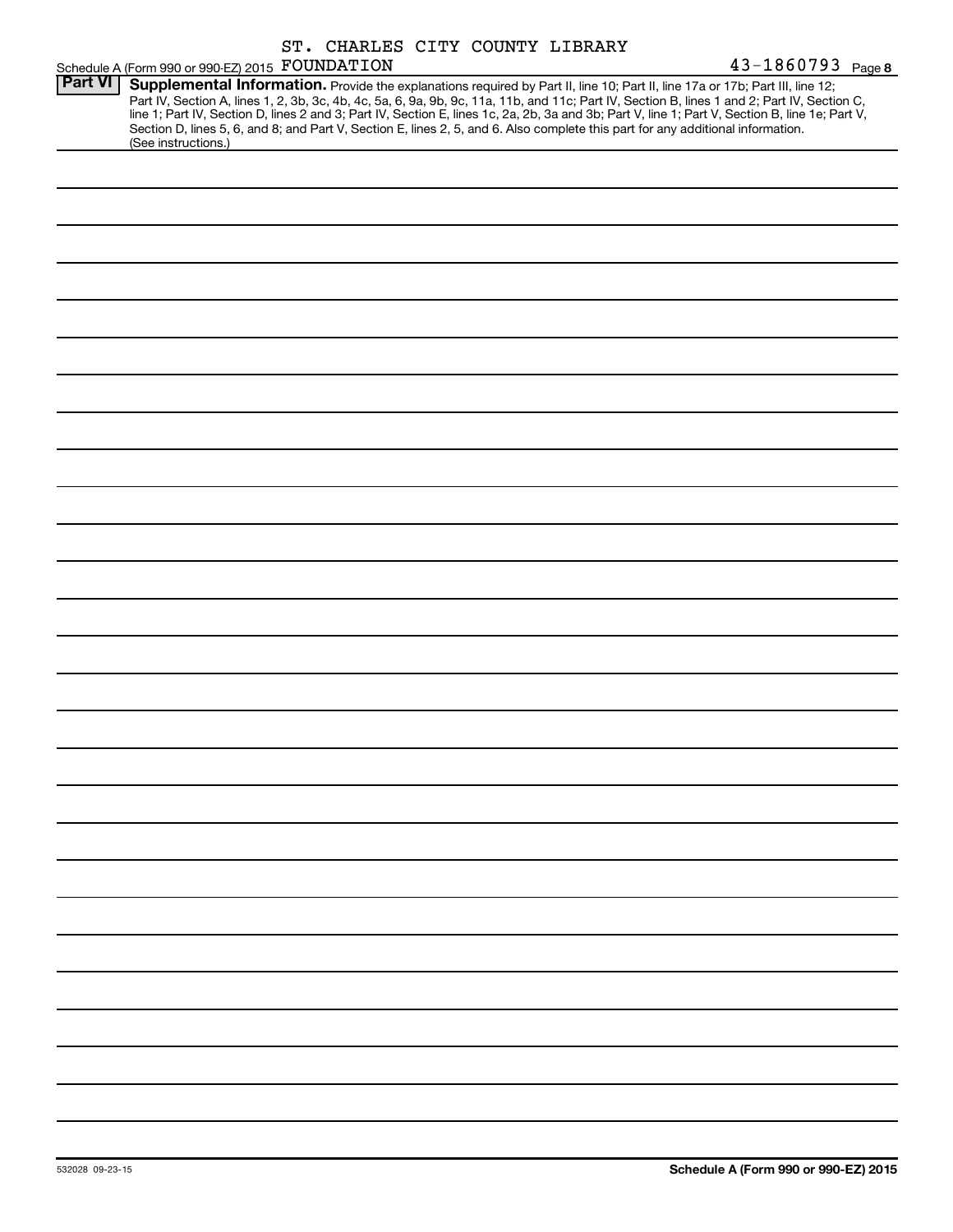| <b>Schedule B</b>  |  |
|--------------------|--|
| (Form 990, 990-EZ, |  |

### Department of the Treasury Internal Revenue Service

# **Schedule of Contributors**

**or 990-PF) | Attach to Form 990, Form 990-EZ, or Form 990-PF. | Information about Schedule B (Form 990, 990-EZ, or 990-PF) and** its instructions is at www.irs.gov/form990.

OMB No. 1545-0047

# **2015**

**Name of the organization Employer identification number**

|  | ST. CHARLES CITY COUN |  |
|--|-----------------------|--|
|  | -----------           |  |

TY LIBRARY FOUNDATION 43-1860793

|  | Organization type (check one): |  |
|--|--------------------------------|--|
|--|--------------------------------|--|

| Filers of:         | Section:                                                                    |
|--------------------|-----------------------------------------------------------------------------|
| Form 990 or 990-EZ | $\boxed{\textbf{X}}$ 501(c)( 3) (enter number) organization                 |
|                    | $4947(a)(1)$ nonexempt charitable trust not treated as a private foundation |
|                    | 527 political organization                                                  |
| Form 990-PF        | 501(c)(3) exempt private foundation                                         |
|                    | 4947(a)(1) nonexempt charitable trust treated as a private foundation       |
|                    | 501(c)(3) taxable private foundation                                        |

Check if your organization is covered by the General Rule or a Special Rule.

**Note.**  Only a section 501(c)(7), (8), or (10) organization can check boxes for both the General Rule and a Special Rule. See instructions.

#### **General Rule**

**K** For an organization filing Form 990, 990-EZ, or 990-PF that received, during the year, contributions totaling \$5,000 or more (in money or property) from any one contributor. Complete Parts I and II. See instructions for determining a contributor's total contributions.

#### **Special Rules**

 $\Box$ 

any one contributor, during the year, total contributions of the greater of **(1)** \$5,000 or **(2)** 2% of the amount on (i) Form 990, Part VIII, line 1h, For an organization described in section 501(c)(3) filing Form 990 or 990-EZ that met the 33 1/3% support test of the regulations under sections 509(a)(1) and 170(b)(1)(A)(vi), that checked Schedule A (Form 990 or 990-EZ), Part II, line 13, 16a, or 16b, and that received from or (ii) Form 990-EZ, line 1. Complete Parts I and II.  $\Box$ 

year, total contributions of more than \$1,000 *exclusively* for religious, charitable, scientific, literary, or educational purposes, or for For an organization described in section 501(c)(7), (8), or (10) filing Form 990 or 990-EZ that received from any one contributor, during the the prevention of cruelty to children or animals. Complete Parts I, II, and III.  $\Box$ 

purpose. Do not complete any of the parts unless the General Rule applies to this organization because it received nonexclusively year, contributions exclusively for religious, charitable, etc., purposes, but no such contributions totaled more than \$1,000. If this box is checked, enter here the total contributions that were received during the year for an exclusively religious, charitable, etc., For an organization described in section 501(c)(7), (8), or (10) filing Form 990 or 990-EZ that received from any one contributor, during the religious, charitable, etc., contributions totaling \$5,000 or more during the year  $\ldots$  $\ldots$  $\ldots$  $\ldots$  $\ldots$  $\ldots$ 

**Caution.** An organization that is not covered by the General Rule and/or the Special Rules does not file Schedule B (Form 990, 990-EZ, or 990-PF),  **must** but it answer "No" on Part IV, line 2, of its Form 990; or check the box on line H of its Form 990-EZ or on its Form 990-PF, Part I, line 2, to certify that it does not meet the filing requirements of Schedule B (Form 990, 990-EZ, or 990-PF).

LHA For Paperwork Reduction Act Notice, see the Instructions for Form 990, 990-EZ, or 990-PF. Schedule B (Form 990, 990-EZ, or 990-PF) (2015)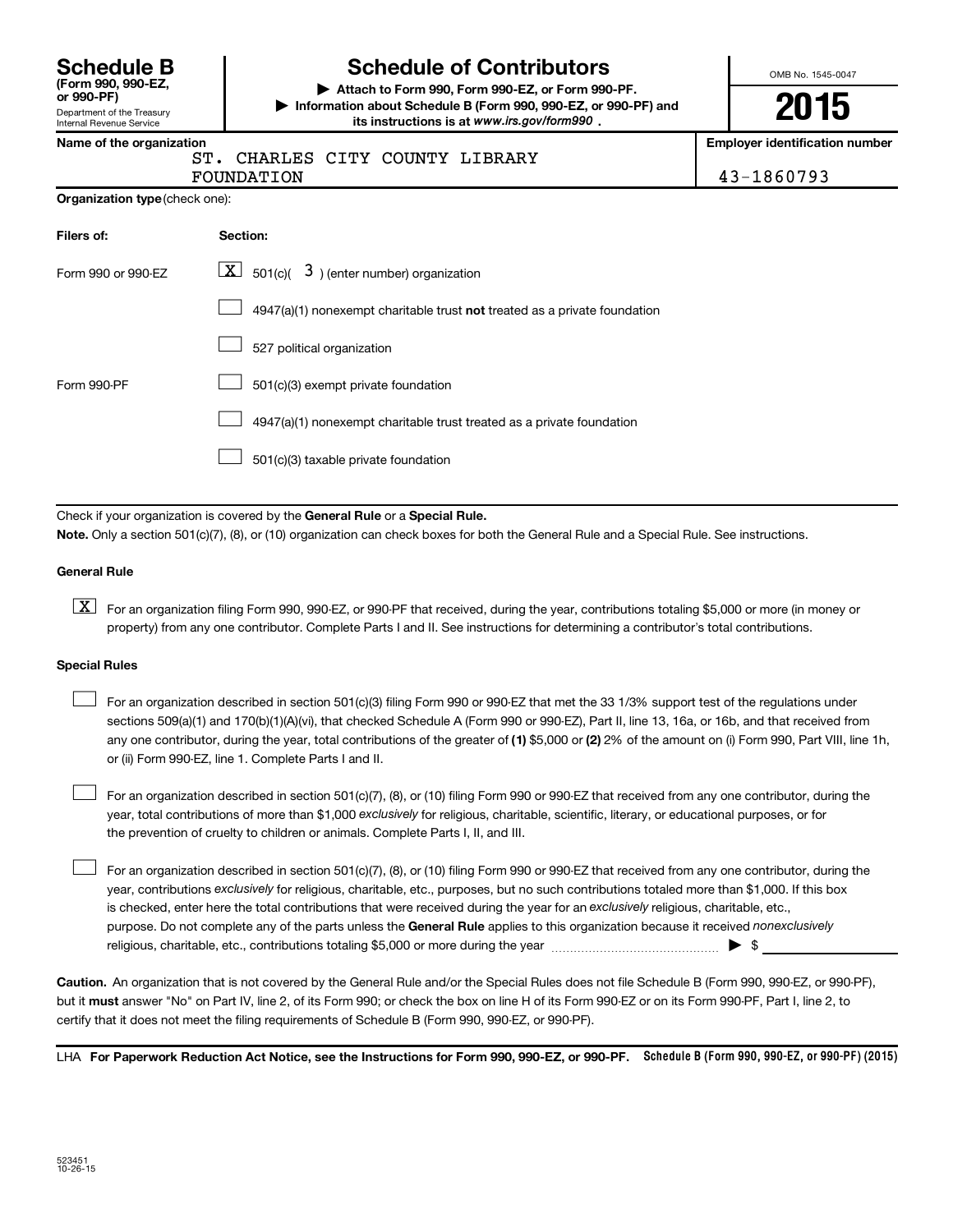### Schedule B (Form 990, 990-EZ, or 990-PF) (2015)

ST. CHARLES CITY COUNTY LIBRARY FOUNDATION 43-1860793

| Part I     | Contributors (see instructions). Use duplicate copies of Part I if additional space is needed. |                                   |                                                                                                                    |  |
|------------|------------------------------------------------------------------------------------------------|-----------------------------------|--------------------------------------------------------------------------------------------------------------------|--|
| (a)        | (b)                                                                                            | (c)                               | (d)                                                                                                                |  |
| No.        | Name, address, and ZIP + 4<br>EMPLOYEE COMMUNITY FUND OF BOEING ST.                            | <b>Total contributions</b>        | Type of contribution                                                                                               |  |
| 1          | <b>LOUIS</b><br>100 AIRPORT WAY MCS100-3478<br>ST. LOUIS, MO 63134                             | 10,530.<br>\$                     | $\overline{\mathbf{X}}$<br>Person<br>Pavroll<br><b>Noncash</b><br>(Complete Part II for<br>noncash contributions.) |  |
| (a)<br>No. | (b)<br>Name, address, and ZIP + 4                                                              | (c)<br><b>Total contributions</b> | (d)<br>Type of contribution                                                                                        |  |
| 2          | THE BOEING COMPANY                                                                             |                                   | $\overline{\mathbf{X}}$<br>Person                                                                                  |  |
|            | M/C S306-7000                                                                                  | 45,000.<br>$\frac{1}{2}$          | Payroll<br><b>Noncash</b>                                                                                          |  |
|            | ST. LOUIS, MO 63166                                                                            |                                   | (Complete Part II for<br>noncash contributions.)                                                                   |  |
| (a)        | (b)                                                                                            | (c)                               | (d)                                                                                                                |  |
| No.        | Name, address, and ZIP + 4                                                                     | <b>Total contributions</b>        | Type of contribution                                                                                               |  |
| 3          | MERCY KIDS<br>300 WINDING WOODS DRIVE, SUITE 210<br>O'FALLON, MO 63368                         | 15,000.<br>\$                     | $\overline{\mathbf{X}}$<br>Person<br>Pavroll<br><b>Noncash</b><br>(Complete Part II for<br>noncash contributions.) |  |
| (a)<br>No. | (b)<br>Name, address, and ZIP + 4                                                              | (c)<br><b>Total contributions</b> | (d)<br>Type of contribution                                                                                        |  |
| 4          | BARNES JEWISH ST. PETERS HOSPITAL<br>10 HOSPITAL DRIVE<br>ST. PETERS, MO 63376                 | 10,000.<br>\$                     | $\overline{\mathbf{X}}$<br>Person<br>Payroll<br><b>Noncash</b><br>(Complete Part II for<br>noncash contributions.) |  |
| (a)<br>No. | (b)<br>Name, address, and ZIP + 4                                                              | (c)<br><b>Total contributions</b> | (d)<br>Type of contribution                                                                                        |  |
| 5          | ROBERT WAMHOFF                                                                                 |                                   | $\overline{\text{X}}$<br>Person                                                                                    |  |
|            | <b>BRIGHTON PARK</b><br>213                                                                    | 10,000.<br>\$                     | Payroll<br>Noncash                                                                                                 |  |
|            | , MO 63303<br>CHARLES<br>ST.                                                                   |                                   | (Complete Part II for<br>noncash contributions.)                                                                   |  |
| (a)<br>No. | (b)<br>Name, address, and ZIP + 4                                                              | (c)<br><b>Total contributions</b> | (d)<br>Type of contribution                                                                                        |  |
| 6          | LOUIS RUSSO                                                                                    |                                   | $\overline{\text{X}}$<br>Person                                                                                    |  |
|            | 15201 OLIVE BOULEVARD, APT 126                                                                 | 21,500.<br>\$                     | Payroll<br><b>Noncash</b>                                                                                          |  |
|            | CHESTERFIELD, MO 63017                                                                         |                                   | (Complete Part II for<br>noncash contributions.)                                                                   |  |

**Schedule B (Form 990, 990-EZ, or 990-PF) (2015)**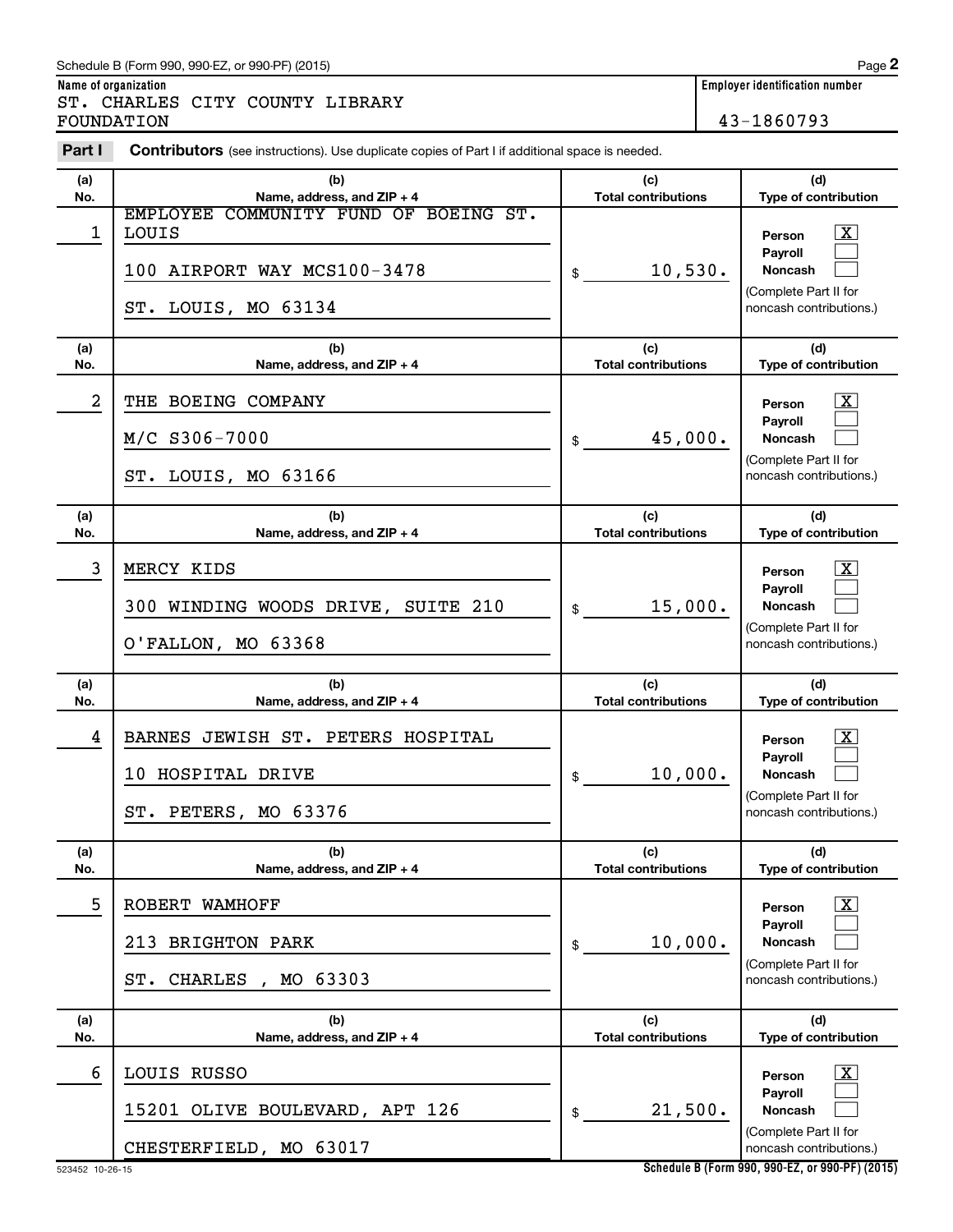| ST. CHARLES CITY COUNTY LIBRARY<br>FOUNDATION | 43-1860793                                                                                          |                                                |                      |
|-----------------------------------------------|-----------------------------------------------------------------------------------------------------|------------------------------------------------|----------------------|
| Part II                                       | Noncash Property (see instructions). Use duplicate copies of Part II if additional space is needed. |                                                |                      |
| (a)<br>No.<br>from<br>Part I                  | (b)<br>Description of noncash property given                                                        | (c)<br>FMV (or estimate)<br>(see instructions) | (d)<br>Date received |
|                                               |                                                                                                     | \$                                             |                      |
| (a)<br>No.<br>from<br>Part I                  | (b)<br>Description of noncash property given                                                        | (c)<br>FMV (or estimate)<br>(see instructions) | (d)<br>Date received |
|                                               |                                                                                                     | \$                                             |                      |
| (a)<br>No.<br>from<br>Part I                  | (b)<br>Description of noncash property given                                                        | (c)<br>FMV (or estimate)<br>(see instructions) | (d)<br>Date received |
|                                               |                                                                                                     | \$                                             |                      |
| (a)<br>No.<br>from<br>Part I                  | (b)<br>Description of noncash property given                                                        | (c)<br>FMV (or estimate)<br>(see instructions) | (d)<br>Date received |
|                                               |                                                                                                     | \$                                             |                      |
| (a)<br>No.                                    | (b)                                                                                                 | (c)<br>FMV (or estimate)                       | (d)                  |

**Name of organization Employer identification number**

**Description of noncash property given**

**(b) Description of noncash property given**

523453 10-26-15

**from Part I**

**(a) No. from Part I** **Date received**

**(d) Date received**

**(see instructions)**

**(c) FMV (or estimate) (see instructions)**

\$

\$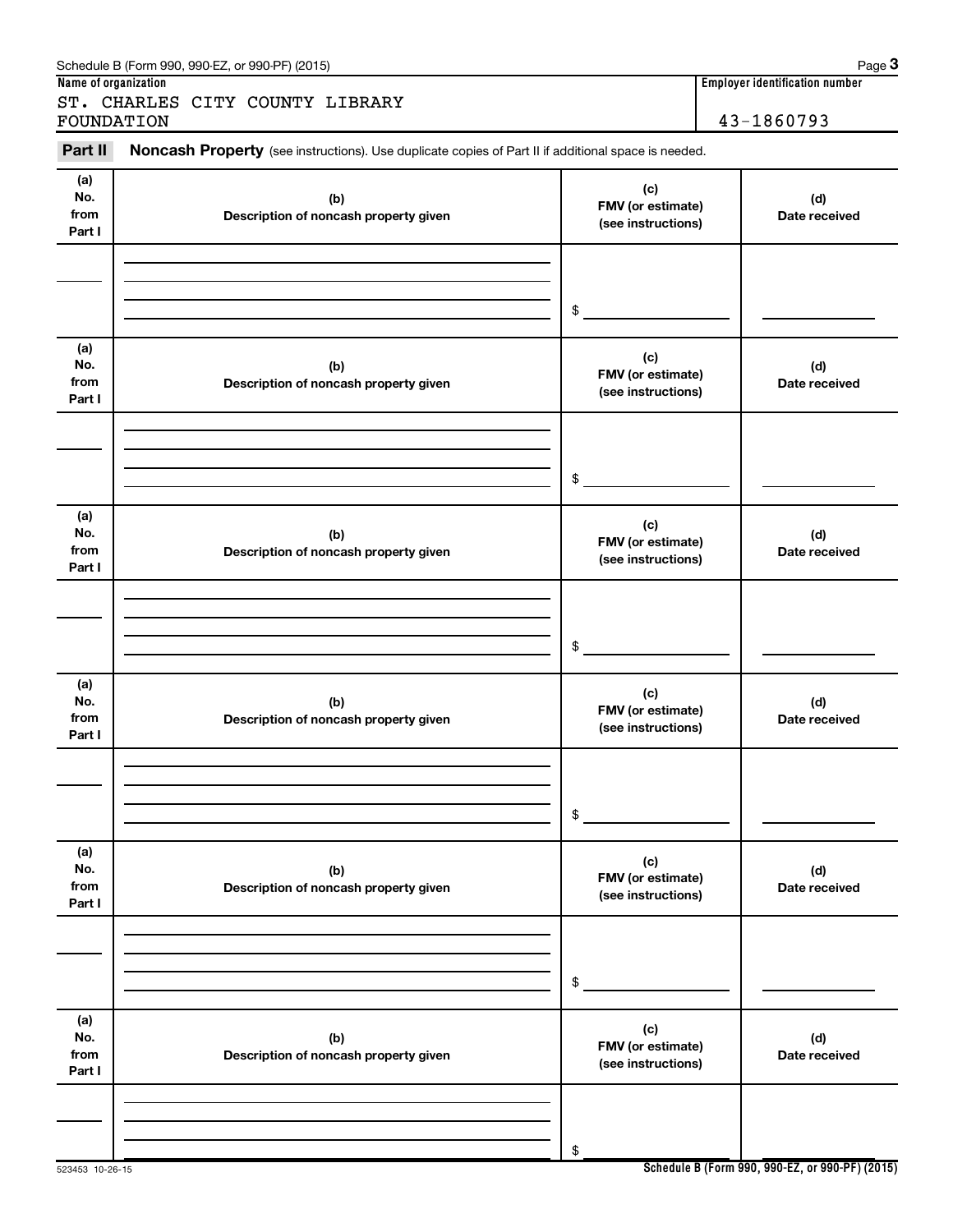|                           | Schedule B (Form 990, 990-EZ, or 990-PF) (2015)                                                                                                                                                                             |                      | Page 4                                                                                                                                                              |  |  |  |
|---------------------------|-----------------------------------------------------------------------------------------------------------------------------------------------------------------------------------------------------------------------------|----------------------|---------------------------------------------------------------------------------------------------------------------------------------------------------------------|--|--|--|
| Name of organization      |                                                                                                                                                                                                                             |                      | <b>Employer identification number</b>                                                                                                                               |  |  |  |
|                           | ST. CHARLES CITY COUNTY LIBRARY                                                                                                                                                                                             |                      |                                                                                                                                                                     |  |  |  |
| FOUNDATION<br>Part III    | the year from any one contributor. Complete columns (a) through (e) and the following line entry. For organizations                                                                                                         |                      | 43-1860793<br>Exclusively religious, charitable, etc., contributions to organizations described in section 501(c)(7), (8), or (10) that total more than \$1,000 for |  |  |  |
|                           | completing Part III, enter the total of exclusively religious, charitable, etc., contributions of \$1,000 or less for the year. (Enter this info. once.)<br>Use duplicate copies of Part III if additional space is needed. |                      | $\blacktriangleright$ \$                                                                                                                                            |  |  |  |
| (a) No.                   |                                                                                                                                                                                                                             |                      |                                                                                                                                                                     |  |  |  |
| from<br>Part I            | (b) Purpose of gift                                                                                                                                                                                                         | (c) Use of gift      | (d) Description of how gift is held                                                                                                                                 |  |  |  |
|                           |                                                                                                                                                                                                                             |                      |                                                                                                                                                                     |  |  |  |
|                           |                                                                                                                                                                                                                             |                      |                                                                                                                                                                     |  |  |  |
|                           |                                                                                                                                                                                                                             |                      |                                                                                                                                                                     |  |  |  |
|                           |                                                                                                                                                                                                                             |                      |                                                                                                                                                                     |  |  |  |
|                           |                                                                                                                                                                                                                             | (e) Transfer of gift |                                                                                                                                                                     |  |  |  |
|                           | Transferee's name, address, and ZIP + 4                                                                                                                                                                                     |                      | Relationship of transferor to transferee                                                                                                                            |  |  |  |
|                           |                                                                                                                                                                                                                             |                      |                                                                                                                                                                     |  |  |  |
|                           |                                                                                                                                                                                                                             |                      |                                                                                                                                                                     |  |  |  |
|                           |                                                                                                                                                                                                                             |                      |                                                                                                                                                                     |  |  |  |
| (a) No.                   |                                                                                                                                                                                                                             |                      |                                                                                                                                                                     |  |  |  |
| from<br>Part I            | (b) Purpose of gift                                                                                                                                                                                                         | (c) Use of gift      | (d) Description of how gift is held                                                                                                                                 |  |  |  |
|                           |                                                                                                                                                                                                                             |                      |                                                                                                                                                                     |  |  |  |
|                           |                                                                                                                                                                                                                             |                      |                                                                                                                                                                     |  |  |  |
|                           |                                                                                                                                                                                                                             |                      |                                                                                                                                                                     |  |  |  |
|                           |                                                                                                                                                                                                                             |                      |                                                                                                                                                                     |  |  |  |
|                           | (e) Transfer of gift                                                                                                                                                                                                        |                      |                                                                                                                                                                     |  |  |  |
|                           | Transferee's name, address, and ZIP + 4                                                                                                                                                                                     |                      | Relationship of transferor to transferee                                                                                                                            |  |  |  |
|                           |                                                                                                                                                                                                                             |                      |                                                                                                                                                                     |  |  |  |
|                           |                                                                                                                                                                                                                             |                      |                                                                                                                                                                     |  |  |  |
|                           |                                                                                                                                                                                                                             |                      |                                                                                                                                                                     |  |  |  |
| (a) No.                   |                                                                                                                                                                                                                             |                      |                                                                                                                                                                     |  |  |  |
| from<br>Part I            | (b) Purpose of gift                                                                                                                                                                                                         | (c) Use of gift      | (d) Description of how gift is held                                                                                                                                 |  |  |  |
|                           |                                                                                                                                                                                                                             |                      |                                                                                                                                                                     |  |  |  |
|                           |                                                                                                                                                                                                                             |                      |                                                                                                                                                                     |  |  |  |
|                           |                                                                                                                                                                                                                             |                      |                                                                                                                                                                     |  |  |  |
|                           |                                                                                                                                                                                                                             |                      |                                                                                                                                                                     |  |  |  |
|                           |                                                                                                                                                                                                                             | (e) Transfer of gift |                                                                                                                                                                     |  |  |  |
|                           | Transferee's name, address, and ZIP + 4                                                                                                                                                                                     |                      | Relationship of transferor to transferee                                                                                                                            |  |  |  |
|                           |                                                                                                                                                                                                                             |                      |                                                                                                                                                                     |  |  |  |
|                           |                                                                                                                                                                                                                             |                      |                                                                                                                                                                     |  |  |  |
|                           |                                                                                                                                                                                                                             |                      |                                                                                                                                                                     |  |  |  |
|                           |                                                                                                                                                                                                                             |                      |                                                                                                                                                                     |  |  |  |
| (a) No.<br>from<br>Part I | (b) Purpose of gift                                                                                                                                                                                                         | (c) Use of gift      | (d) Description of how gift is held                                                                                                                                 |  |  |  |
|                           |                                                                                                                                                                                                                             |                      |                                                                                                                                                                     |  |  |  |
|                           |                                                                                                                                                                                                                             |                      |                                                                                                                                                                     |  |  |  |
|                           |                                                                                                                                                                                                                             |                      |                                                                                                                                                                     |  |  |  |
|                           |                                                                                                                                                                                                                             |                      |                                                                                                                                                                     |  |  |  |
|                           |                                                                                                                                                                                                                             | (e) Transfer of gift |                                                                                                                                                                     |  |  |  |
|                           | Transferee's name, address, and ZIP + 4                                                                                                                                                                                     |                      | Relationship of transferor to transferee                                                                                                                            |  |  |  |
|                           |                                                                                                                                                                                                                             |                      |                                                                                                                                                                     |  |  |  |
|                           |                                                                                                                                                                                                                             |                      |                                                                                                                                                                     |  |  |  |
|                           |                                                                                                                                                                                                                             |                      |                                                                                                                                                                     |  |  |  |
|                           |                                                                                                                                                                                                                             |                      |                                                                                                                                                                     |  |  |  |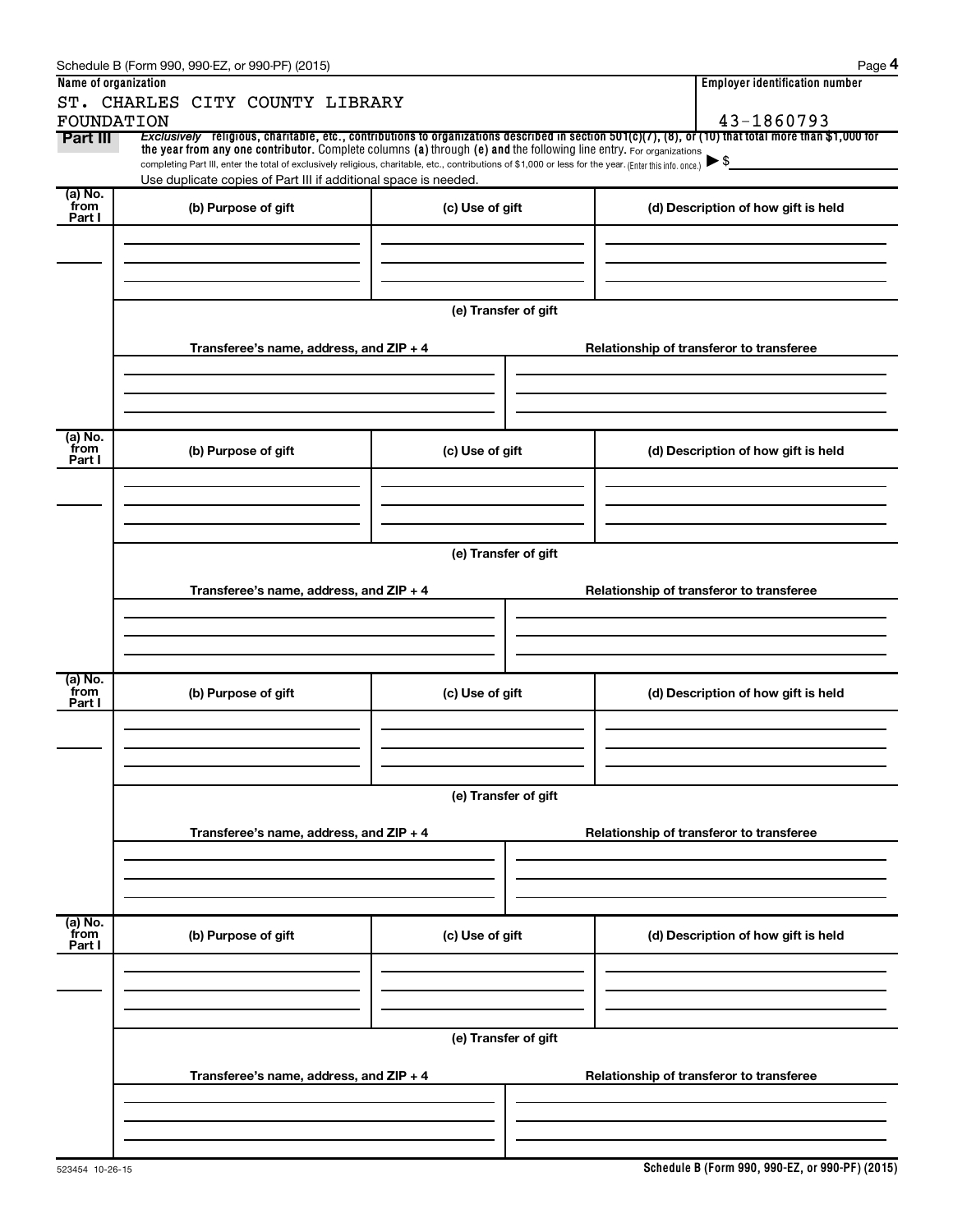|                                                                                                                                              |                                                      |                                                                                                        |                                                                                                                                                                                                                               |                          | OMB No. 1545-0047                     |
|----------------------------------------------------------------------------------------------------------------------------------------------|------------------------------------------------------|--------------------------------------------------------------------------------------------------------|-------------------------------------------------------------------------------------------------------------------------------------------------------------------------------------------------------------------------------|--------------------------|---------------------------------------|
|                                                                                                                                              | <b>SCHEDULE D</b>                                    |                                                                                                        | <b>Supplemental Financial Statements</b>                                                                                                                                                                                      |                          |                                       |
|                                                                                                                                              | (Form 990)                                           |                                                                                                        | Complete if the organization answered "Yes" on Form 990,<br>Part IV, line 6, 7, 8, 9, 10, 11a, 11b, 11c, 11d, 11e, 11f, 12a, or 12b.                                                                                          |                          |                                       |
| Attach to Form 990.<br>Department of the Treasury<br>Information about Schedule D (Form 990) and its instructions is at www.irs.gov/form990. |                                                      |                                                                                                        |                                                                                                                                                                                                                               |                          | <b>Open to Public</b><br>Inspection   |
|                                                                                                                                              | Internal Revenue Service<br>Name of the organization | ST. CHARLES CITY COUNTY LIBRARY                                                                        |                                                                                                                                                                                                                               |                          | <b>Employer identification number</b> |
|                                                                                                                                              |                                                      | FOUNDATION                                                                                             |                                                                                                                                                                                                                               |                          | 43-1860793                            |
|                                                                                                                                              | Part I                                               |                                                                                                        | Organizations Maintaining Donor Advised Funds or Other Similar Funds or Accounts. Complete if the                                                                                                                             |                          |                                       |
|                                                                                                                                              |                                                      | organization answered "Yes" on Form 990, Part IV, line 6.                                              |                                                                                                                                                                                                                               |                          |                                       |
|                                                                                                                                              |                                                      |                                                                                                        | (a) Donor advised funds                                                                                                                                                                                                       |                          | (b) Funds and other accounts          |
| 1                                                                                                                                            |                                                      |                                                                                                        |                                                                                                                                                                                                                               |                          |                                       |
| 2                                                                                                                                            |                                                      | Aggregate value of contributions to (during year)                                                      |                                                                                                                                                                                                                               |                          |                                       |
| з                                                                                                                                            |                                                      |                                                                                                        | the control of the control of the control of the control of the control of                                                                                                                                                    |                          |                                       |
| 4                                                                                                                                            |                                                      |                                                                                                        | Did the organization inform all donors and donor advisors in writing that the assets held in donor advised funds                                                                                                              |                          |                                       |
| 5                                                                                                                                            |                                                      |                                                                                                        |                                                                                                                                                                                                                               |                          | Yes<br>No                             |
| 6                                                                                                                                            |                                                      |                                                                                                        | Did the organization inform all grantees, donors, and donor advisors in writing that grant funds can be used only                                                                                                             |                          |                                       |
|                                                                                                                                              |                                                      |                                                                                                        | for charitable purposes and not for the benefit of the donor or donor advisor, or for any other purpose conferring                                                                                                            |                          |                                       |
|                                                                                                                                              | impermissible private benefit?                       |                                                                                                        |                                                                                                                                                                                                                               |                          | Yes<br>No                             |
| Part II                                                                                                                                      |                                                      |                                                                                                        | Conservation Easements. Complete if the organization answered "Yes" on Form 990, Part IV, line 7.                                                                                                                             |                          |                                       |
| 1.                                                                                                                                           |                                                      | Purpose(s) of conservation easements held by the organization (check all that apply).                  |                                                                                                                                                                                                                               |                          |                                       |
|                                                                                                                                              |                                                      | Preservation of land for public use (e.g., recreation or education)                                    | Preservation of a historically important land area                                                                                                                                                                            |                          |                                       |
|                                                                                                                                              |                                                      | Protection of natural habitat                                                                          | Preservation of a certified historic structure                                                                                                                                                                                |                          |                                       |
|                                                                                                                                              |                                                      | Preservation of open space                                                                             |                                                                                                                                                                                                                               |                          |                                       |
| 2                                                                                                                                            |                                                      |                                                                                                        | Complete lines 2a through 2d if the organization held a qualified conservation contribution in the form of a conservation easement on the last                                                                                |                          |                                       |
|                                                                                                                                              | day of the tax year.                                 |                                                                                                        |                                                                                                                                                                                                                               |                          | Held at the End of the Tax Year       |
| а                                                                                                                                            |                                                      |                                                                                                        |                                                                                                                                                                                                                               | 2a                       |                                       |
| b                                                                                                                                            |                                                      | Total acreage restricted by conservation easements                                                     |                                                                                                                                                                                                                               | 2b                       |                                       |
| c                                                                                                                                            |                                                      |                                                                                                        |                                                                                                                                                                                                                               | 2c                       |                                       |
|                                                                                                                                              |                                                      |                                                                                                        | d Number of conservation easements included in (c) acquired after 8/17/06, and not on a historic structure                                                                                                                    |                          |                                       |
|                                                                                                                                              |                                                      |                                                                                                        | listed in the National Register [111] Marshall Register [11] Marshall Register [11] Marshall Register [11] Marshall Register [11] Marshall Register [11] Marshall Register [11] Marshall Register [11] Marshall Register [11] | 2d                       |                                       |
| З                                                                                                                                            | $year \blacktriangleright$                           |                                                                                                        | Number of conservation easements modified, transferred, released, extinguished, or terminated by the organization during the tax                                                                                              |                          |                                       |
| 4                                                                                                                                            |                                                      | Number of states where property subject to conservation easement is located >                          |                                                                                                                                                                                                                               |                          |                                       |
| 5                                                                                                                                            |                                                      | Does the organization have a written policy regarding the periodic monitoring, inspection, handling of |                                                                                                                                                                                                                               |                          |                                       |
|                                                                                                                                              |                                                      | violations, and enforcement of the conservation easements it holds?                                    |                                                                                                                                                                                                                               |                          | Yes<br>No                             |
| 6                                                                                                                                            |                                                      |                                                                                                        | Staff and volunteer hours devoted to monitoring, inspecting, handling of violations, and enforcing conservation easements during the year                                                                                     |                          |                                       |
|                                                                                                                                              |                                                      |                                                                                                        |                                                                                                                                                                                                                               |                          |                                       |
| 7                                                                                                                                            |                                                      |                                                                                                        | Amount of expenses incurred in monitoring, inspecting, handling of violations, and enforcing conservation easements during the year                                                                                           |                          |                                       |
|                                                                                                                                              | $\blacktriangleright$ \$                             |                                                                                                        |                                                                                                                                                                                                                               |                          |                                       |
| 8                                                                                                                                            |                                                      |                                                                                                        | Does each conservation easement reported on line 2(d) above satisfy the requirements of section 170(h)(4)(B)(i)                                                                                                               |                          |                                       |
|                                                                                                                                              |                                                      |                                                                                                        |                                                                                                                                                                                                                               |                          | Yes<br><b>No</b>                      |
| 9                                                                                                                                            |                                                      |                                                                                                        | In Part XIII, describe how the organization reports conservation easements in its revenue and expense statement, and balance sheet, and                                                                                       |                          |                                       |
|                                                                                                                                              |                                                      |                                                                                                        | include, if applicable, the text of the footnote to the organization's financial statements that describes the organization's accounting for                                                                                  |                          |                                       |
|                                                                                                                                              | conservation easements.                              |                                                                                                        | Part III   Organizations Maintaining Collections of Art, Historical Treasures, or Other Similar Assets.                                                                                                                       |                          |                                       |
|                                                                                                                                              |                                                      | Complete if the organization answered "Yes" on Form 990, Part IV, line 8.                              |                                                                                                                                                                                                                               |                          |                                       |
|                                                                                                                                              |                                                      |                                                                                                        | 1a If the organization elected, as permitted under SFAS 116 (ASC 958), not to report in its revenue statement and balance sheet works of art,                                                                                 |                          |                                       |
|                                                                                                                                              |                                                      |                                                                                                        | historical treasures, or other similar assets held for public exhibition, education, or research in furtherance of public service, provide, in Part XIII,                                                                     |                          |                                       |
|                                                                                                                                              |                                                      | the text of the footnote to its financial statements that describes these items.                       |                                                                                                                                                                                                                               |                          |                                       |
| b                                                                                                                                            |                                                      |                                                                                                        | If the organization elected, as permitted under SFAS 116 (ASC 958), to report in its revenue statement and balance sheet works of art, historical                                                                             |                          |                                       |
|                                                                                                                                              |                                                      |                                                                                                        | treasures, or other similar assets held for public exhibition, education, or research in furtherance of public service, provide the following amounts                                                                         |                          |                                       |
|                                                                                                                                              | relating to these items:                             |                                                                                                        |                                                                                                                                                                                                                               |                          |                                       |
|                                                                                                                                              |                                                      |                                                                                                        |                                                                                                                                                                                                                               |                          | $\blacktriangleright$ \$              |
|                                                                                                                                              |                                                      |                                                                                                        |                                                                                                                                                                                                                               | $\blacktriangleright$ \$ |                                       |
| 2                                                                                                                                            |                                                      |                                                                                                        | If the organization received or held works of art, historical treasures, or other similar assets for financial gain, provide                                                                                                  |                          |                                       |
|                                                                                                                                              |                                                      | the following amounts required to be reported under SFAS 116 (ASC 958) relating to these items:        |                                                                                                                                                                                                                               |                          |                                       |
|                                                                                                                                              |                                                      |                                                                                                        |                                                                                                                                                                                                                               | $\blacktriangleright$ \$ |                                       |
|                                                                                                                                              |                                                      |                                                                                                        |                                                                                                                                                                                                                               |                          |                                       |

|                          |  |  | LHA For Paperwork Reduction Act Notice, see the Instructions for Form 990. |
|--------------------------|--|--|----------------------------------------------------------------------------|
| 532051<br>$11 - 02 - 15$ |  |  |                                                                            |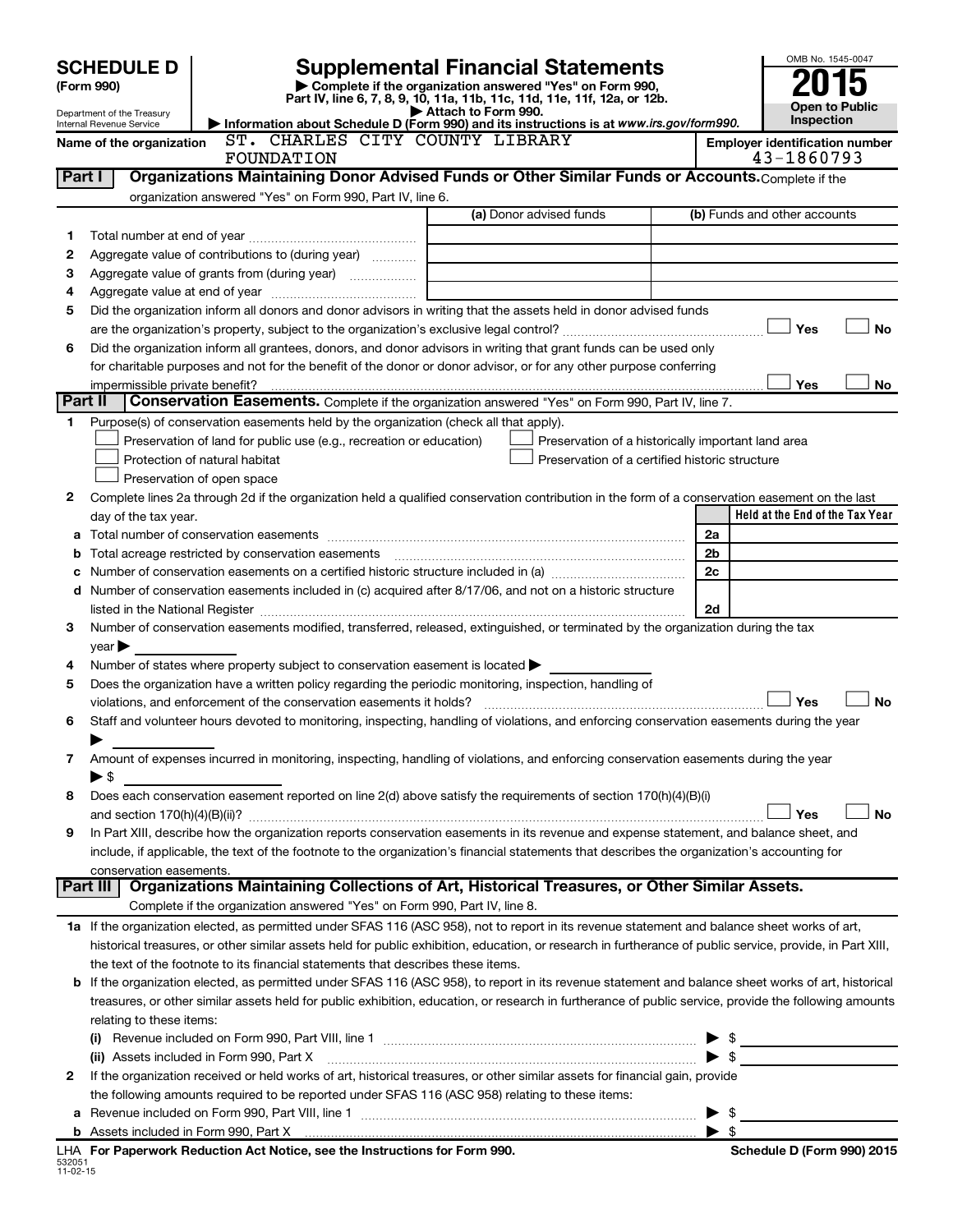|   | FOUNDATION<br>Schedule D (Form 990) 2015                                                                                                                                                                                       | ST. CHARLES CITY COUNTY LIBRARY         |   |                |                                    |                                 | 43-1860793 Page 2                            |                                     |                  |
|---|--------------------------------------------------------------------------------------------------------------------------------------------------------------------------------------------------------------------------------|-----------------------------------------|---|----------------|------------------------------------|---------------------------------|----------------------------------------------|-------------------------------------|------------------|
|   | <b>Part III</b><br>Organizations Maintaining Collections of Art, Historical Treasures, or Other Similar Assets(continued)                                                                                                      |                                         |   |                |                                    |                                 |                                              |                                     |                  |
| 3 | Using the organization's acquisition, accession, and other records, check any of the following that are a significant use of its collection items                                                                              |                                         |   |                |                                    |                                 |                                              |                                     |                  |
|   | (check all that apply):                                                                                                                                                                                                        |                                         |   |                |                                    |                                 |                                              |                                     |                  |
| a | Public exhibition                                                                                                                                                                                                              | d                                       |   |                | Loan or exchange programs          |                                 |                                              |                                     |                  |
|   |                                                                                                                                                                                                                                | e                                       |   |                |                                    |                                 |                                              |                                     |                  |
| b | Scholarly research                                                                                                                                                                                                             |                                         |   |                |                                    |                                 |                                              |                                     |                  |
| c | Preservation for future generations                                                                                                                                                                                            |                                         |   |                |                                    |                                 |                                              |                                     |                  |
| 4 | Provide a description of the organization's collections and explain how they further the organization's exempt purpose in Part XIII.                                                                                           |                                         |   |                |                                    |                                 |                                              |                                     |                  |
| 5 | During the year, did the organization solicit or receive donations of art, historical treasures, or other similar assets                                                                                                       |                                         |   |                |                                    |                                 | Yes                                          |                                     | No               |
|   | Part IV  <br><b>Escrow and Custodial Arrangements.</b> Complete if the organization answered "Yes" on Form 990, Part IV, line 9, or<br>reported an amount on Form 990, Part X, line 21.                                        |                                         |   |                |                                    |                                 |                                              |                                     |                  |
|   | 1a Is the organization an agent, trustee, custodian or other intermediary for contributions or other assets not included                                                                                                       |                                         |   |                |                                    |                                 |                                              |                                     |                  |
|   |                                                                                                                                                                                                                                |                                         |   |                |                                    |                                 | Yes                                          |                                     | <b>No</b>        |
|   | b If "Yes," explain the arrangement in Part XIII and complete the following table:                                                                                                                                             |                                         |   |                |                                    |                                 |                                              |                                     |                  |
|   |                                                                                                                                                                                                                                |                                         |   |                |                                    |                                 | Amount                                       |                                     |                  |
|   |                                                                                                                                                                                                                                |                                         |   |                |                                    | 1c                              |                                              |                                     |                  |
| с | Beginning balance <b>contract to the contract of the contract of the contract of the contract of the contract of t</b>                                                                                                         |                                         |   |                |                                    | 1d                              |                                              |                                     |                  |
|   |                                                                                                                                                                                                                                |                                         |   |                |                                    | 1e                              |                                              |                                     |                  |
|   | e Distributions during the year measurement contains and the state of the state of the state of the state of the state of the state of the state of the state of the state of the state of the state of the state of the state |                                         |   |                |                                    | 1f                              |                                              |                                     |                  |
|   | 2a Did the organization include an amount on Form 990, Part X, line 21, for escrow or custodial account liability?                                                                                                             |                                         |   |                |                                    |                                 | Yes                                          |                                     | No               |
|   |                                                                                                                                                                                                                                |                                         |   |                |                                    |                                 |                                              |                                     |                  |
|   | b If "Yes," explain the arrangement in Part XIII. Check here if the explanation has been provided on Part XIII<br><b>Part V</b><br>Endowment Funds. Complete if the organization answered "Yes" on Form 990, Part IV, line 10. |                                         |   |                |                                    |                                 |                                              |                                     |                  |
|   |                                                                                                                                                                                                                                |                                         |   |                |                                    |                                 |                                              |                                     |                  |
|   |                                                                                                                                                                                                                                | (a) Current year                        |   | (b) Prior year | (c) Two years back                 |                                 | (d) Three years back $ $ (e) Four years back |                                     |                  |
|   | 1a Beginning of year balance                                                                                                                                                                                                   |                                         |   |                |                                    |                                 |                                              |                                     |                  |
| b |                                                                                                                                                                                                                                |                                         |   |                |                                    |                                 |                                              |                                     |                  |
| с | Net investment earnings, gains, and losses                                                                                                                                                                                     |                                         |   |                |                                    |                                 |                                              |                                     |                  |
|   |                                                                                                                                                                                                                                |                                         |   |                |                                    |                                 |                                              |                                     |                  |
|   | e Other expenditures for facilities                                                                                                                                                                                            |                                         |   |                |                                    |                                 |                                              |                                     |                  |
|   | and programs                                                                                                                                                                                                                   |                                         |   |                |                                    |                                 |                                              |                                     |                  |
|   |                                                                                                                                                                                                                                |                                         |   |                |                                    |                                 |                                              |                                     |                  |
| g |                                                                                                                                                                                                                                |                                         |   |                |                                    |                                 |                                              |                                     |                  |
| 2 | Provide the estimated percentage of the current year end balance (line 1g, column (a)) held as:                                                                                                                                |                                         |   |                |                                    |                                 |                                              |                                     |                  |
| a | Board designated or quasi-endowment                                                                                                                                                                                            |                                         | % |                |                                    |                                 |                                              |                                     |                  |
|   | Permanent endowment                                                                                                                                                                                                            | $\frac{0}{0}$                           |   |                |                                    |                                 |                                              |                                     |                  |
|   | <b>c</b> Temporarily restricted endowment $\blacktriangleright$                                                                                                                                                                | %                                       |   |                |                                    |                                 |                                              |                                     |                  |
|   | The percentages on lines 2a, 2b, and 2c should equal 100%.                                                                                                                                                                     |                                         |   |                |                                    |                                 |                                              |                                     |                  |
|   | 3a Are there endowment funds not in the possession of the organization that are held and administered for the organization                                                                                                     |                                         |   |                |                                    |                                 |                                              |                                     |                  |
|   | by:                                                                                                                                                                                                                            |                                         |   |                |                                    |                                 |                                              | Yes                                 | No               |
|   | (i)                                                                                                                                                                                                                            |                                         |   |                |                                    |                                 | 3a(i)                                        |                                     |                  |
|   |                                                                                                                                                                                                                                |                                         |   |                |                                    |                                 | 3a(ii)                                       |                                     |                  |
|   |                                                                                                                                                                                                                                |                                         |   |                |                                    |                                 | 3b                                           |                                     |                  |
| 4 | Describe in Part XIII the intended uses of the organization's endowment funds.                                                                                                                                                 |                                         |   |                |                                    |                                 |                                              |                                     |                  |
|   | <b>Part VI</b><br>Land, Buildings, and Equipment.                                                                                                                                                                              |                                         |   |                |                                    |                                 |                                              |                                     |                  |
|   | Complete if the organization answered "Yes" on Form 990, Part IV, line 11a. See Form 990, Part X, line 10.                                                                                                                     |                                         |   |                |                                    |                                 |                                              |                                     |                  |
|   | Description of property                                                                                                                                                                                                        | (a) Cost or other<br>basis (investment) |   |                | (b) Cost or other<br>basis (other) | (c) Accumulated<br>depreciation |                                              | (d) Book value                      |                  |
|   |                                                                                                                                                                                                                                |                                         |   |                |                                    |                                 |                                              |                                     |                  |
|   |                                                                                                                                                                                                                                |                                         |   |                |                                    |                                 |                                              |                                     |                  |
|   |                                                                                                                                                                                                                                |                                         |   |                |                                    |                                 |                                              |                                     |                  |
|   |                                                                                                                                                                                                                                |                                         |   |                |                                    |                                 |                                              |                                     |                  |
|   |                                                                                                                                                                                                                                |                                         |   |                |                                    |                                 |                                              |                                     |                  |
|   |                                                                                                                                                                                                                                |                                         |   |                |                                    |                                 |                                              |                                     | $\overline{0}$ . |
|   |                                                                                                                                                                                                                                |                                         |   |                |                                    |                                 |                                              | <b>D.</b> (Fauthorness, 2001, 2001) |                  |

**Schedule D (Form 990) 2015**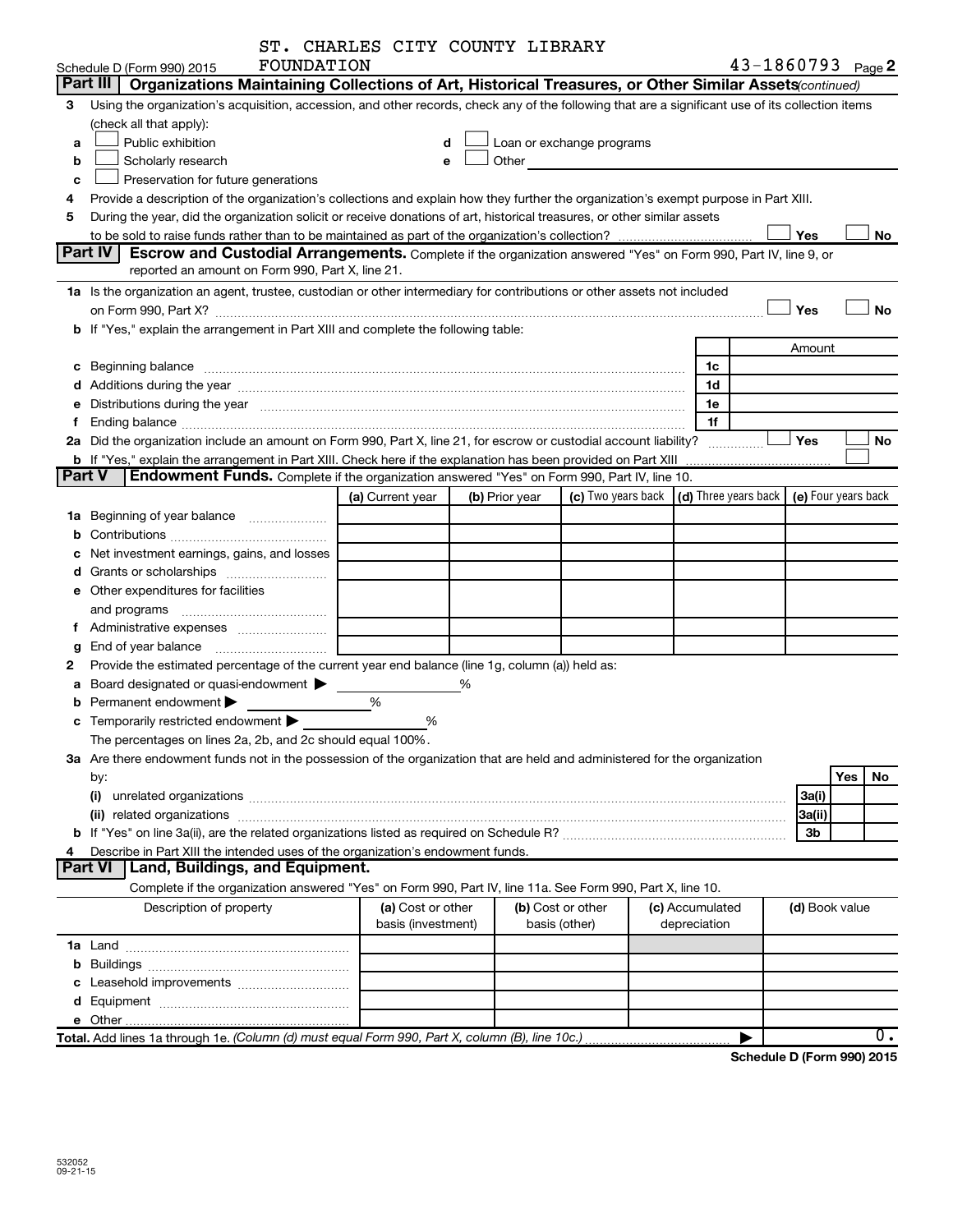| ST. CHARLES CITY COUNTY LIBRARY |  |            |
|---------------------------------|--|------------|
| <b>ROIMDATTON</b>               |  | 43-1860793 |

|                                                                                                                   |                 | Complete if the organization answered "Yes" on Form 990, Part IV, line 11b. See Form 990, Part X, line 12. |                                                           |
|-------------------------------------------------------------------------------------------------------------------|-----------------|------------------------------------------------------------------------------------------------------------|-----------------------------------------------------------|
| (a) Description of security or category (including name of security)                                              | (b) Book value  |                                                                                                            | (c) Method of valuation: Cost or end-of-year market value |
| (1) Financial derivatives                                                                                         |                 |                                                                                                            |                                                           |
| (2) Closely-held equity interests                                                                                 |                 |                                                                                                            |                                                           |
| $(3)$ Other                                                                                                       |                 |                                                                                                            |                                                           |
| (A)                                                                                                               |                 |                                                                                                            |                                                           |
| (B)                                                                                                               |                 |                                                                                                            |                                                           |
| (C)                                                                                                               |                 |                                                                                                            |                                                           |
| (D)                                                                                                               |                 |                                                                                                            |                                                           |
| (E)                                                                                                               |                 |                                                                                                            |                                                           |
| (F)                                                                                                               |                 |                                                                                                            |                                                           |
| (G)                                                                                                               |                 |                                                                                                            |                                                           |
| (H)                                                                                                               |                 |                                                                                                            |                                                           |
| Total. (Col. (b) must equal Form 990, Part X, col. (B) line 12.)                                                  |                 |                                                                                                            |                                                           |
| Part VIII Investments - Program Related.                                                                          |                 |                                                                                                            |                                                           |
| Complete if the organization answered "Yes" on Form 990, Part IV, line 11c. See Form 990, Part X, line 13.        |                 |                                                                                                            |                                                           |
| (a) Description of investment                                                                                     | (b) Book value  |                                                                                                            | (c) Method of valuation: Cost or end-of-year market value |
| (1)                                                                                                               |                 |                                                                                                            |                                                           |
| (2)                                                                                                               |                 |                                                                                                            |                                                           |
| (3)                                                                                                               |                 |                                                                                                            |                                                           |
| (4)                                                                                                               |                 |                                                                                                            |                                                           |
| (5)                                                                                                               |                 |                                                                                                            |                                                           |
| (6)                                                                                                               |                 |                                                                                                            |                                                           |
| (7)                                                                                                               |                 |                                                                                                            |                                                           |
| (8)                                                                                                               |                 |                                                                                                            |                                                           |
|                                                                                                                   |                 |                                                                                                            |                                                           |
| (9)                                                                                                               |                 |                                                                                                            |                                                           |
| Total. (Col. (b) must equal Form 990, Part X, col. (B) line 13.)                                                  |                 |                                                                                                            |                                                           |
| <b>Other Assets.</b>                                                                                              |                 |                                                                                                            |                                                           |
| Complete if the organization answered "Yes" on Form 990, Part IV, line 11d. See Form 990, Part X, line 15.        |                 |                                                                                                            |                                                           |
|                                                                                                                   | (a) Description |                                                                                                            | (b) Book value                                            |
| (1)                                                                                                               |                 |                                                                                                            |                                                           |
| (2)                                                                                                               |                 |                                                                                                            |                                                           |
| (3)                                                                                                               |                 |                                                                                                            |                                                           |
| (4)                                                                                                               |                 |                                                                                                            |                                                           |
| (5)                                                                                                               |                 |                                                                                                            |                                                           |
| (6)                                                                                                               |                 |                                                                                                            |                                                           |
| (7)                                                                                                               |                 |                                                                                                            |                                                           |
| (8)                                                                                                               |                 |                                                                                                            |                                                           |
| (9)                                                                                                               |                 |                                                                                                            |                                                           |
|                                                                                                                   |                 |                                                                                                            |                                                           |
| <b>Other Liabilities.</b>                                                                                         |                 |                                                                                                            |                                                           |
| Complete if the organization answered "Yes" on Form 990, Part IV, line 11e or 11f. See Form 990, Part X, line 25. |                 |                                                                                                            |                                                           |
| (a) Description of liability                                                                                      |                 | (b) Book value                                                                                             |                                                           |
|                                                                                                                   |                 |                                                                                                            |                                                           |
| Federal income taxes<br>(1)                                                                                       |                 |                                                                                                            |                                                           |
| (2)                                                                                                               |                 |                                                                                                            |                                                           |
| (3)                                                                                                               |                 |                                                                                                            |                                                           |
| (4)                                                                                                               |                 |                                                                                                            |                                                           |
| (5)                                                                                                               |                 |                                                                                                            |                                                           |
| Part IX<br>Part X<br>1.<br>(6)                                                                                    |                 |                                                                                                            |                                                           |
| (7)                                                                                                               |                 |                                                                                                            |                                                           |
| (8)<br>(9)                                                                                                        |                 |                                                                                                            |                                                           |

organization's liability for uncertain tax positions under FIN 48 (ASC 740). Check here if the text of the footnote has been provided in Part XIII  $\boxed{\text{X}}$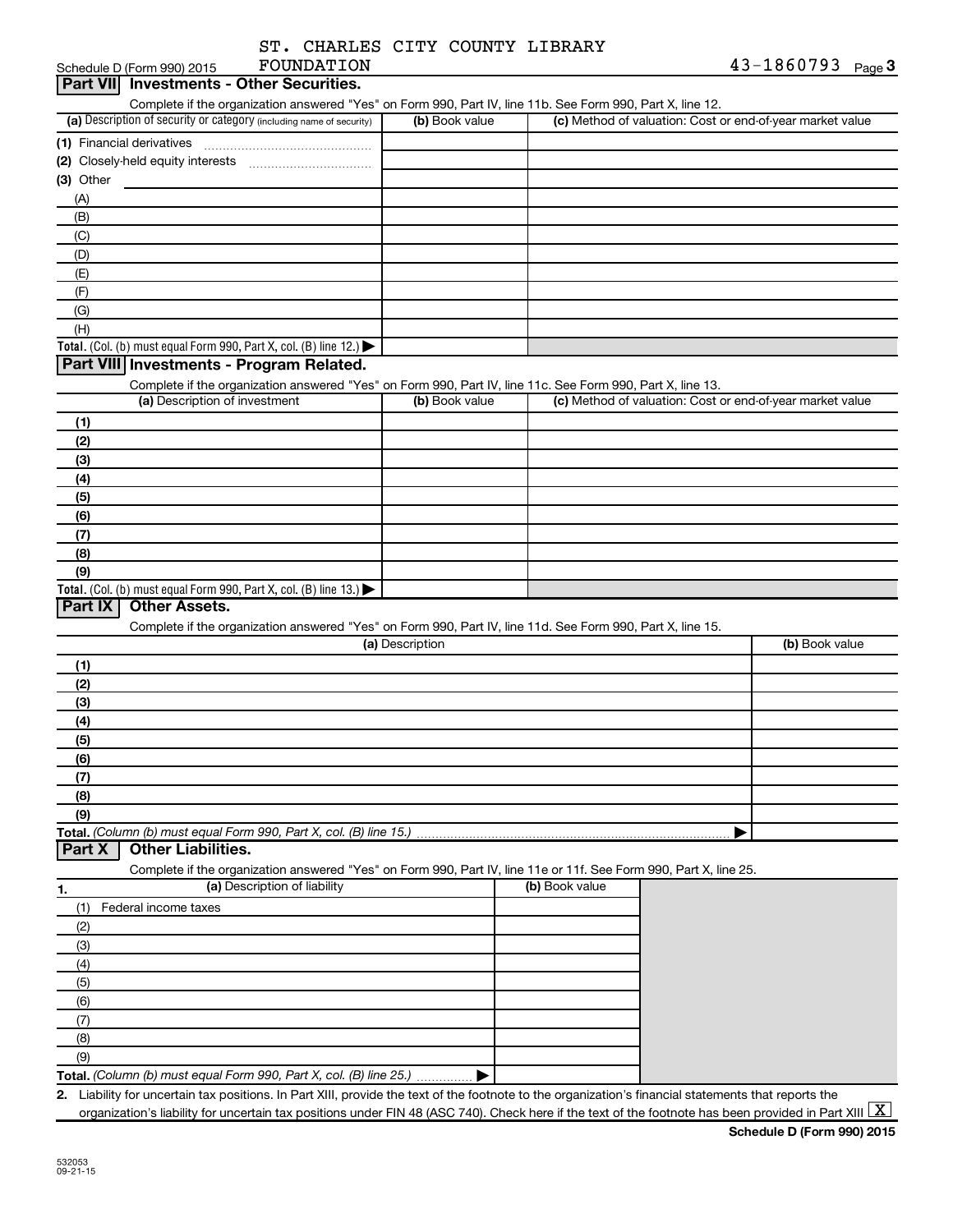|    | ST. CHARLES CITY COUNTY LIBRARY                                                                                                                                                                                                     |                |            |                |                   |
|----|-------------------------------------------------------------------------------------------------------------------------------------------------------------------------------------------------------------------------------------|----------------|------------|----------------|-------------------|
|    | FOUNDATION<br>Schedule D (Form 990) 2015                                                                                                                                                                                            |                |            |                | 43-1860793 Page 4 |
|    | Reconciliation of Revenue per Audited Financial Statements With Revenue per Return.<br><b>Part XI</b>                                                                                                                               |                |            |                |                   |
|    | Complete if the organization answered "Yes" on Form 990, Part IV, line 12a.                                                                                                                                                         |                |            |                |                   |
| 1  | Total revenue, gains, and other support per audited financial statements                                                                                                                                                            |                |            | $\blacksquare$ | 266, 747.         |
| 2  | Amounts included on line 1 but not on Form 990, Part VIII, line 12:                                                                                                                                                                 |                |            |                |                   |
| a  |                                                                                                                                                                                                                                     | 2a             | $-19,300.$ |                |                   |
| b  |                                                                                                                                                                                                                                     | 2 <sub>b</sub> |            |                |                   |
|    |                                                                                                                                                                                                                                     | 2c             |            |                |                   |
| d  |                                                                                                                                                                                                                                     | 2d             | 68,616.    |                |                   |
| е  | Add lines 2a through 2d                                                                                                                                                                                                             |                |            | 2е             | 49,316.           |
| 3  |                                                                                                                                                                                                                                     |                |            | 3              | 217,431.          |
| 4  | Amounts included on Form 990, Part VIII, line 12, but not on line 1:                                                                                                                                                                |                |            |                |                   |
| a  |                                                                                                                                                                                                                                     | 4a             |            |                |                   |
| b  |                                                                                                                                                                                                                                     | 4 <sub>h</sub> |            |                |                   |
| c  | Add lines 4a and 4b                                                                                                                                                                                                                 |                |            | 4c             | $0 \cdot$         |
| 5. |                                                                                                                                                                                                                                     | 5              | 217,431.   |                |                   |
|    | Part XII   Reconciliation of Expenses per Audited Financial Statements With Expenses per Return.                                                                                                                                    |                |            |                |                   |
|    | Complete if the organization answered "Yes" on Form 990, Part IV, line 12a.                                                                                                                                                         |                |            |                |                   |
| 1  |                                                                                                                                                                                                                                     |                |            | $\blacksquare$ | 209,873.          |
| 2  | Amounts included on line 1 but not on Form 990, Part IX, line 25:                                                                                                                                                                   |                |            |                |                   |
| a  |                                                                                                                                                                                                                                     | 2a             |            |                |                   |
| b  |                                                                                                                                                                                                                                     | 2 <sub>b</sub> |            |                |                   |
|    |                                                                                                                                                                                                                                     | 2c             |            |                |                   |
|    | Other (Describe in Part XIII.) (COLORGIAL CONSERVITY) (CONSERVITY) (CONSERVITY) (CONSERVITY)                                                                                                                                        | 2d             | 68,616.    |                |                   |
| e  | Add lines 2a through 2d <b>contained a contained a contained a contained a</b> contained a contact the set of the set of the set of the set of the set of the set of the set of the set of the set of the set of the set of the set |                |            | 2е             | 68,616.           |
| 3  |                                                                                                                                                                                                                                     |                |            | 3              | 141, 257.         |
| 4  | Amounts included on Form 990, Part IX, line 25, but not on line 1:                                                                                                                                                                  |                |            |                |                   |
| a  |                                                                                                                                                                                                                                     | 4а             |            |                |                   |
| b  |                                                                                                                                                                                                                                     | 4h             |            |                |                   |
|    | Add lines 4a and 4b                                                                                                                                                                                                                 |                |            | 4c             | ο.                |
|    |                                                                                                                                                                                                                                     |                |            | 5              | 141,257.          |
|    | Part XIII Supplemental Information.                                                                                                                                                                                                 |                |            |                |                   |

Provide the descriptions required for Part II, lines 3, 5, and 9; Part III, lines 1a and 4; Part IV, lines 1b and 2b; Part V, line 4; Part X, line 2; Part XI, lines 2d and 4b; and Part XII, lines 2d and 4b. Also complete this part to provide any additional information.

PART X, LINE 2:

| THE FASB ACCOUNTING STANDARDS CODIFICATION TOPIC 740, INCOME TAXES,      |
|--------------------------------------------------------------------------|
| PROVIDES FOR THE RECOGNITION OF TAX BENEFITS RELATED TO UNCERTAIN TAX    |
| POSITIONS. FOR THE YEAR ENDED JUNE 30, 2016, MANAGEMENT BELIEVES THERE   |
| ARE NO MATERIAL UNCERTAIN TAX POSITIONS. THE FOUNDATION FILES FORM 990   |
| RETURN OF ORGANIZATION EXEMPT FROM INCOME TAX. RETURNS PRIOR TO 2012 ARE |
| CLOSED.                                                                  |
|                                                                          |

PART XI, LINE 2D - OTHER ADJUSTMENTS:

FUNDRAISING EXPENSE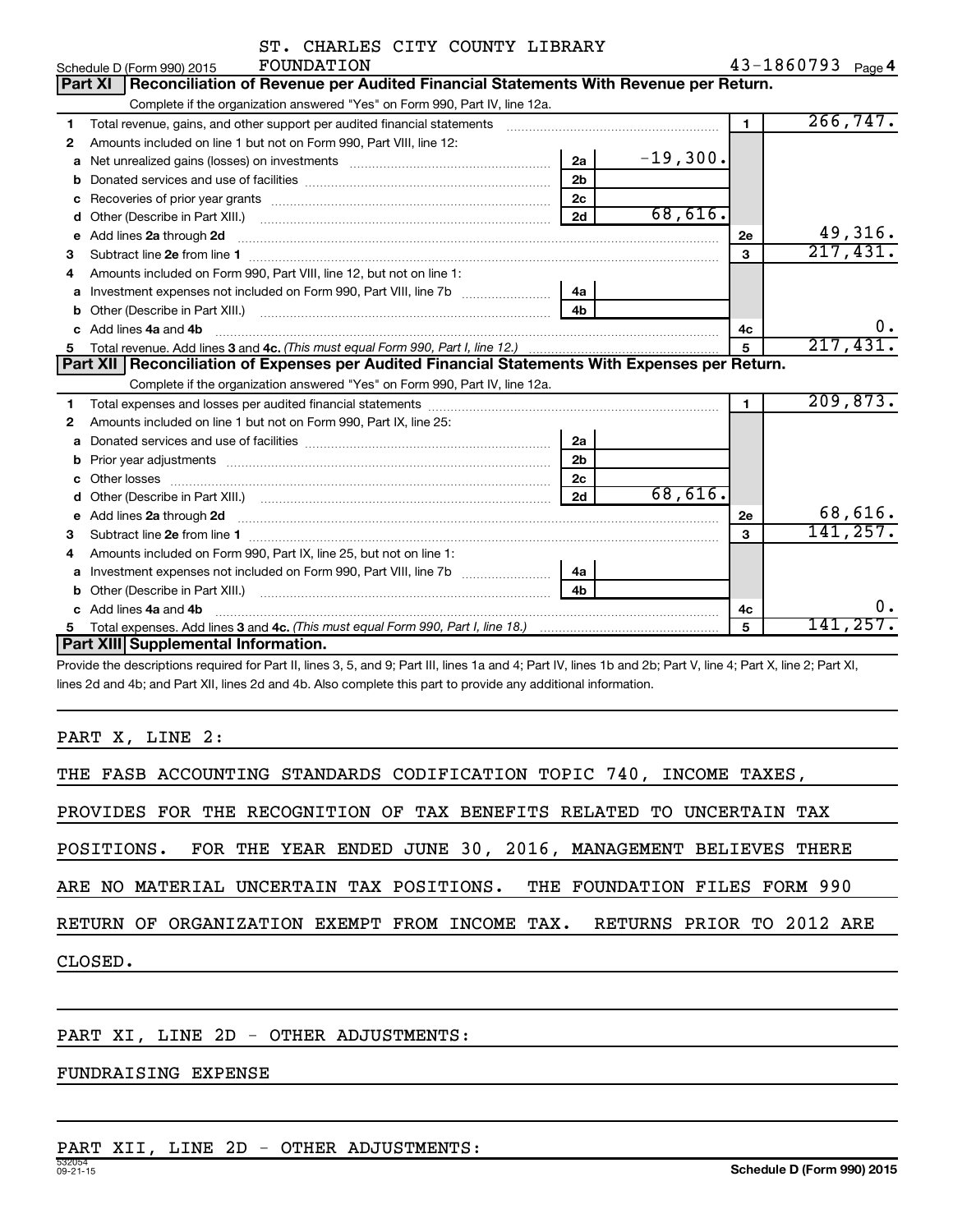| FOUNDATION                                                                              | $43 - 1860793$ Page 5 |
|-----------------------------------------------------------------------------------------|-----------------------|
| Schedule D (Form 990) 2015 FOUNDATION<br>Part XIII Supplemental Information (continued) |                       |
|                                                                                         |                       |
| FUNDRAISING EXPENSE                                                                     |                       |
|                                                                                         |                       |
|                                                                                         |                       |
|                                                                                         |                       |
|                                                                                         |                       |
|                                                                                         |                       |
|                                                                                         |                       |
|                                                                                         |                       |
|                                                                                         |                       |
|                                                                                         |                       |
|                                                                                         |                       |
|                                                                                         |                       |
|                                                                                         |                       |
|                                                                                         |                       |
|                                                                                         |                       |
|                                                                                         |                       |
|                                                                                         |                       |
|                                                                                         |                       |
|                                                                                         |                       |
|                                                                                         |                       |
|                                                                                         |                       |
|                                                                                         |                       |
|                                                                                         |                       |
|                                                                                         |                       |
|                                                                                         |                       |
|                                                                                         |                       |
|                                                                                         |                       |
|                                                                                         |                       |
|                                                                                         |                       |
|                                                                                         |                       |
|                                                                                         |                       |
|                                                                                         |                       |
|                                                                                         |                       |
|                                                                                         |                       |
|                                                                                         |                       |
|                                                                                         |                       |
|                                                                                         |                       |
|                                                                                         |                       |
|                                                                                         |                       |
|                                                                                         |                       |
|                                                                                         |                       |
|                                                                                         |                       |
|                                                                                         |                       |
|                                                                                         |                       |
|                                                                                         |                       |
|                                                                                         |                       |
|                                                                                         |                       |
|                                                                                         |                       |
|                                                                                         |                       |
|                                                                                         |                       |
|                                                                                         |                       |
|                                                                                         |                       |
|                                                                                         |                       |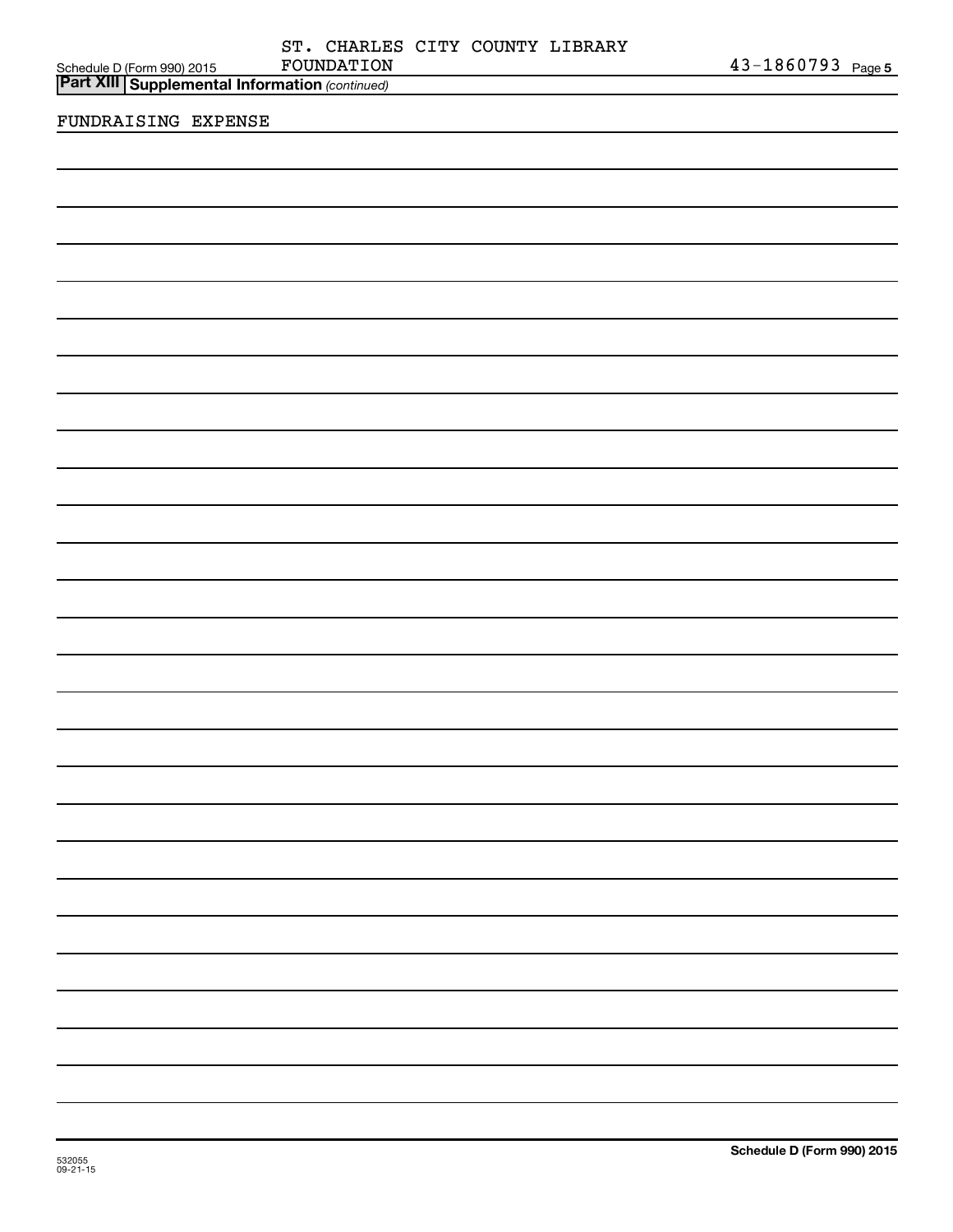| Supplemental Information Regarding Fundraising or Gaming Activities<br>(Form 990 or 990-EZ)<br>15<br>Complete if the organization answered "Yes" on Form 990, Part IV, lines 17, 18, or 19, or if the<br>organization entered more than \$15,000 on Form 990-EZ, line 6a.<br><b>Open to Public</b><br>Department of the Treasury<br>Attach to Form 990 or Form 990-EZ.<br>Internal Revenue Service<br>Inspection<br>Information about Schedule G (Form 990 or 990-EZ) and its instructions is at WWW.irs.gov/form990.<br>CHARLES CITY COUNTY LIBRARY<br>Name of the organization<br><b>Employer identification number</b><br>ST.<br>43-1860793<br>FOUNDATION<br>Fundraising Activities. Complete if the organization answered "Yes" on Form 990, Part IV, line 17. Form 990-EZ filers are not<br>Part I<br>required to complete this part.<br>1 Indicate whether the organization raised funds through any of the following activities. Check all that apply.<br>Mail solicitations<br>Solicitation of non-government grants<br>a<br>e |  |
|----------------------------------------------------------------------------------------------------------------------------------------------------------------------------------------------------------------------------------------------------------------------------------------------------------------------------------------------------------------------------------------------------------------------------------------------------------------------------------------------------------------------------------------------------------------------------------------------------------------------------------------------------------------------------------------------------------------------------------------------------------------------------------------------------------------------------------------------------------------------------------------------------------------------------------------------------------------------------------------------------------------------------------------|--|
|                                                                                                                                                                                                                                                                                                                                                                                                                                                                                                                                                                                                                                                                                                                                                                                                                                                                                                                                                                                                                                        |  |
|                                                                                                                                                                                                                                                                                                                                                                                                                                                                                                                                                                                                                                                                                                                                                                                                                                                                                                                                                                                                                                        |  |
|                                                                                                                                                                                                                                                                                                                                                                                                                                                                                                                                                                                                                                                                                                                                                                                                                                                                                                                                                                                                                                        |  |
|                                                                                                                                                                                                                                                                                                                                                                                                                                                                                                                                                                                                                                                                                                                                                                                                                                                                                                                                                                                                                                        |  |
|                                                                                                                                                                                                                                                                                                                                                                                                                                                                                                                                                                                                                                                                                                                                                                                                                                                                                                                                                                                                                                        |  |
|                                                                                                                                                                                                                                                                                                                                                                                                                                                                                                                                                                                                                                                                                                                                                                                                                                                                                                                                                                                                                                        |  |
| Solicitation of government grants<br>Internet and email solicitations<br>f<br>b                                                                                                                                                                                                                                                                                                                                                                                                                                                                                                                                                                                                                                                                                                                                                                                                                                                                                                                                                        |  |
| Phone solicitations<br>Special fundraising events<br>с<br>g                                                                                                                                                                                                                                                                                                                                                                                                                                                                                                                                                                                                                                                                                                                                                                                                                                                                                                                                                                            |  |
| In-person solicitations<br>d<br>2 a Did the organization have a written or oral agreement with any individual (including officers, directors, trustees or                                                                                                                                                                                                                                                                                                                                                                                                                                                                                                                                                                                                                                                                                                                                                                                                                                                                              |  |
| key employees listed in Form 990, Part VII) or entity in connection with professional fundraising services?<br>Yes<br><b>No</b>                                                                                                                                                                                                                                                                                                                                                                                                                                                                                                                                                                                                                                                                                                                                                                                                                                                                                                        |  |
| b If "Yes," list the ten highest paid individuals or entities (fundraisers) pursuant to agreements under which the fundraiser is to be                                                                                                                                                                                                                                                                                                                                                                                                                                                                                                                                                                                                                                                                                                                                                                                                                                                                                                 |  |
| compensated at least \$5,000 by the organization.                                                                                                                                                                                                                                                                                                                                                                                                                                                                                                                                                                                                                                                                                                                                                                                                                                                                                                                                                                                      |  |
| (v) Amount paid<br>(iii) Did<br>(vi) Amount paid<br>(i) Name and address of individual<br>(iv) Gross receipts<br>fundraiser<br>to (or retained by)<br>(ii) Activity<br>to (or retained by)<br>have custody                                                                                                                                                                                                                                                                                                                                                                                                                                                                                                                                                                                                                                                                                                                                                                                                                             |  |
| fundraiser<br>or entity (fundraiser)<br>from activity<br>or control of<br>organization<br>listed in col. (i)<br>contributions?                                                                                                                                                                                                                                                                                                                                                                                                                                                                                                                                                                                                                                                                                                                                                                                                                                                                                                         |  |
| Yes<br>No                                                                                                                                                                                                                                                                                                                                                                                                                                                                                                                                                                                                                                                                                                                                                                                                                                                                                                                                                                                                                              |  |
|                                                                                                                                                                                                                                                                                                                                                                                                                                                                                                                                                                                                                                                                                                                                                                                                                                                                                                                                                                                                                                        |  |
|                                                                                                                                                                                                                                                                                                                                                                                                                                                                                                                                                                                                                                                                                                                                                                                                                                                                                                                                                                                                                                        |  |
|                                                                                                                                                                                                                                                                                                                                                                                                                                                                                                                                                                                                                                                                                                                                                                                                                                                                                                                                                                                                                                        |  |
|                                                                                                                                                                                                                                                                                                                                                                                                                                                                                                                                                                                                                                                                                                                                                                                                                                                                                                                                                                                                                                        |  |
|                                                                                                                                                                                                                                                                                                                                                                                                                                                                                                                                                                                                                                                                                                                                                                                                                                                                                                                                                                                                                                        |  |
|                                                                                                                                                                                                                                                                                                                                                                                                                                                                                                                                                                                                                                                                                                                                                                                                                                                                                                                                                                                                                                        |  |
|                                                                                                                                                                                                                                                                                                                                                                                                                                                                                                                                                                                                                                                                                                                                                                                                                                                                                                                                                                                                                                        |  |
|                                                                                                                                                                                                                                                                                                                                                                                                                                                                                                                                                                                                                                                                                                                                                                                                                                                                                                                                                                                                                                        |  |
|                                                                                                                                                                                                                                                                                                                                                                                                                                                                                                                                                                                                                                                                                                                                                                                                                                                                                                                                                                                                                                        |  |
|                                                                                                                                                                                                                                                                                                                                                                                                                                                                                                                                                                                                                                                                                                                                                                                                                                                                                                                                                                                                                                        |  |
|                                                                                                                                                                                                                                                                                                                                                                                                                                                                                                                                                                                                                                                                                                                                                                                                                                                                                                                                                                                                                                        |  |
| Total                                                                                                                                                                                                                                                                                                                                                                                                                                                                                                                                                                                                                                                                                                                                                                                                                                                                                                                                                                                                                                  |  |
| 3 List all states in which the organization is registered or licensed to solicit contributions or has been notified it is exempt from registration                                                                                                                                                                                                                                                                                                                                                                                                                                                                                                                                                                                                                                                                                                                                                                                                                                                                                     |  |
| or licensing.                                                                                                                                                                                                                                                                                                                                                                                                                                                                                                                                                                                                                                                                                                                                                                                                                                                                                                                                                                                                                          |  |
|                                                                                                                                                                                                                                                                                                                                                                                                                                                                                                                                                                                                                                                                                                                                                                                                                                                                                                                                                                                                                                        |  |

**For Paperwork Reduction Act Notice, see the Instructions for Form 990 or 990-EZ. Schedule G (Form 990 or 990-EZ) 2015** LHA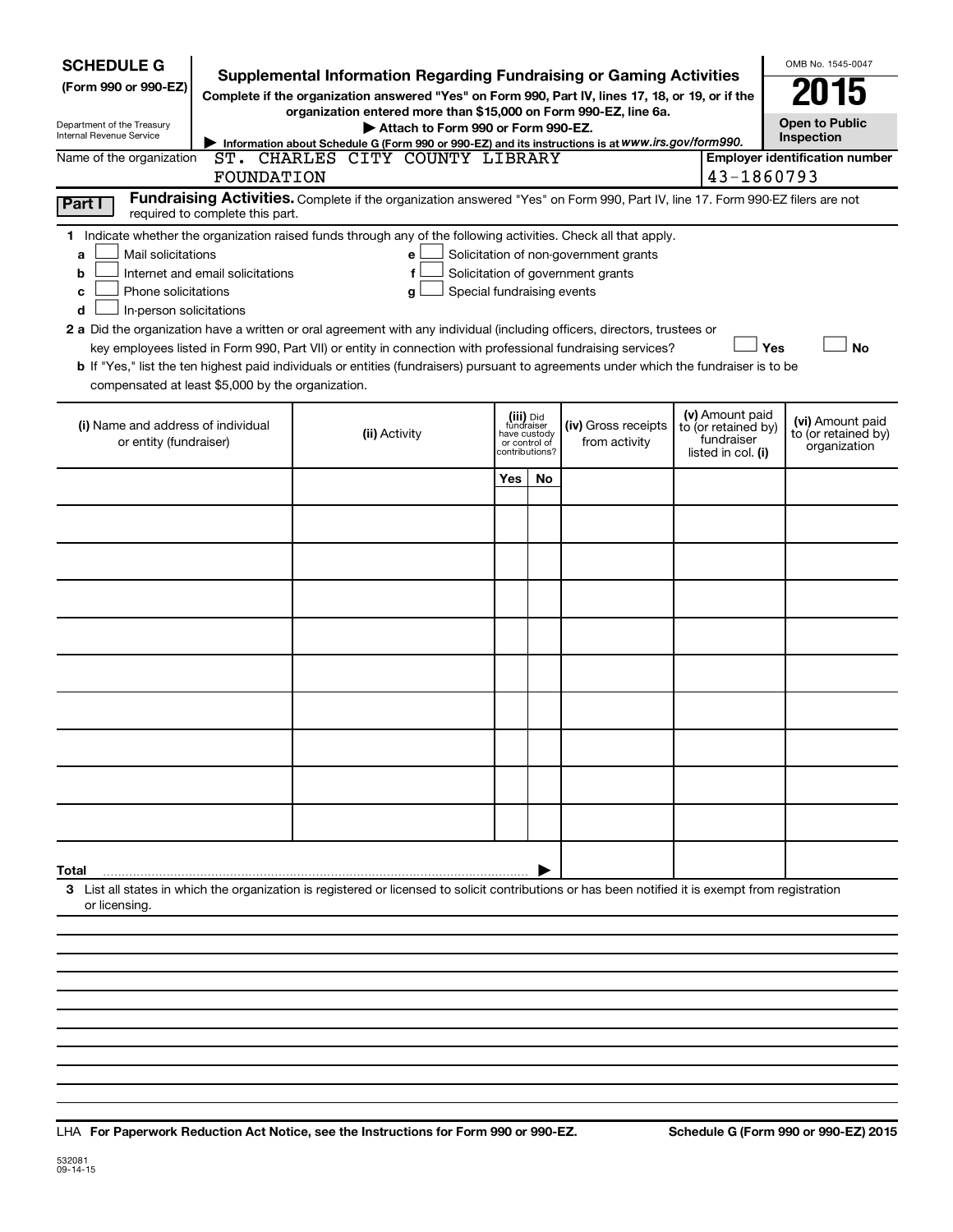### Schedule G (Form 990 or 990-EZ) 2015  ${\rm \bf FOUNDATION} \hspace{2cm} 43-1860793$  Page ST. CHARLES CITY COUNTY LIBRARY

Part II | Fundraising Events. Complete if the organization answered "Yes" on Form 990, Part IV, line 18, or reported more than \$15,000 of fundraising event contributions and gross income on Form 990-EZ, lines 1 and 6b. List events with gross receipts greater than \$5,000.  $(a)$  Event #1  $(b)$  Event #2 (c) Other events **(d)**  Total events (add col. (a) through IMAGINE GALATRIVIA NIGHT 1 col. **(c)**) (event type) (event type) (total number) Revenue 125,100. 22,477. 21,616. 169,193. **1** Gross receipts ~~~~~~~~~~~~~~ 90,492. 20,548. 18,752. 129,792. **2** Less: Contributions ~~~~~~~~~~~ 34,608. 1,929. 2,864. 39,401. **3** Gross income (line 1 minus line 2) . . . . . . . . . . . . 1,050. 1,050. **4** Cash prizes ~~~~~~~~~~~~~~~ **5** Noncash prizes ~~~~~~~~~~~~~ Direct Expenses Direct Expenses 2,000. 750. 1,051. 3,801. **6** Rent/facility costs ~~~~~~~~~~~~ 30,736. 1,333. 155. 32,224. **7** Food and beverages **with the State Proof** 300. 300. **8** Entertainment ~~~~~~~~~~~~~~ 26,578. 710. 3,953. 31,241. **9** Other direct expenses  $\ldots$  **............................** 68,616. **10** Direct expense summary. Add lines 4 through 9 in column (d) ~~~~~~~~~~~~~~~~~~~~~~~~ | -29,215.**11** Net income summary. Subtract line 10 from line 3, column (d) | Part III | Gaming. Complete if the organization answered "Yes" on Form 990, Part IV, line 19, or reported more than \$15,000 on Form 990-EZ, line 6a. (b) Pull tabs/instant (d) Total gaming (add Revenue **(a)** Bingo **a b**ingo/progressive bingo **(c)** Other gaming bingo/progressive bingo col. (a) through col. (c)) Gross revenue. **1 2** Cash prizes ~~~~~~~~~~~~~~~ Direct Expenses Direct Expenses **3** Noncash prizes ~~~~~~~~~~~~~ **4** Rent/facility costs ~~~~~~~~~~~~ **5** Other direct expenses  $|\Box$  Yes  $\qquad \%$   $|\Box$  Yes  $\qquad \%$   $|\Box$ **Yes Yes Yes** % % %  $|\Box$  No  $|\Box$  No  $|\Box$ **6** Volunteer labor ~~~~~~~~~~~~~ **No No No 7** Direct expense summary. Add lines 2 through 5 in column (d) ~~~~~~~~~~~~~~~~~~~~~~~~ | **8** Net gaming income summary. Subtract line 7 from line 1, column (d) | **9** Enter the state(s) in which the organization conducts gaming activities:  $|$  Yes **Yes No a** Is the organization licensed to conduct gaming activities in each of these states? ~~~~~~~~~~~~~~~~~~~~ **b** If "No," explain: **10 a** Were any of the organization's gaming licenses revoked, suspended or terminated during the tax year? ~~~~~~~~~ † † **Yes No b** If "Yes," explain:

532082 09-14-15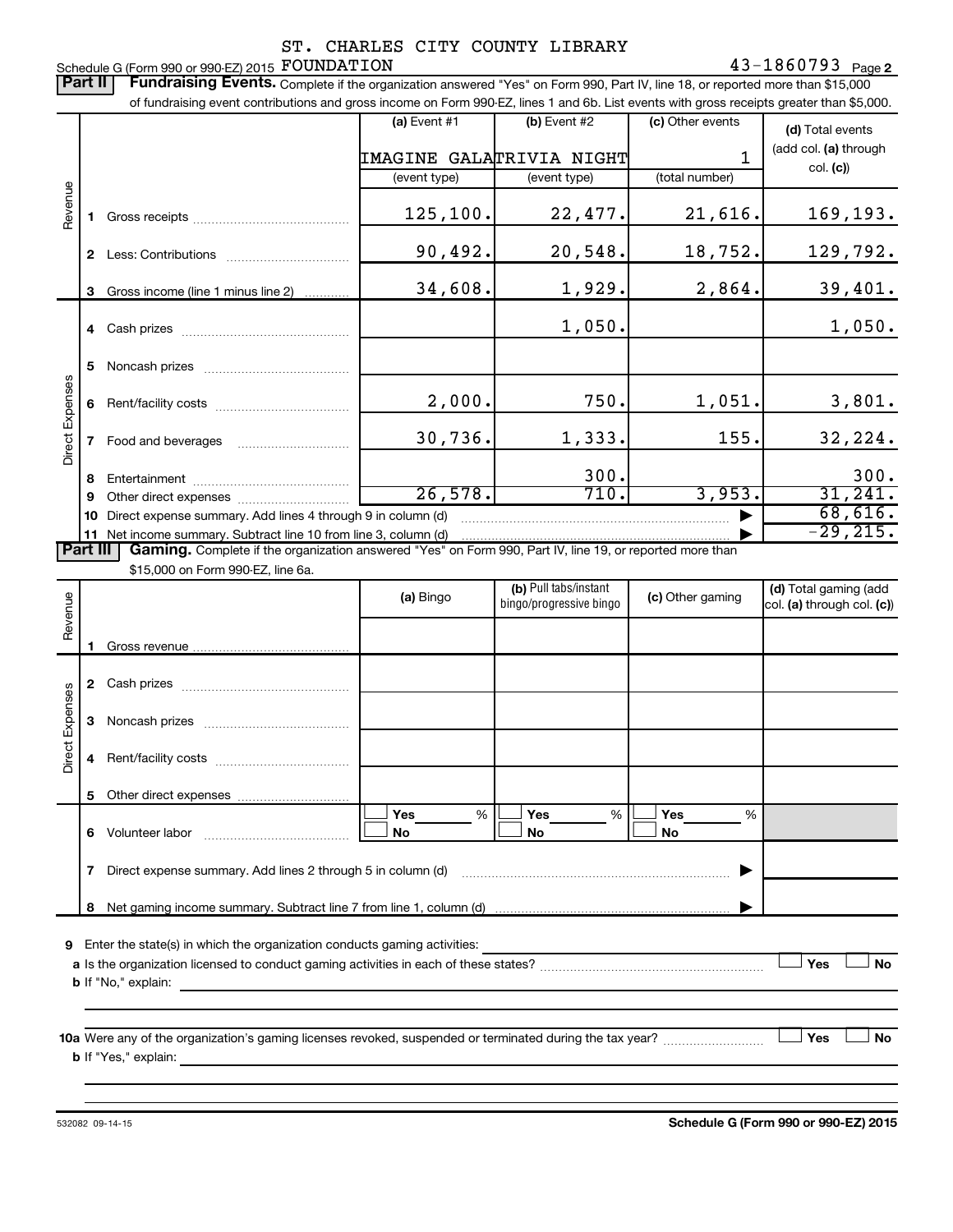| ST. CHARLES CITY COUNTY LIBRARY                                                                                                                                                                                                                               |                 |         |                       |
|---------------------------------------------------------------------------------------------------------------------------------------------------------------------------------------------------------------------------------------------------------------|-----------------|---------|-----------------------|
| Schedule G (Form 990 or 990-EZ) 2015 FOUNDATION<br>the contract of the contract of the contract of the contract of the                                                                                                                                        |                 |         | $43 - 1860793$ Page 3 |
|                                                                                                                                                                                                                                                               |                 | — │ Yes | No                    |
| 12 Is the organization a grantor, beneficiary or trustee of a trust or a member of a partnership or other entity formed                                                                                                                                       | $\Box$ Yes      |         | No                    |
| 13 Indicate the percentage of gaming activity conducted in:                                                                                                                                                                                                   |                 |         |                       |
|                                                                                                                                                                                                                                                               | <b>13a</b>      |         | ℅                     |
| b An outside facility www.communications.com/news/communications.com/news/communications.com/news/communication                                                                                                                                               | 13 <sub>b</sub> |         | %                     |
| 14 Enter the name and address of the person who prepares the organization's gaming/special events books and records:                                                                                                                                          |                 |         |                       |
| Name $\blacktriangleright$<br><u> 1989 - Johann John Stein, fransk politik (d. 1989)</u>                                                                                                                                                                      |                 |         |                       |
| Address $\blacktriangleright$<br><u> 1989 - Johann Barbara, martxa eta politikaria (h. 1989).</u>                                                                                                                                                             |                 |         |                       |
|                                                                                                                                                                                                                                                               |                 |         | No                    |
| of gaming revenue retained by the third party $\triangleright$ \$ ____________________.                                                                                                                                                                       |                 |         |                       |
| c If "Yes," enter name and address of the third party:                                                                                                                                                                                                        |                 |         |                       |
| Name $\blacktriangleright$<br><u> 1989 - John Stone, mars and de la provincia de la provincia de la provincia de la provincia de la provincia d</u>                                                                                                           |                 |         |                       |
| Address $\blacktriangleright$                                                                                                                                                                                                                                 |                 |         |                       |
| <b>16</b> Gaming manager information:                                                                                                                                                                                                                         |                 |         |                       |
| Name $\blacktriangleright$<br><u> 1980 - John Stein, Amerikaansk politiker (</u>                                                                                                                                                                              |                 |         |                       |
|                                                                                                                                                                                                                                                               |                 |         |                       |
|                                                                                                                                                                                                                                                               |                 |         |                       |
|                                                                                                                                                                                                                                                               |                 |         |                       |
| Director/officer<br>Employee<br>Independent contractor                                                                                                                                                                                                        |                 |         |                       |
| 17 Mandatory distributions:                                                                                                                                                                                                                                   |                 |         |                       |
| a Is the organization required under state law to make charitable distributions from the gaming proceeds to                                                                                                                                                   |                 |         |                       |
| retain the state gaming license?                                                                                                                                                                                                                              |                 | Yes     | <b>No</b>             |
| <b>b</b> Enter the amount of distributions required under state law to be distributed to other exempt organizations or spent in the                                                                                                                           |                 |         |                       |
| organization's own exempt activities during the tax year $\triangleright$ \$                                                                                                                                                                                  |                 |         |                       |
| <b>Part IV</b><br>Supplemental Information. Provide the explanations required by Part I, line 2b, columns (iii) and (v); and Part III, lines 9, 9b, 10b, 15b,<br>15c, 16, and 17b, as applicable. Also provide any additional information (see instructions). |                 |         |                       |
|                                                                                                                                                                                                                                                               |                 |         |                       |
|                                                                                                                                                                                                                                                               |                 |         |                       |
|                                                                                                                                                                                                                                                               |                 |         |                       |
|                                                                                                                                                                                                                                                               |                 |         |                       |
|                                                                                                                                                                                                                                                               |                 |         |                       |
|                                                                                                                                                                                                                                                               |                 |         |                       |
|                                                                                                                                                                                                                                                               |                 |         |                       |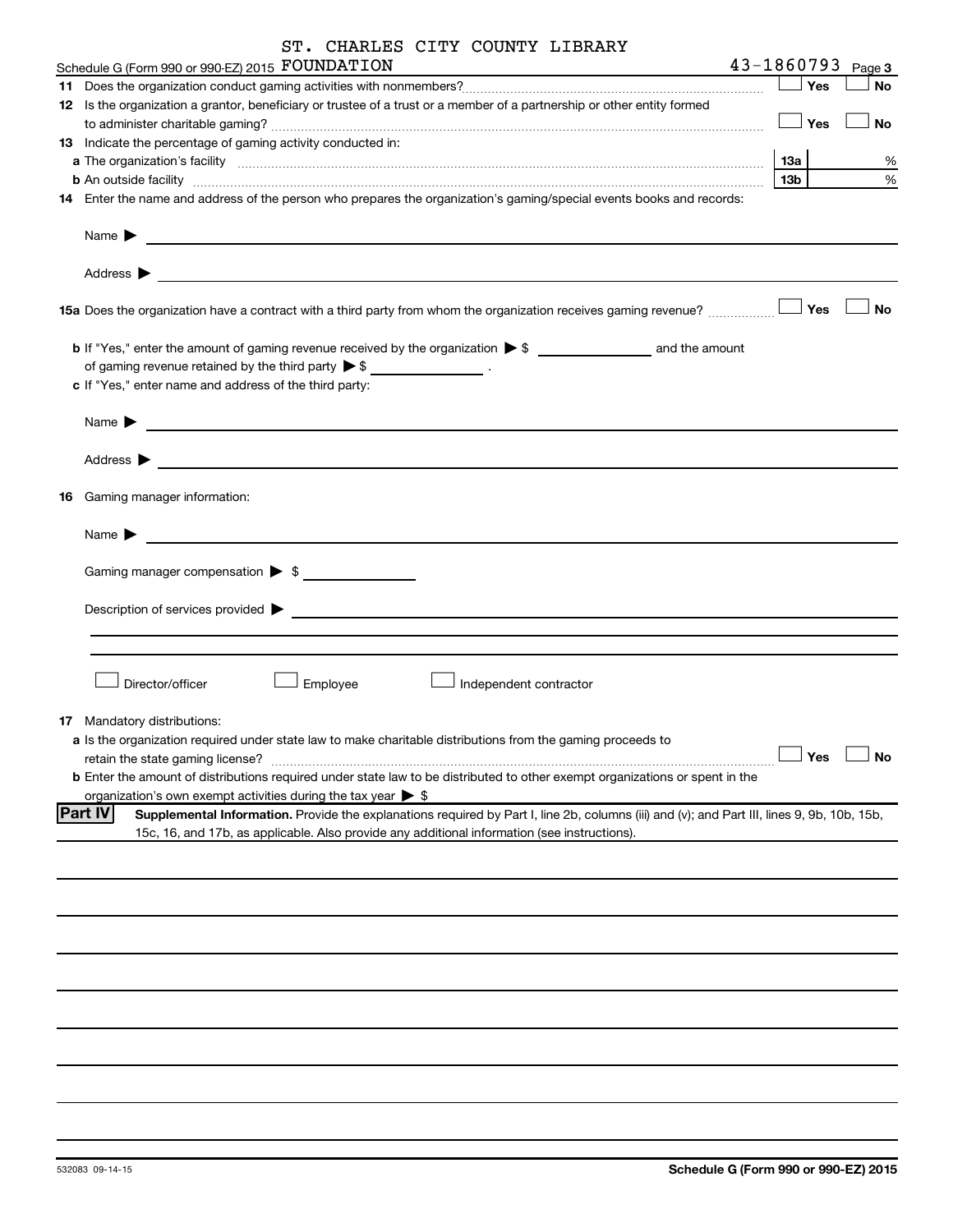|                                                                                                     |            |  | ST. CHARLES CITY COUNTY LIBRARY |                   |
|-----------------------------------------------------------------------------------------------------|------------|--|---------------------------------|-------------------|
| Schedule G (Form 990 or 990-EZ) FOUNDATION<br><b>Part IV   Supplemental Information</b> (continued) | FOUNDATION |  |                                 | 43-1860793 Page 4 |
|                                                                                                     |            |  |                                 |                   |
|                                                                                                     |            |  |                                 |                   |
|                                                                                                     |            |  |                                 |                   |
|                                                                                                     |            |  |                                 |                   |
|                                                                                                     |            |  |                                 |                   |
|                                                                                                     |            |  |                                 |                   |
|                                                                                                     |            |  |                                 |                   |
|                                                                                                     |            |  |                                 |                   |
|                                                                                                     |            |  |                                 |                   |
|                                                                                                     |            |  |                                 |                   |
|                                                                                                     |            |  |                                 |                   |
|                                                                                                     |            |  |                                 |                   |
|                                                                                                     |            |  |                                 |                   |
|                                                                                                     |            |  |                                 |                   |
|                                                                                                     |            |  |                                 |                   |
|                                                                                                     |            |  |                                 |                   |
|                                                                                                     |            |  |                                 |                   |
|                                                                                                     |            |  |                                 |                   |
|                                                                                                     |            |  |                                 |                   |
|                                                                                                     |            |  |                                 |                   |
|                                                                                                     |            |  |                                 |                   |
|                                                                                                     |            |  |                                 |                   |
|                                                                                                     |            |  |                                 |                   |
|                                                                                                     |            |  |                                 |                   |
|                                                                                                     |            |  |                                 |                   |
|                                                                                                     |            |  |                                 |                   |
|                                                                                                     |            |  |                                 |                   |
|                                                                                                     |            |  |                                 |                   |
|                                                                                                     |            |  |                                 |                   |
|                                                                                                     |            |  |                                 |                   |
|                                                                                                     |            |  |                                 |                   |
|                                                                                                     |            |  |                                 |                   |
|                                                                                                     |            |  |                                 |                   |
|                                                                                                     |            |  |                                 |                   |
|                                                                                                     |            |  |                                 |                   |
|                                                                                                     |            |  |                                 |                   |
|                                                                                                     |            |  |                                 |                   |
|                                                                                                     |            |  |                                 |                   |
|                                                                                                     |            |  |                                 |                   |
|                                                                                                     |            |  |                                 |                   |
|                                                                                                     |            |  |                                 |                   |
|                                                                                                     |            |  |                                 |                   |
|                                                                                                     |            |  |                                 |                   |
|                                                                                                     |            |  |                                 |                   |
|                                                                                                     |            |  |                                 |                   |
|                                                                                                     |            |  |                                 |                   |
|                                                                                                     |            |  |                                 |                   |
|                                                                                                     |            |  |                                 |                   |
|                                                                                                     |            |  |                                 |                   |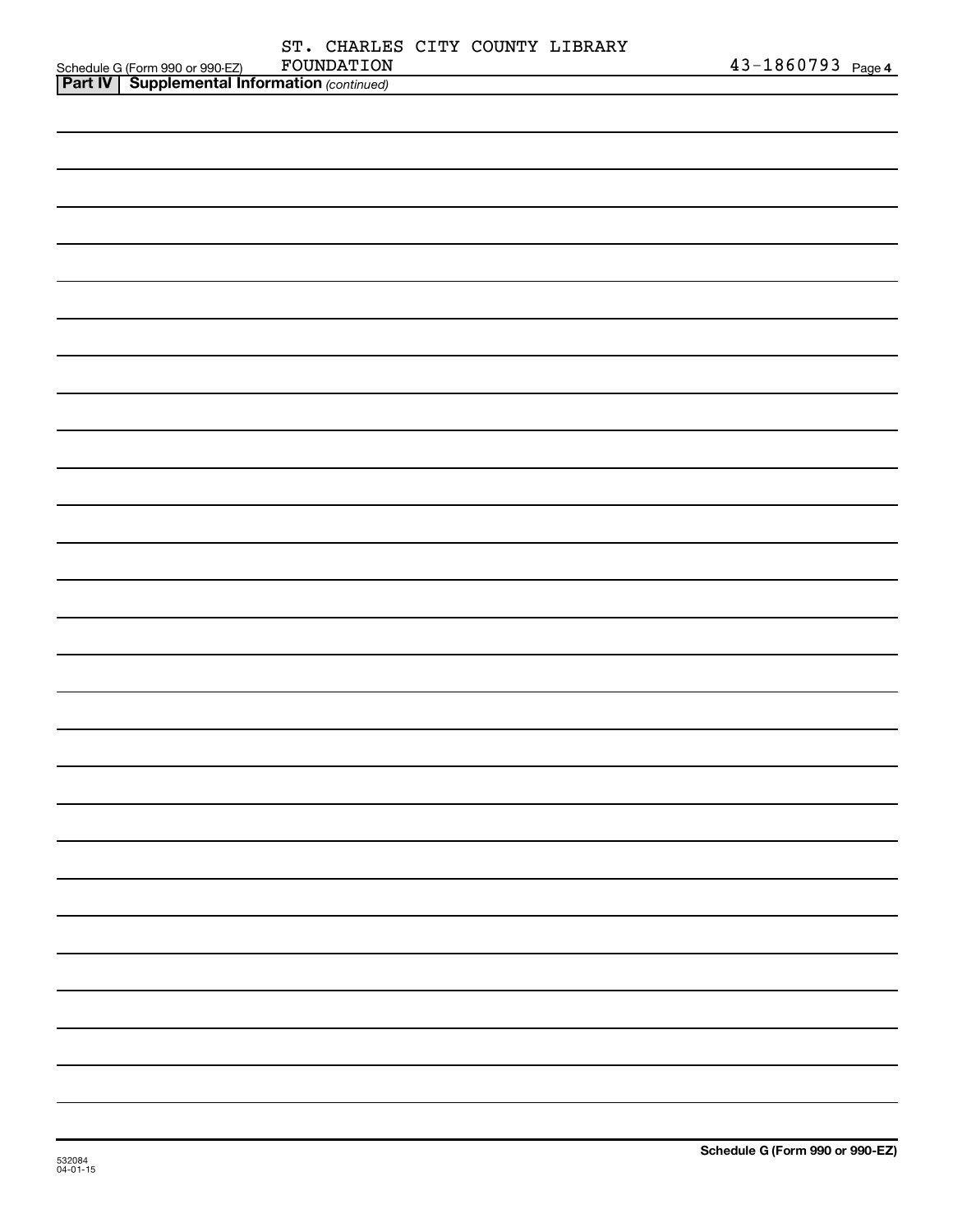| <b>SCHEDULE I</b><br>(Form 990)                                                                |                                                                                                                                                                                                                                                                                           |            | <b>Grants and Other Assistance to Organizations,</b><br>Governments, and Individuals in the United States |                             |                                         |                                                                |                                           | OMB No. 1545-0047<br>2015                                      |
|------------------------------------------------------------------------------------------------|-------------------------------------------------------------------------------------------------------------------------------------------------------------------------------------------------------------------------------------------------------------------------------------------|------------|-----------------------------------------------------------------------------------------------------------|-----------------------------|-----------------------------------------|----------------------------------------------------------------|-------------------------------------------|----------------------------------------------------------------|
|                                                                                                |                                                                                                                                                                                                                                                                                           |            | Complete if the organization answered "Yes" on Form 990, Part IV, line 21 or 22.                          |                             |                                         |                                                                |                                           | <b>Open to Public</b>                                          |
| Department of the Treasury<br>Internal Revenue Service                                         |                                                                                                                                                                                                                                                                                           |            | Information about Schedule I (Form 990) and its instructions is at www.irs.gov/form990.                   | Attach to Form 990.         |                                         |                                                                |                                           | Inspection                                                     |
| Name of the organization                                                                       | FOUNDATION                                                                                                                                                                                                                                                                                |            | ST. CHARLES CITY COUNTY LIBRARY                                                                           |                             |                                         |                                                                |                                           | <b>Employer identification number</b><br>43-1860793            |
| Part I                                                                                         | <b>General Information on Grants and Assistance</b>                                                                                                                                                                                                                                       |            |                                                                                                           |                             |                                         |                                                                |                                           |                                                                |
| $\mathbf 1$<br>$\mathbf{2}$                                                                    | Does the organization maintain records to substantiate the amount of the grants or assistance, the grantees' eligibility for the grants or assistance, and the selection<br>Describe in Part IV the organization's procedures for monitoring the use of grant funds in the United States. |            |                                                                                                           |                             |                                         |                                                                |                                           | $\boxed{\text{X}}$ No<br>Yes                                   |
| Part II                                                                                        | Grants and Other Assistance to Domestic Organizations and Domestic Governments. Complete if the organization answered "Yes" on Form 990, Part IV, line 21, for any                                                                                                                        |            |                                                                                                           |                             |                                         |                                                                |                                           |                                                                |
|                                                                                                | recipient that received more than \$5,000. Part II can be duplicated if additional space is needed.<br>1 (a) Name and address of organization<br>or government                                                                                                                            | $(b)$ EIN  | (c) IRC section<br>if applicable                                                                          | (d) Amount of<br>cash grant | (e) Amount of<br>non-cash<br>assistance | (f) Method of<br>valuation (book,<br>FMV, appraisal,<br>other) | (g) Description of<br>non-cash assistance | (h) Purpose of grant<br>or assistance                          |
| ST. CHARLES CITY COUNTY LIBRARY<br>DISTRICT - 77 BOONE HILLS DRIVE -<br>SAINT PETERS, MO 63376 |                                                                                                                                                                                                                                                                                           | 43-1011304 |                                                                                                           | 14,402.                     | $\mathbf 0$                             |                                                                |                                           | DONATION FOR EXTENSION<br>SERVICES POSITION SALARY<br>SUPPORT. |
|                                                                                                |                                                                                                                                                                                                                                                                                           |            |                                                                                                           |                             |                                         |                                                                |                                           |                                                                |
|                                                                                                |                                                                                                                                                                                                                                                                                           |            |                                                                                                           |                             |                                         |                                                                |                                           |                                                                |
|                                                                                                |                                                                                                                                                                                                                                                                                           |            |                                                                                                           |                             |                                         |                                                                |                                           |                                                                |
|                                                                                                |                                                                                                                                                                                                                                                                                           |            |                                                                                                           |                             |                                         |                                                                |                                           |                                                                |
|                                                                                                |                                                                                                                                                                                                                                                                                           |            |                                                                                                           |                             |                                         |                                                                |                                           |                                                                |
| $\mathbf{2}$<br>3                                                                              |                                                                                                                                                                                                                                                                                           |            |                                                                                                           |                             |                                         |                                                                |                                           | ▶                                                              |

**For Paperwork Reduction Act Notice, see the Instructions for Form 990. Schedule I (Form 990) (2015)** LHA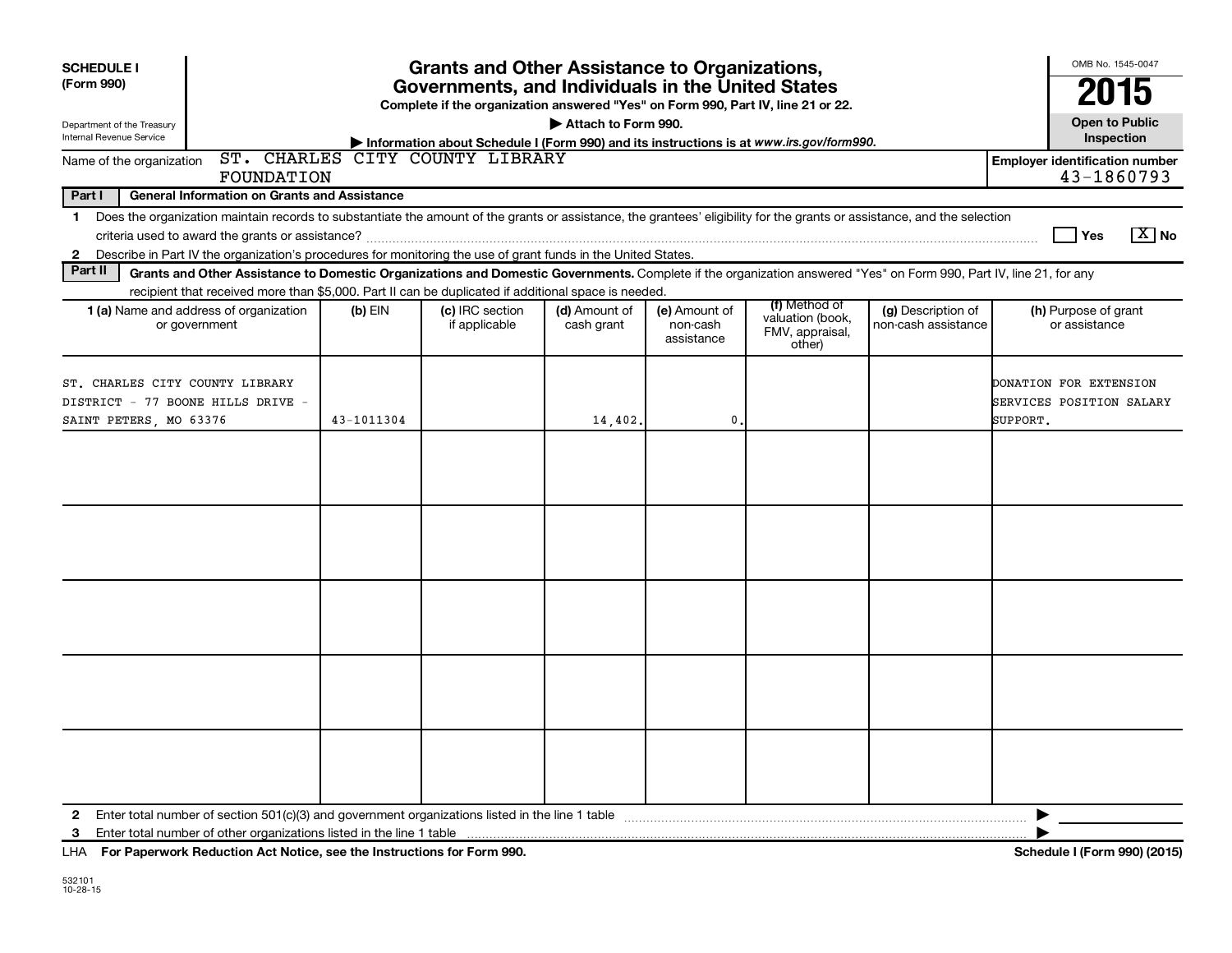Schedule I (Form 990) (2015) FOUNDATION

FOUNDATION 43-1860793

**2**

Part III | Grants and Other Assistance to Domestic Individuals. Complete if the organization answered "Yes" on Form 990, Part IV, line 22. Part III can be duplicated if additional space is needed.

| (a) Type of grant or assistance | (b) Number of<br>recipients | (c) Amount of<br>cash grant | (d) Amount of non-<br>cash assistance | (e) Method of valuation<br>(book, FMV, appraisal, other) | (f) Description of non-cash assistance |
|---------------------------------|-----------------------------|-----------------------------|---------------------------------------|----------------------------------------------------------|----------------------------------------|
|                                 |                             |                             |                                       |                                                          |                                        |
|                                 |                             |                             |                                       |                                                          |                                        |
|                                 |                             |                             |                                       |                                                          |                                        |
|                                 |                             |                             |                                       |                                                          |                                        |
|                                 |                             |                             |                                       |                                                          |                                        |
|                                 |                             |                             |                                       |                                                          |                                        |
|                                 |                             |                             |                                       |                                                          |                                        |
|                                 |                             |                             |                                       |                                                          |                                        |
|                                 |                             |                             |                                       |                                                          |                                        |
|                                 |                             |                             |                                       |                                                          |                                        |

Part IV | Supplemental Information. Provide the information required in Part I, line 2, Part III, column (b), and any other additional information.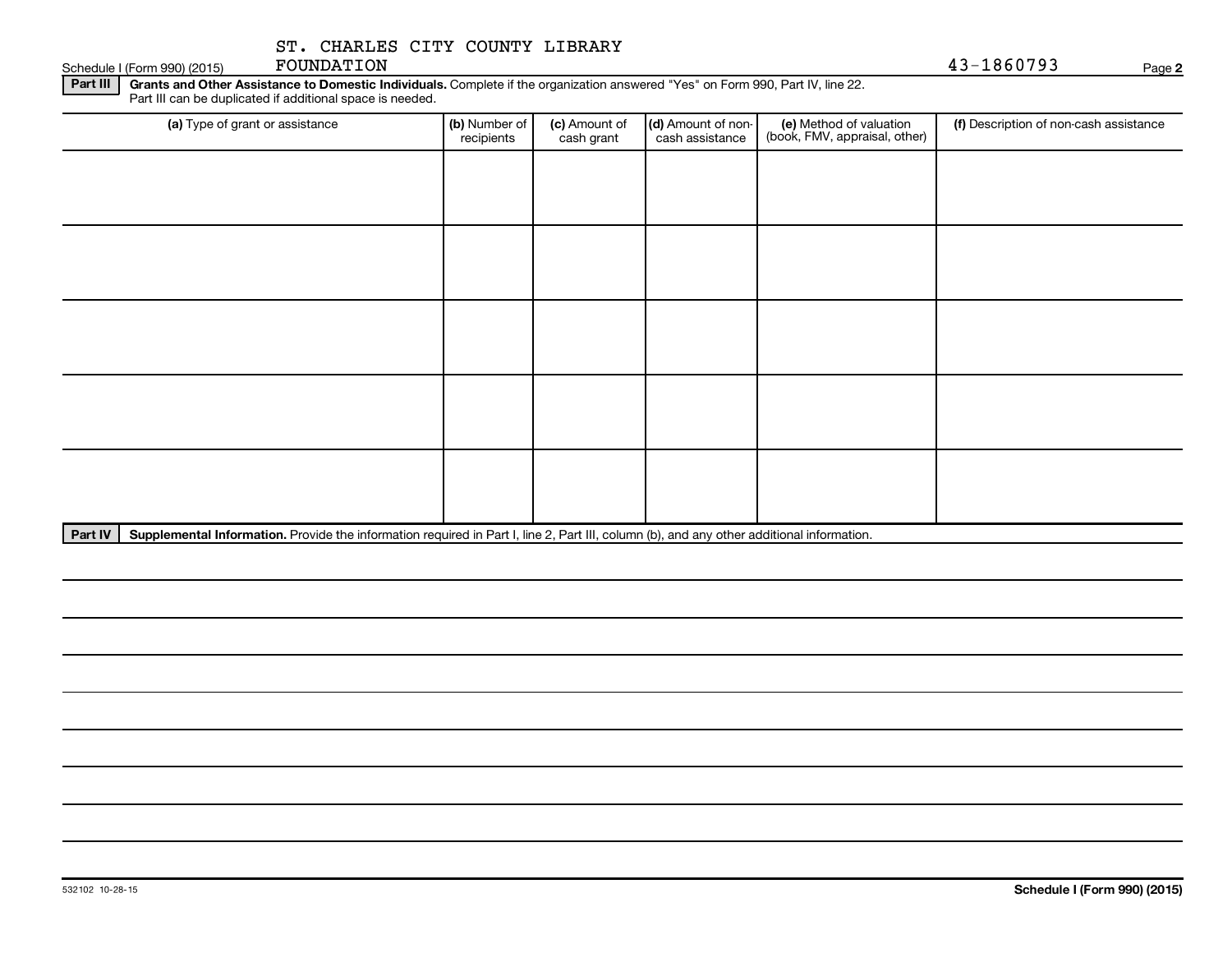Internal Revenue Service

Department of the Treasury **(Form 990 or 990-EZ)**

**SCHEDULE O Supplemental Information to Form 990 or 990-EZ 2015**

**Complete to provide information for responses to specific questions on Form 990 or 990-EZ or to provide any additional information. | Attach to Form 990 or 990-EZ.**



Name of the organization

**Information about Schedule O (Form 990 or 990-EZ) and its instructions is at WWW.irs.gov/form990.** ST. CHARLES CITY COUNTY LIBRARY FOUNDATION 43-1860793

FORM 990, PART I, LINE 1, DESCRIPTION OF ORGANIZATION MISSION:

ENCOURAGING COMMUNITY INVESTMENT AND PARTICIPATION, TODAY AND TOMORROW.

FORM 990, PART VI, SECTION B, LINE 11:

A PRELIMINARY COPY OF THE FORM 990 WAS PROVIDED FOR REVIEW AND APPROVAL

BEFORE A FINAL COPY WAS PROCESSED.

FORM 990, PART VI, SECTION B, LINE 12C:

ALL CONFLICTS OF INTEREST ARE DISCUSSED AND ADDRESSED WITH THE BOARD OF

DIRECTORS ANNUALLY OR AS THEY ARISE.

FORM 990, PART VI, SECTION C, LINE 19:

ALL GOVERNING DOCUMENTS, POLICIES, AND FINANCIAL DATA IS PROVIDED TO THE

PUBLIC UPON REQUEST OR ON THE ORGANIZATION'S WEBSITE.

FORM 990, PART XII, LINE 2C:

THE ORGANIZATION UNDERGOES AN AUDIT. THE BOARD OF DIRECTORS ASSUME

RESPONSIBILITY FOR THE AUDIT.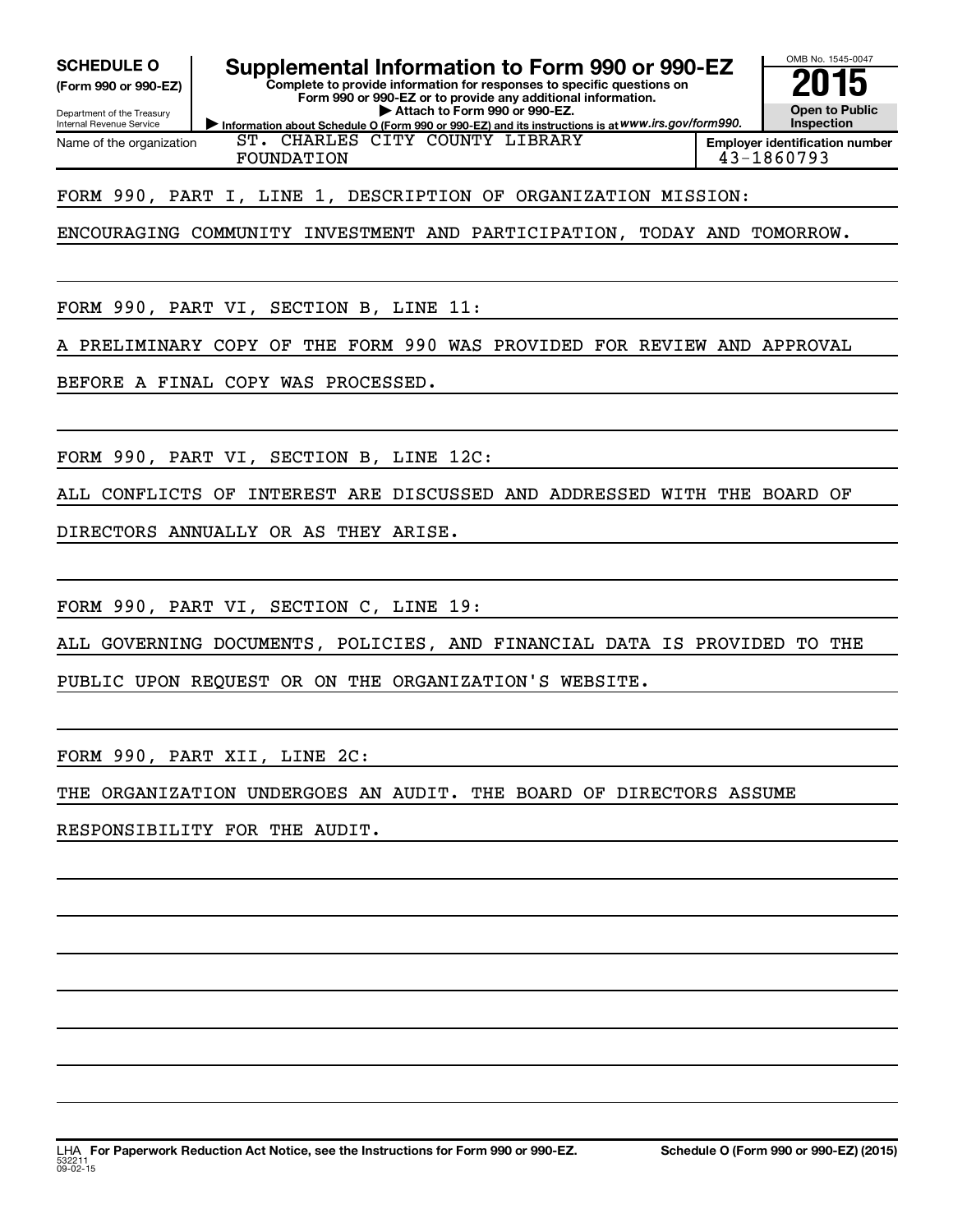| <b>SCHEDULE R</b><br>(Form 990)<br>Department of the Treasury<br>Internal Revenue Service<br>Name of the organization<br><b>FOUNDATION</b>                                                                                  | <b>Related Organizations and Unrelated Partnerships</b><br>> Complete if the organization answered "Yes" on Form 990, Part IV, line 33, 34, 35b, 36, or 37.<br>Information about Schedule R (Form 990) and its instructions is at www.irs.gov/form990.<br>ST. CHARLES CITY COUNTY LIBRARY | Attach to Form 990.                                 |                                      |                                                          | <b>Employer identification number</b><br>43-1860793 | OMB No. 1545-0047<br>2015<br><b>Open to Public</b><br>Inspection |                                                            |
|-----------------------------------------------------------------------------------------------------------------------------------------------------------------------------------------------------------------------------|-------------------------------------------------------------------------------------------------------------------------------------------------------------------------------------------------------------------------------------------------------------------------------------------|-----------------------------------------------------|--------------------------------------|----------------------------------------------------------|-----------------------------------------------------|------------------------------------------------------------------|------------------------------------------------------------|
| Part I<br>Identification of Disregarded Entities Complete if the organization answered "Yes" on Form 990, Part IV, line 33.                                                                                                 |                                                                                                                                                                                                                                                                                           |                                                     |                                      |                                                          |                                                     |                                                                  |                                                            |
| (a)<br>Name, address, and EIN (if applicable)<br>of disregarded entity                                                                                                                                                      | (b)<br>Primary activity                                                                                                                                                                                                                                                                   | (c)<br>Legal domicile (state or<br>foreign country) | (d)<br>Total income                  | (e)<br>End-of-year assets                                |                                                     | (f)<br>Direct controlling<br>entity                              |                                                            |
|                                                                                                                                                                                                                             |                                                                                                                                                                                                                                                                                           |                                                     |                                      |                                                          |                                                     |                                                                  |                                                            |
|                                                                                                                                                                                                                             |                                                                                                                                                                                                                                                                                           |                                                     |                                      |                                                          |                                                     |                                                                  |                                                            |
|                                                                                                                                                                                                                             |                                                                                                                                                                                                                                                                                           |                                                     |                                      |                                                          |                                                     |                                                                  |                                                            |
| Identification of Related Tax-Exempt Organizations Complete if the organization answered "Yes" on Form 990, Part IV, line 34 because it had one or more related tax-exempt<br>Part II<br>organizations during the tax year. |                                                                                                                                                                                                                                                                                           |                                                     |                                      |                                                          |                                                     |                                                                  |                                                            |
| (a)<br>Name, address, and EIN<br>of related organization                                                                                                                                                                    | (b)<br>Primary activity                                                                                                                                                                                                                                                                   | (c)<br>Legal domicile (state or<br>foreign country) | (d)<br><b>Exempt Code</b><br>section | (e)<br>Public charity<br>status (if section<br>501(c)(3) | (f)<br>Direct controlling<br>entity                 | <b>Yes</b>                                                       | $(g)$<br>Section 512(b)(13)<br>controlled<br>entity?<br>No |
| ST. CHARLES CITY COUNTY LIBRARY DISTRICT -<br>43-1011304, 77 BOONE HILLS DR, SAINT PETERS<br>63376<br>MO                                                                                                                    | LIBRARY                                                                                                                                                                                                                                                                                   | MISSOURI                                            |                                      |                                                          |                                                     |                                                                  | х                                                          |
|                                                                                                                                                                                                                             |                                                                                                                                                                                                                                                                                           |                                                     |                                      |                                                          |                                                     |                                                                  |                                                            |
|                                                                                                                                                                                                                             |                                                                                                                                                                                                                                                                                           |                                                     |                                      |                                                          |                                                     |                                                                  |                                                            |
|                                                                                                                                                                                                                             |                                                                                                                                                                                                                                                                                           |                                                     |                                      |                                                          |                                                     |                                                                  |                                                            |

**For Paperwork Reduction Act Notice, see the Instructions for Form 990. Schedule R (Form 990) 2015**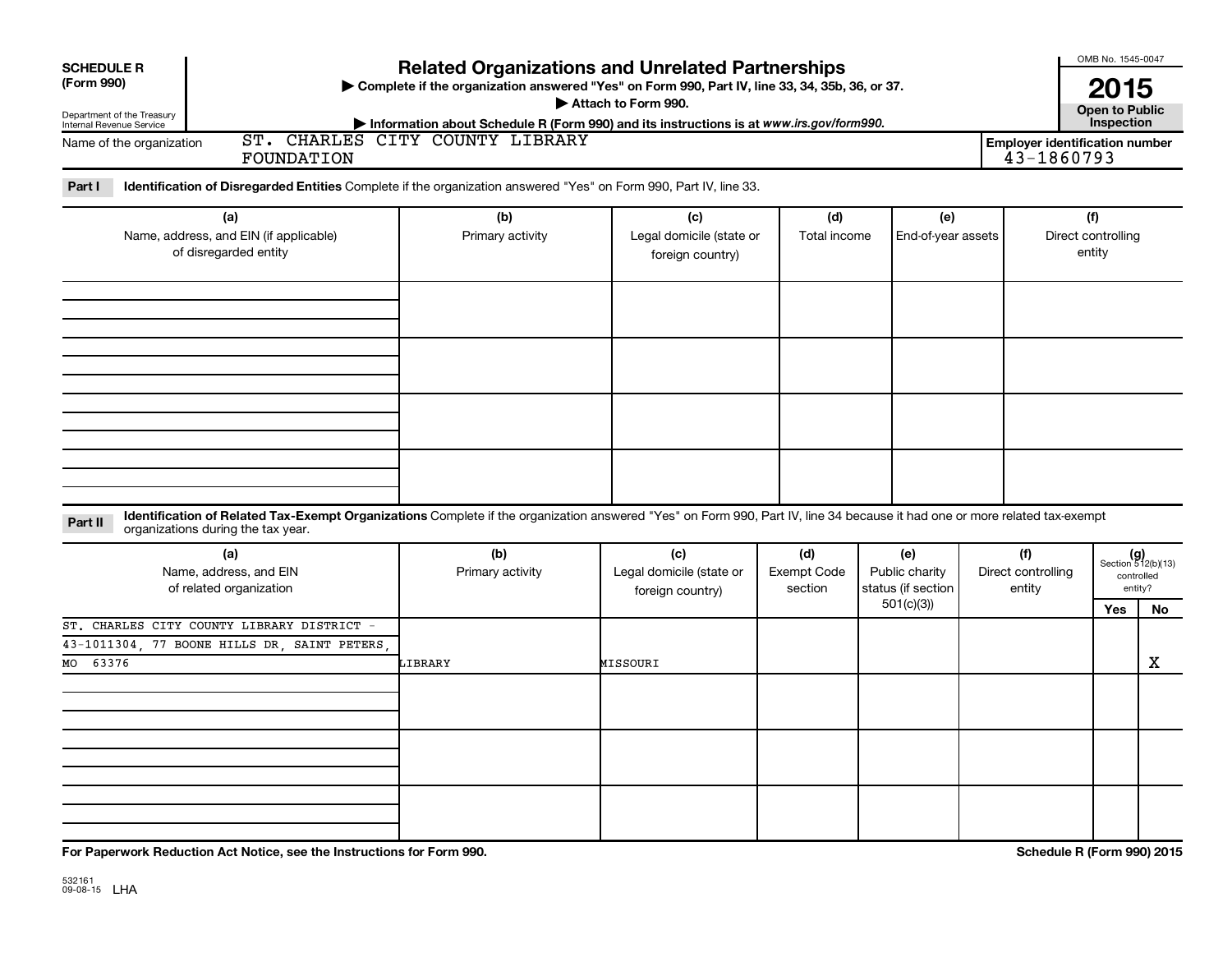### Schedule R (Form 990) 2015 FOUNDATION  $43-1860793$  Page

**2**

Part III Identification of Related Organizations Taxable as a Partnership Complete if the organization answered "Yes" on Form 990, Part IV, line 34 because it had one or more related<br>Read to the organizations tracted as a organizations treated as a partnership during the tax year.

| (b)              | (c)       | (d)                          | (e)                | (f)                      | (g)                                                                 |                                  |  | (i)        | (j) | (k)                                                                             |
|------------------|-----------|------------------------------|--------------------|--------------------------|---------------------------------------------------------------------|----------------------------------|--|------------|-----|---------------------------------------------------------------------------------|
| Primary activity | (state or | Direct controlling<br>entity | Predominant income | Share of total<br>income | Share of<br>end-of-year<br>assets                                   | Disproportionate<br>allocations? |  | Code V-UBI |     | General or Percentage<br>managing ownership                                     |
|                  | country)  |                              |                    |                          |                                                                     | Yes   No                         |  |            |     |                                                                                 |
|                  |           |                              |                    |                          |                                                                     |                                  |  |            |     |                                                                                 |
|                  |           |                              |                    |                          |                                                                     |                                  |  |            |     |                                                                                 |
|                  |           |                              |                    |                          |                                                                     |                                  |  |            |     |                                                                                 |
|                  |           |                              |                    |                          |                                                                     |                                  |  |            |     |                                                                                 |
|                  |           |                              |                    |                          |                                                                     |                                  |  |            |     |                                                                                 |
|                  |           |                              |                    |                          |                                                                     |                                  |  |            |     |                                                                                 |
|                  |           |                              |                    |                          |                                                                     |                                  |  |            |     |                                                                                 |
|                  |           |                              |                    |                          |                                                                     |                                  |  |            |     |                                                                                 |
|                  |           |                              |                    |                          |                                                                     |                                  |  |            |     |                                                                                 |
|                  |           |                              |                    |                          |                                                                     |                                  |  |            |     |                                                                                 |
|                  |           |                              |                    |                          |                                                                     |                                  |  |            |     |                                                                                 |
|                  |           |                              |                    |                          |                                                                     |                                  |  |            |     |                                                                                 |
|                  |           |                              |                    |                          |                                                                     |                                  |  |            |     |                                                                                 |
|                  |           |                              |                    |                          |                                                                     |                                  |  |            |     |                                                                                 |
|                  |           |                              |                    |                          |                                                                     |                                  |  |            |     |                                                                                 |
|                  |           |                              |                    |                          |                                                                     |                                  |  |            |     |                                                                                 |
|                  |           | Legal<br>domicile<br>foreign |                    |                          | related, unrelated,<br>excluded from tax under<br>sections 512-514) |                                  |  | (h)        |     | amount in box<br>20 of Schedule<br>$K1$ (Form 1065) $\textsf{Yes} \textsf{No} $ |

Part IV Identification of Related Organizations Taxable as a Corporation or Trust Complete if the organization answered "Yes" on Form 990, Part IV, line 34 because it had one or more related<br>Comparison tracted as a comprat organizations treated as a corporation or trust during the tax year.

| (a)<br>Name, address, and EIN<br>of related organization | (b)<br>Primary activity | (c)<br>Legal domicile<br>state or<br>foreign | (d)<br>Direct controlling<br>entity | (e)<br>Type of entity<br>(C corp, S corp,<br>or trust) | (f)<br>Share of total<br>income | (g)<br>Share of<br>end-of-year<br>assets | (h)<br>Percentage<br>  ownership | $\begin{array}{c} \textbf{(i)}\\ \text{Section}\\ 512 \text{(b)} \text{(13)}\\ \text{controlled} \\ \text{entity?} \end{array}$ |          |
|----------------------------------------------------------|-------------------------|----------------------------------------------|-------------------------------------|--------------------------------------------------------|---------------------------------|------------------------------------------|----------------------------------|---------------------------------------------------------------------------------------------------------------------------------|----------|
|                                                          |                         | country)                                     |                                     |                                                        |                                 |                                          |                                  |                                                                                                                                 | Yes   No |
|                                                          |                         |                                              |                                     |                                                        |                                 |                                          |                                  |                                                                                                                                 |          |
|                                                          |                         |                                              |                                     |                                                        |                                 |                                          |                                  |                                                                                                                                 |          |
|                                                          |                         |                                              |                                     |                                                        |                                 |                                          |                                  |                                                                                                                                 |          |
|                                                          |                         |                                              |                                     |                                                        |                                 |                                          |                                  |                                                                                                                                 |          |
|                                                          |                         |                                              |                                     |                                                        |                                 |                                          |                                  |                                                                                                                                 |          |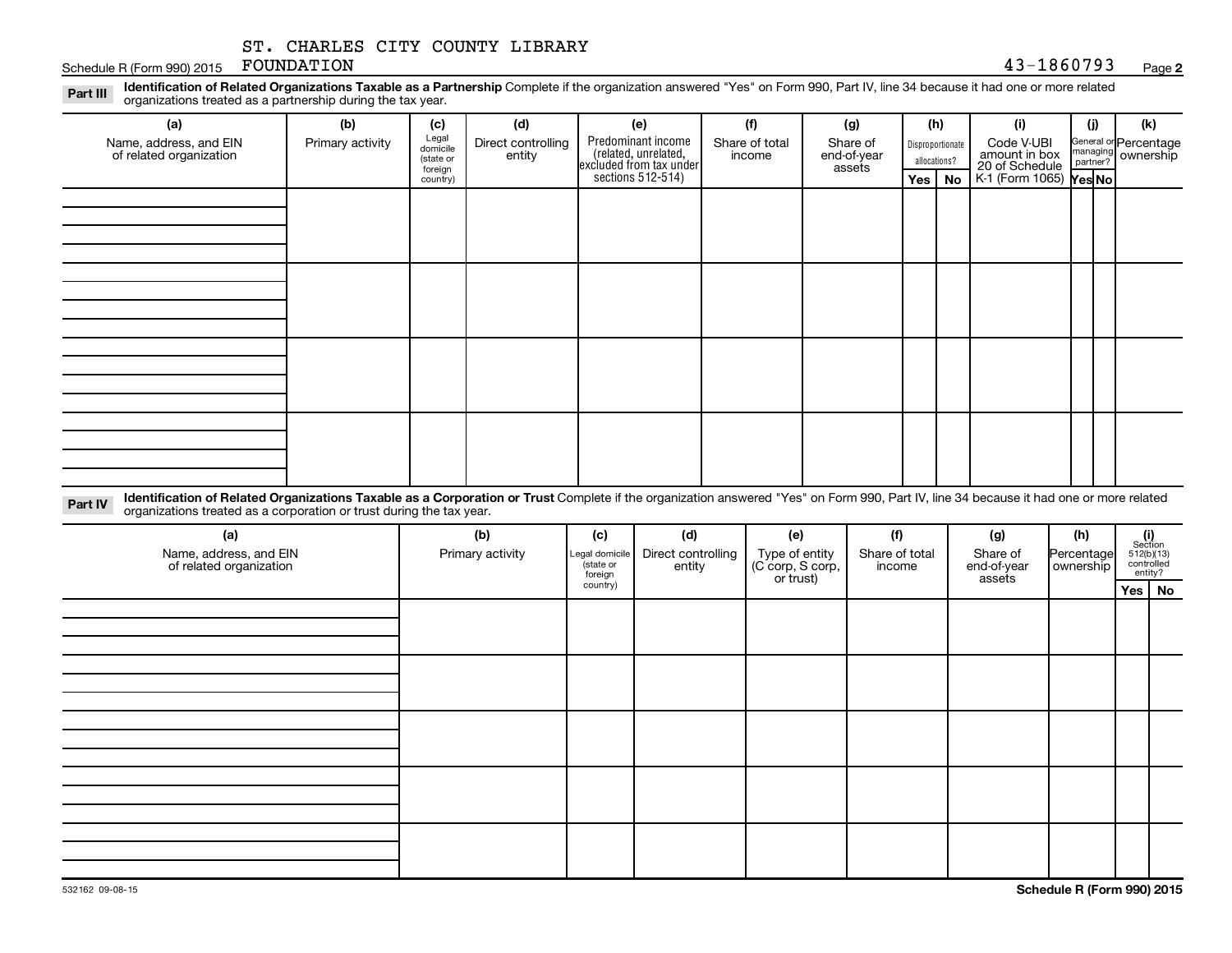Schedule R (Form 990) 2015 FOUNDATION  $43-1860793$  Page

| Part V | Transactions With Related Organizations Complete if the organization answered "Yes" on Form 990, Part IV, line 34, 35b, or 36.                                                                                                                    |                |             |                              |  |  |  |
|--------|---------------------------------------------------------------------------------------------------------------------------------------------------------------------------------------------------------------------------------------------------|----------------|-------------|------------------------------|--|--|--|
|        | Note. Complete line 1 if any entity is listed in Parts II, III, or IV of this schedule.                                                                                                                                                           |                | Yes         | <b>No</b>                    |  |  |  |
|        | During the tax year, did the organization engage in any of the following transactions with one or more related organizations listed in Parts II-IV?                                                                                               |                |             |                              |  |  |  |
|        |                                                                                                                                                                                                                                                   | 1a             |             | X                            |  |  |  |
|        |                                                                                                                                                                                                                                                   | 1 <sub>b</sub> | $\mathbf x$ |                              |  |  |  |
|        |                                                                                                                                                                                                                                                   | 1 <sub>c</sub> |             | X<br>$\overline{\mathbf{x}}$ |  |  |  |
| 1d     |                                                                                                                                                                                                                                                   |                |             |                              |  |  |  |
|        |                                                                                                                                                                                                                                                   | 1e             |             | X                            |  |  |  |
|        |                                                                                                                                                                                                                                                   |                |             | x                            |  |  |  |
| f      |                                                                                                                                                                                                                                                   | 1f             |             | $\overline{\text{x}}$        |  |  |  |
|        | 1 <sub>q</sub>                                                                                                                                                                                                                                    |                |             |                              |  |  |  |
|        | h Purchase of assets from related organization(s) manufactured and content to content the content of an architecture of assets from related organization(s) manufactured and content of the content of the content of the cont<br>1h<br>1i        |                |             |                              |  |  |  |
|        | Exchange of assets with related organization(s) material contents and content to the content of the content of the content of the content of the content of the content of the content of the content of the content of the co                    |                |             |                              |  |  |  |
|        |                                                                                                                                                                                                                                                   | -1i            |             | X                            |  |  |  |
|        |                                                                                                                                                                                                                                                   | 1k             |             | x                            |  |  |  |
|        | 11                                                                                                                                                                                                                                                |                |             |                              |  |  |  |
|        |                                                                                                                                                                                                                                                   | 1 <sub>m</sub> |             | $\overline{\mathbf{x}}$      |  |  |  |
|        |                                                                                                                                                                                                                                                   | 1n             | X           |                              |  |  |  |
|        | 10 <sub>o</sub><br>o Sharing of paid employees with related organization(s) manufactured and content to the content of the content of the content of the content of the content of the content of the content of the content of the content of th |                |             |                              |  |  |  |
|        |                                                                                                                                                                                                                                                   |                |             |                              |  |  |  |
|        |                                                                                                                                                                                                                                                   | 1p             |             | X                            |  |  |  |
|        |                                                                                                                                                                                                                                                   | 1q             |             | $\overline{\texttt{x}}$      |  |  |  |
|        |                                                                                                                                                                                                                                                   |                |             |                              |  |  |  |
|        |                                                                                                                                                                                                                                                   | 1r             |             | x                            |  |  |  |
|        |                                                                                                                                                                                                                                                   | 1s             |             | $\overline{\texttt{x}}$      |  |  |  |
|        | 2 If the answer to any of the above is "Yes," see the instructions for information on who must complete this line, including covered relationships and transaction thresholds.                                                                    |                |             |                              |  |  |  |
|        | (d)<br>(a)<br>(b)<br>(c)<br>Name of related organization<br>Transaction<br>Method of determining amount involved<br>Amount involved<br>type (a-s)                                                                                                 |                |             |                              |  |  |  |
| (1)    |                                                                                                                                                                                                                                                   |                |             |                              |  |  |  |

**(2)**

**(3)**

**(4)**

**(5)**

**(6)**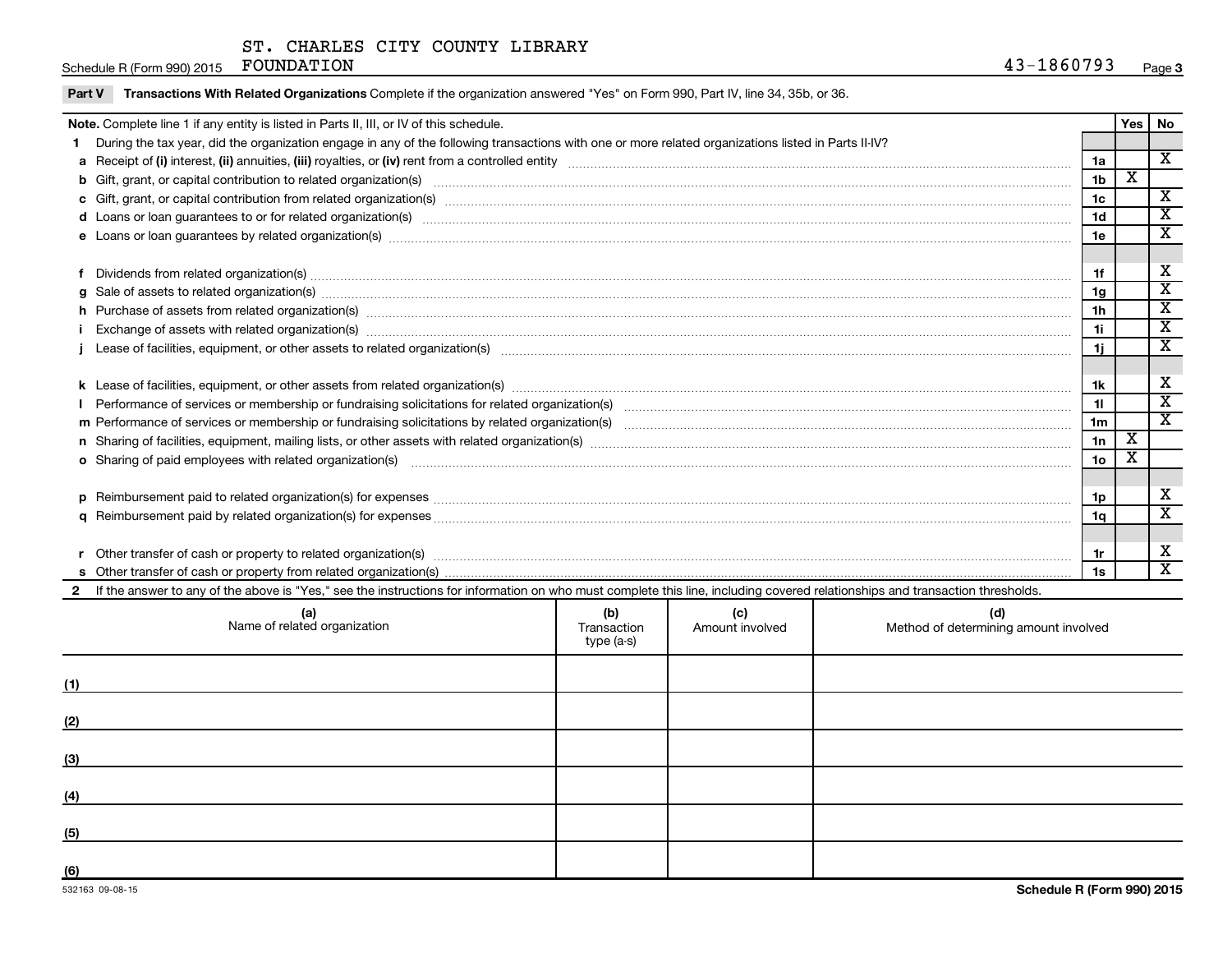Schedule R (Form 990) 2015 FOUNDATION

Part VI Unrelated Organizations Taxable as a Partnership Complete if the organization answered "Yes" on Form 990, Part IV, line 37.

Provide the following information for each entity taxed as a partnership through which the organization conducted more than five percent of its activities (measured by total assets or gross revenue) that was not a related organization. See instructions regarding exclusion for certain investment partnerships.

| (a)                    | (b)              | (c)               | (d)                                                                                        |                                                          |  | (f)      | (g)         |        | (h)                              | (i)                                                                                                         | (j)    | (k) |
|------------------------|------------------|-------------------|--------------------------------------------------------------------------------------------|----------------------------------------------------------|--|----------|-------------|--------|----------------------------------|-------------------------------------------------------------------------------------------------------------|--------|-----|
| Name, address, and EIN | Primary activity | Legal domicile    |                                                                                            |                                                          |  | Share of | Share of    |        |                                  | Code V-UBI<br>amount in box 20 managing<br>of Schedule K-1<br>(Form 1065)<br>$\overline{Y}_{\text{res}}$ No |        |     |
| of entity              |                  | (state or foreign |                                                                                            | (e)<br>Are all<br>partners sec.<br>$501(c)(3)$<br>orgs.? |  | total    | end-of-year |        | Disproportionate<br>allocations? |                                                                                                             |        |     |
|                        |                  | country)          | Predominant income<br>(related, unrelated,<br>excluded from tax under<br>sections 512-514) | Yes No                                                   |  | income   | assets      | Yes No |                                  |                                                                                                             | Yes NO |     |
|                        |                  |                   |                                                                                            |                                                          |  |          |             |        |                                  |                                                                                                             |        |     |
|                        |                  |                   |                                                                                            |                                                          |  |          |             |        |                                  |                                                                                                             |        |     |
|                        |                  |                   |                                                                                            |                                                          |  |          |             |        |                                  |                                                                                                             |        |     |
|                        |                  |                   |                                                                                            |                                                          |  |          |             |        |                                  |                                                                                                             |        |     |
|                        |                  |                   |                                                                                            |                                                          |  |          |             |        |                                  |                                                                                                             |        |     |
|                        |                  |                   |                                                                                            |                                                          |  |          |             |        |                                  |                                                                                                             |        |     |
|                        |                  |                   |                                                                                            |                                                          |  |          |             |        |                                  |                                                                                                             |        |     |
|                        |                  |                   |                                                                                            |                                                          |  |          |             |        |                                  |                                                                                                             |        |     |
|                        |                  |                   |                                                                                            |                                                          |  |          |             |        |                                  |                                                                                                             |        |     |
|                        |                  |                   |                                                                                            |                                                          |  |          |             |        |                                  |                                                                                                             |        |     |
|                        |                  |                   |                                                                                            |                                                          |  |          |             |        |                                  |                                                                                                             |        |     |
|                        |                  |                   |                                                                                            |                                                          |  |          |             |        |                                  |                                                                                                             |        |     |
|                        |                  |                   |                                                                                            |                                                          |  |          |             |        |                                  |                                                                                                             |        |     |
|                        |                  |                   |                                                                                            |                                                          |  |          |             |        |                                  |                                                                                                             |        |     |
|                        |                  |                   |                                                                                            |                                                          |  |          |             |        |                                  |                                                                                                             |        |     |
|                        |                  |                   |                                                                                            |                                                          |  |          |             |        |                                  |                                                                                                             |        |     |
|                        |                  |                   |                                                                                            |                                                          |  |          |             |        |                                  |                                                                                                             |        |     |
|                        |                  |                   |                                                                                            |                                                          |  |          |             |        |                                  |                                                                                                             |        |     |
|                        |                  |                   |                                                                                            |                                                          |  |          |             |        |                                  |                                                                                                             |        |     |
|                        |                  |                   |                                                                                            |                                                          |  |          |             |        |                                  |                                                                                                             |        |     |
|                        |                  |                   |                                                                                            |                                                          |  |          |             |        |                                  |                                                                                                             |        |     |
|                        |                  |                   |                                                                                            |                                                          |  |          |             |        |                                  |                                                                                                             |        |     |
|                        |                  |                   |                                                                                            |                                                          |  |          |             |        |                                  |                                                                                                             |        |     |
|                        |                  |                   |                                                                                            |                                                          |  |          |             |        |                                  |                                                                                                             |        |     |
|                        |                  |                   |                                                                                            |                                                          |  |          |             |        |                                  |                                                                                                             |        |     |
|                        |                  |                   |                                                                                            |                                                          |  |          |             |        |                                  |                                                                                                             |        |     |
|                        |                  |                   |                                                                                            |                                                          |  |          |             |        |                                  |                                                                                                             |        |     |
|                        |                  |                   |                                                                                            |                                                          |  |          |             |        |                                  |                                                                                                             |        |     |
|                        |                  |                   |                                                                                            |                                                          |  |          |             |        |                                  |                                                                                                             |        |     |
|                        |                  |                   |                                                                                            |                                                          |  |          |             |        |                                  |                                                                                                             |        |     |
|                        |                  |                   |                                                                                            |                                                          |  |          |             |        |                                  |                                                                                                             |        |     |
|                        |                  |                   |                                                                                            |                                                          |  |          |             |        |                                  |                                                                                                             |        |     |
|                        |                  |                   |                                                                                            |                                                          |  |          |             |        |                                  |                                                                                                             |        |     |

**Schedule R (Form 990) 2015**